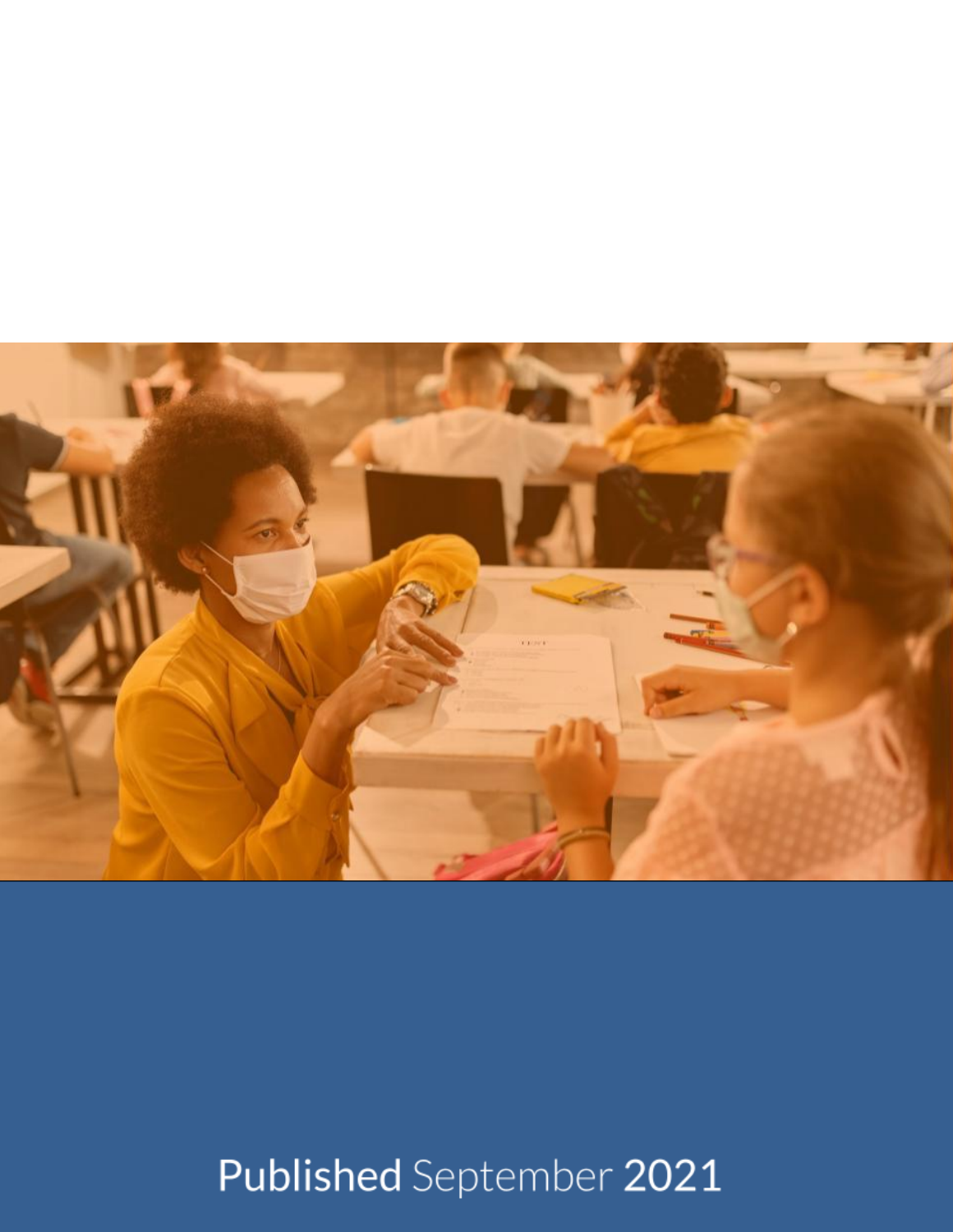

# Table of Contents

| <b>INTRODUCTION</b>                                         | 5  |
|-------------------------------------------------------------|----|
| Section 504 of the Rehabilitation Act of 1973 (Section 504) | 5  |
| Americans with Disabilities Act (ADA)                       | 5  |
| Individuals with Disabilities Education Act (IDEA)          | 5  |
| Acronyms/Abbreviations                                      | 6  |
| <b>ROLES AND RESPONSIBILITIES</b>                           | 9  |
| Principal                                                   | 9  |
| District Section 504 Compliance Manager                     | 10 |
| Local School Section 504 Coordinator                        | 11 |
| <b>ODLSS District Representative</b>                        | 12 |
| General Education Teacher and/or Related Service Provider   | 13 |
| Paraprofessional                                            | 14 |
| Parent/Guardian                                             | 15 |
| Student                                                     | 16 |
| <b>EVALUATION PROCESS</b>                                   | 17 |
| Referrals for a Section 504 Evaluation                      | 17 |
| <b>CPS Staff Referrals</b>                                  | 18 |
| Parent/Guardian Referrals                                   | 18 |
| Referrals of Non-Attending Students                         | 19 |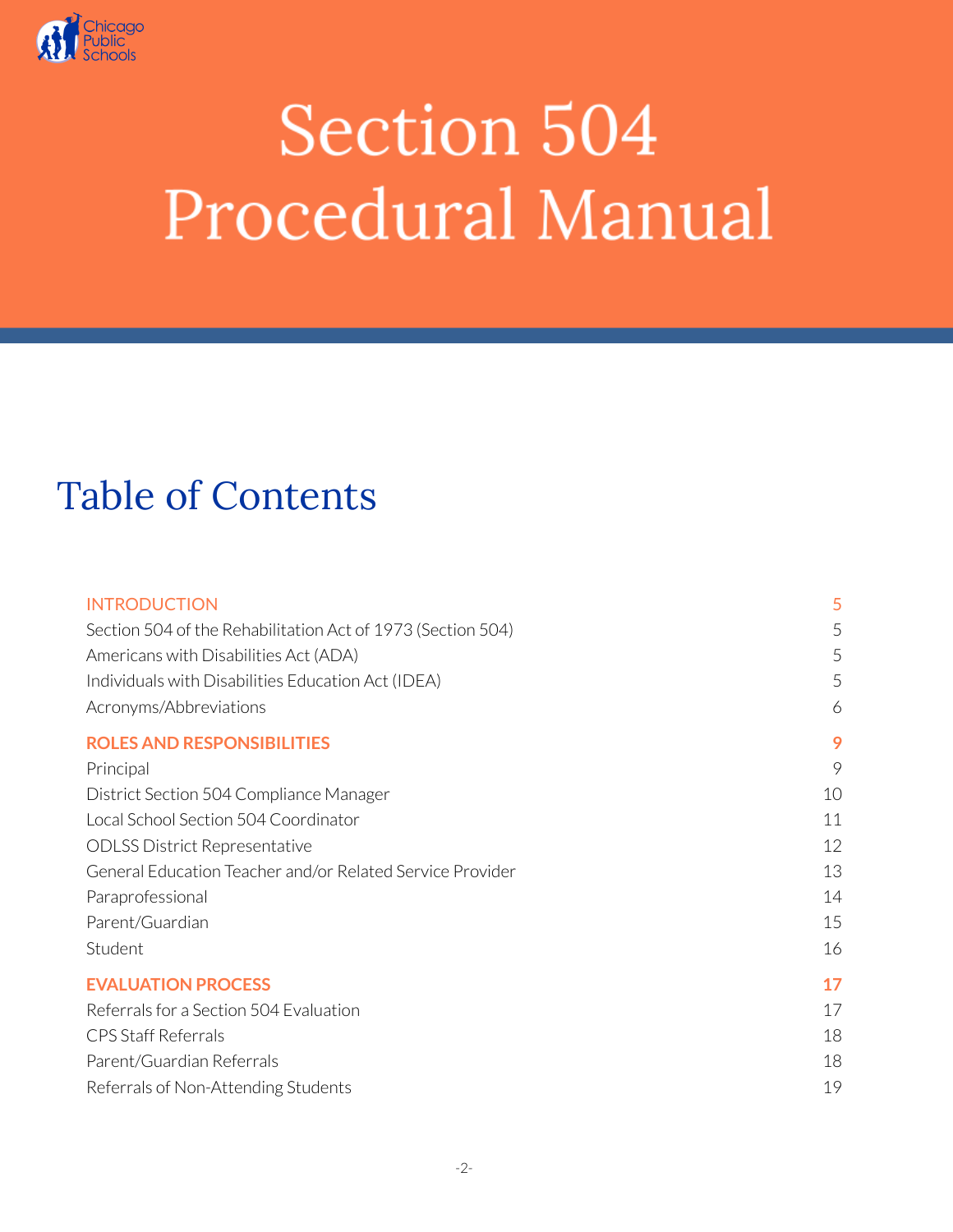

| Determining Need for a Section 504 Evaluation                                                                                                                                                                                 | 19 |
|-------------------------------------------------------------------------------------------------------------------------------------------------------------------------------------------------------------------------------|----|
| Referral/Evaluation Request Denied                                                                                                                                                                                            | 19 |
| Referral/Evaluation Request Approved                                                                                                                                                                                          | 20 |
| <b>Assessment Components</b>                                                                                                                                                                                                  | 20 |
| <b>SECTION 504 MEETING</b>                                                                                                                                                                                                    | 21 |
| Participants                                                                                                                                                                                                                  | 22 |
| <b>ELIGIBILITY DETERMINATION</b>                                                                                                                                                                                              | 23 |
| Step One: Determine whether the student has a mental and/or physical impairment.                                                                                                                                              | 25 |
| Step Two: Determine whether the mental and/or physical impairment substantially limits one or more<br>major life activities.                                                                                                  | 26 |
| Temporary Impairments                                                                                                                                                                                                         | 26 |
| Mitigating Measures                                                                                                                                                                                                           | 27 |
| Step Three: Determine whether the substantial limitation caused by the mental or physical impairment<br>results in the student's need for accommodations and/or other supports during the school day or school<br>activities. | 27 |
| Parent/Guardian Consent for Initial Services                                                                                                                                                                                  | 28 |
| Adding Additional Related Services                                                                                                                                                                                            | 28 |
| <b>DEVELOPING SECTION 504 PLAN</b>                                                                                                                                                                                            | 29 |
| <b>ACADEMIC SUPPORT</b>                                                                                                                                                                                                       | 29 |
| <b>RELATED SERVICE PROVIDERS</b>                                                                                                                                                                                              | 31 |
| Determining Need for School Audiology Services                                                                                                                                                                                | 32 |
| Determining Need for School Social Work and/or School Psychological Services                                                                                                                                                  | 33 |
| Determining Need for Occupational Therapy Services                                                                                                                                                                            | 35 |
| Determining Need for Physical Therapy Services                                                                                                                                                                                | 36 |
| <b>HEALTH MEDICAL SUPPORT</b>                                                                                                                                                                                                 | 38 |
| Individual Health Care Plan for Diabetes, Asthma, Food/Non-Food Allergies, and Other Health<br>Conditions                                                                                                                     | 40 |
| DIABETES CARE PLAN (DCP)                                                                                                                                                                                                      | 41 |
| <b>ASTHMA ACTION PLAN</b>                                                                                                                                                                                                     | 42 |
| INDIVIDUAL HEALTH PLAN FOR FOOD/NON-FOOD ALLERGIES                                                                                                                                                                            | 43 |
| HEALTH CARE PLAN FOR OTHER HEALTH CONDITIONS                                                                                                                                                                                  | 44 |
| PRACTITIONER ORDERS FOR LIFE SUSTAINING TREATMENT                                                                                                                                                                             | 45 |
| <b>BEHAVIORAL SUPPORTS</b>                                                                                                                                                                                                    | 46 |
| PARAPROFESSIONAL SUPPORTS                                                                                                                                                                                                     | 47 |
| <b>TRANSPORTATION</b>                                                                                                                                                                                                         | 50 |
| Guidelines for Determining Need for Transportation as a Related Service                                                                                                                                                       | 51 |
| GUIDELINE 1: STUDENT IN NEIGHBORHOOD (ZONED) SCHOOL OR SCHOOL OF CHOICE                                                                                                                                                       | 51 |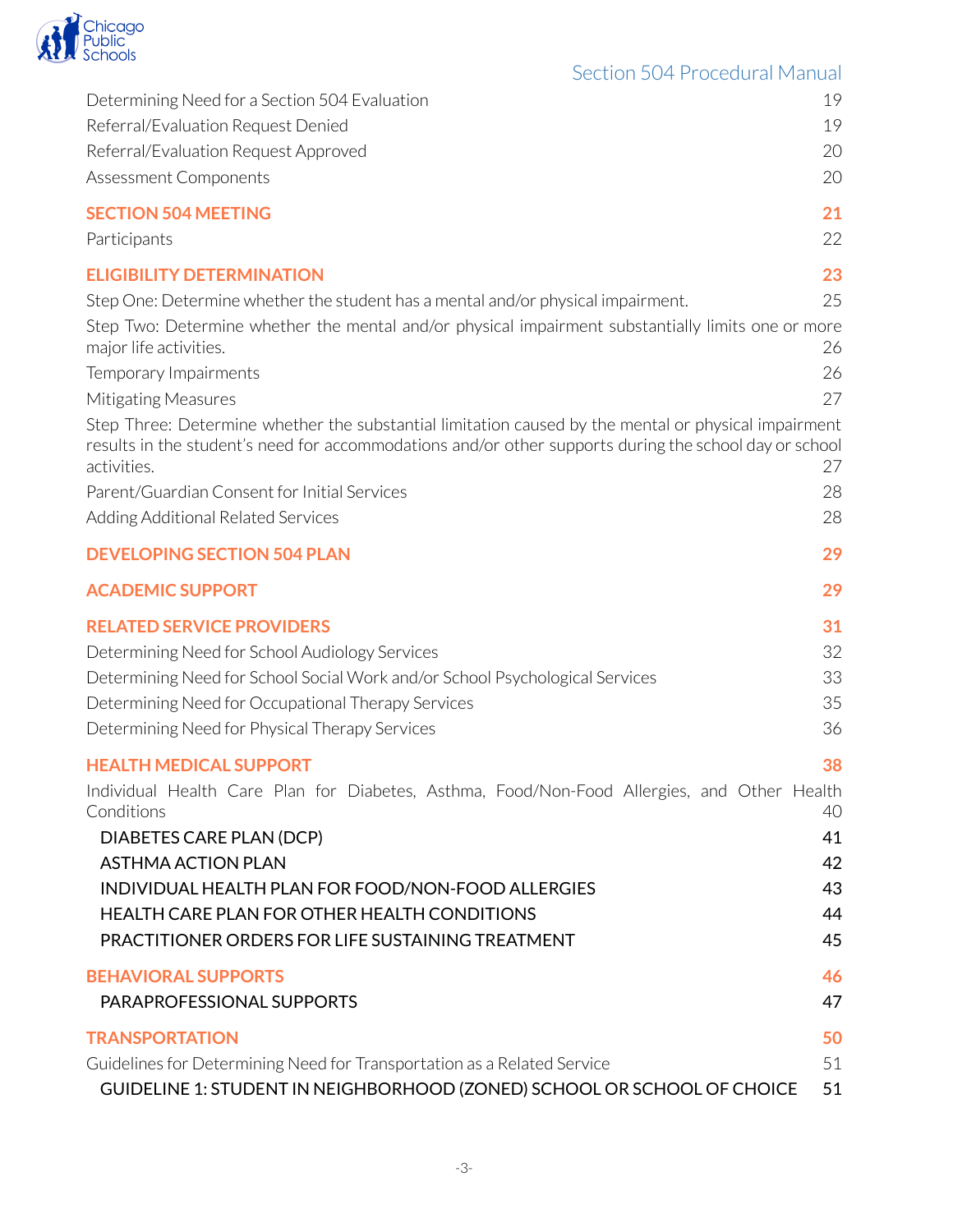

| Section 504 Procedural Manual |  |  |  |  |
|-------------------------------|--|--|--|--|
|-------------------------------|--|--|--|--|

| <b>GUIDELINE 2: ODLSS-ASSIGNED SCHOOL</b>                                                                                                                                                                                                                                                                                                                                                                                                                                                                                                                                                               | 53                                                             |
|---------------------------------------------------------------------------------------------------------------------------------------------------------------------------------------------------------------------------------------------------------------------------------------------------------------------------------------------------------------------------------------------------------------------------------------------------------------------------------------------------------------------------------------------------------------------------------------------------------|----------------------------------------------------------------|
| <b>GUIDELINE 3: STUDENTS SIX YEARS OF AGE OR YOUNGER</b>                                                                                                                                                                                                                                                                                                                                                                                                                                                                                                                                                | 53                                                             |
| <b>GUIDELINE 4: SPECIAL CIRCUMSTANCES</b>                                                                                                                                                                                                                                                                                                                                                                                                                                                                                                                                                               | 54                                                             |
| <b>SECTION 504 MEETING NOTES PAGE</b>                                                                                                                                                                                                                                                                                                                                                                                                                                                                                                                                                                   | 56                                                             |
| <b>Changes to the Section 504 Plan</b>                                                                                                                                                                                                                                                                                                                                                                                                                                                                                                                                                                  | 56                                                             |
| <b>DISCIPLINARY REMOVAL OF STUDENT FROM CURRENT SETTING</b>                                                                                                                                                                                                                                                                                                                                                                                                                                                                                                                                             | 57                                                             |
| Short-Term Removal (Out-of-School-Suspension)                                                                                                                                                                                                                                                                                                                                                                                                                                                                                                                                                           | 57                                                             |
| In-School Suspension                                                                                                                                                                                                                                                                                                                                                                                                                                                                                                                                                                                    | 58                                                             |
| Suspension from the Bus                                                                                                                                                                                                                                                                                                                                                                                                                                                                                                                                                                                 | 58                                                             |
| Manifestation Determination Review (MDR) Conference                                                                                                                                                                                                                                                                                                                                                                                                                                                                                                                                                     | 58                                                             |
| Anti-Bullying Requirements                                                                                                                                                                                                                                                                                                                                                                                                                                                                                                                                                                              | 59                                                             |
| <b>SECTION 504 PROCEDURAL SAFEGUARDS</b><br>Parent/Guardian Consent<br>Revocation of Consent<br>Parentally-Placed Private School Students with Disabilities<br>Students with Disabilities Transferring from Other School Districts<br>Confidentiality of Personally Identifiable Information<br>CPS Section 504 Complaint Resolution Options<br>Request for Reconsideration<br>Request for Section 504 Mediation<br>Request for Section 504 Hearing<br>CPS Section 504 Complaint Process<br>Section 504 - United States Department of Education Office for Civil Rights ("OCR") Complaint Process<br>65 | 60<br>60<br>61<br>61<br>61<br>61<br>63<br>63<br>64<br>64<br>65 |
| Service Animals                                                                                                                                                                                                                                                                                                                                                                                                                                                                                                                                                                                         | 66                                                             |
| <b>APPENDIX</b>                                                                                                                                                                                                                                                                                                                                                                                                                                                                                                                                                                                         | 68                                                             |
| <b>IDEA vs. Section 504</b>                                                                                                                                                                                                                                                                                                                                                                                                                                                                                                                                                                             | 68                                                             |
| Section 504 Timelines - Quick Reference                                                                                                                                                                                                                                                                                                                                                                                                                                                                                                                                                                 | 69                                                             |
| <b>SUPPORTING GENDER DIVERSITY</b>                                                                                                                                                                                                                                                                                                                                                                                                                                                                                                                                                                      | 69                                                             |
| <b>OTHER RESOURCES</b>                                                                                                                                                                                                                                                                                                                                                                                                                                                                                                                                                                                  | 69                                                             |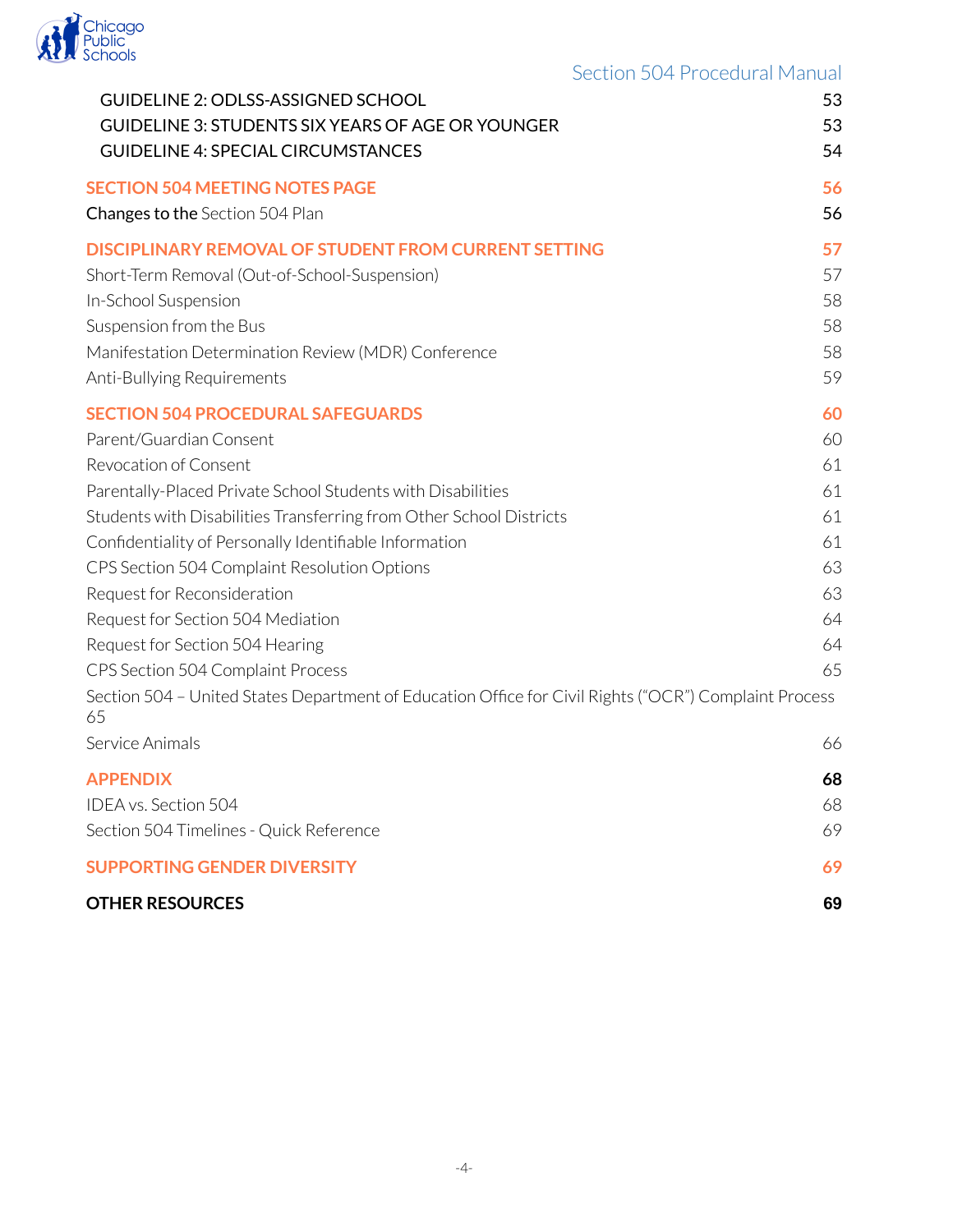

# INTRODUCTION

# <span id="page-4-0"></span>**Section 504** of the Rehabilitation Act of 1973 (Section 504)

The purpose of Section 504 of the Rehabilitation Act of 1973 (Section 504) as it applies to Chicago Public Schools students is to (1) eliminate discrimination on the basis of disability in any program or activity provided by school districts and other providers that receive federal financial assistance, and (2) ensure that students who are Section 504-eligible have equal opportunities to participate in the district's educational activities and programs that are equivalent to those of their nondisabled peers. Unlike the Individuals with Disabilities Education Act (IDEA), Section 504 does not limit coverage to certain specific categories of disabilities and no categorical labels are necessary. Instead, a student with a disability under Section 504 is defined as one who (1) has a physical or mental health impairment that substantially limits a major life activity, (2) has a record of such an impairment, or(3) is regarded as having such an impairment.

Section 504 protects all students with identified impairments that substantially limit a major life activity, even if the student does not require a Section 504 Plan at school or during school events. (See Eligibility Determination). A student qualifies for a Section 504 Plan if they require accommodations, related services (except for speech therapy), and/or other supports to access, participate in, and derive benefits from the general education program as adequately as nondisabled students (Section 504's definition of a free appropriate public education (FAPE)). Academic accommodations included on a Section 504 Plan are provided by the general education teacher in the student's general education classroom. Section 504 and its implementing regulations provide students with disabilities and their parents/guardians with procedural safeguards regarding the identification, evaluation, and educational placement of and the provision of FAPE to students with disabilities. Essential to these procedural safeguards is the involvement of parents/guardians.

# <span id="page-4-1"></span>**Americans with Disabilities Act(ADA)**

The Americans with Disabilities Act (ADA) of 1990 provides protection from discrimination in employment, public education, transportation, and public accommodations. The ADA provides civil rights protections for our students to ensure equal access to education. Compliance with the requirements of Section 504 will ensure compliance with the ADA.

# <span id="page-4-2"></span>**Individuals with Disabilities Education Act(IDEA)**

Under the IDEA and its related federal and state regulations that govern special education, students with disabilities have a right to receive a free appropriate public education (FAPE) in the least restrictive environment (LRE). The IDEA defines students with disabilities as students, ages 3 through 21 (day before the 22nd birthday), who have been identified with one of the disabling conditions identified in the statute that adversely affect educational performance and requires special education. The IDEA and its implementing regulations provide students with disabilities and their parents/guardians with procedural safeguards regarding the identification, evaluation, and educational placement of and the provision of a FAPE to students with disabilities. Essential to these procedural safeguards is the involvement of parents/guardians.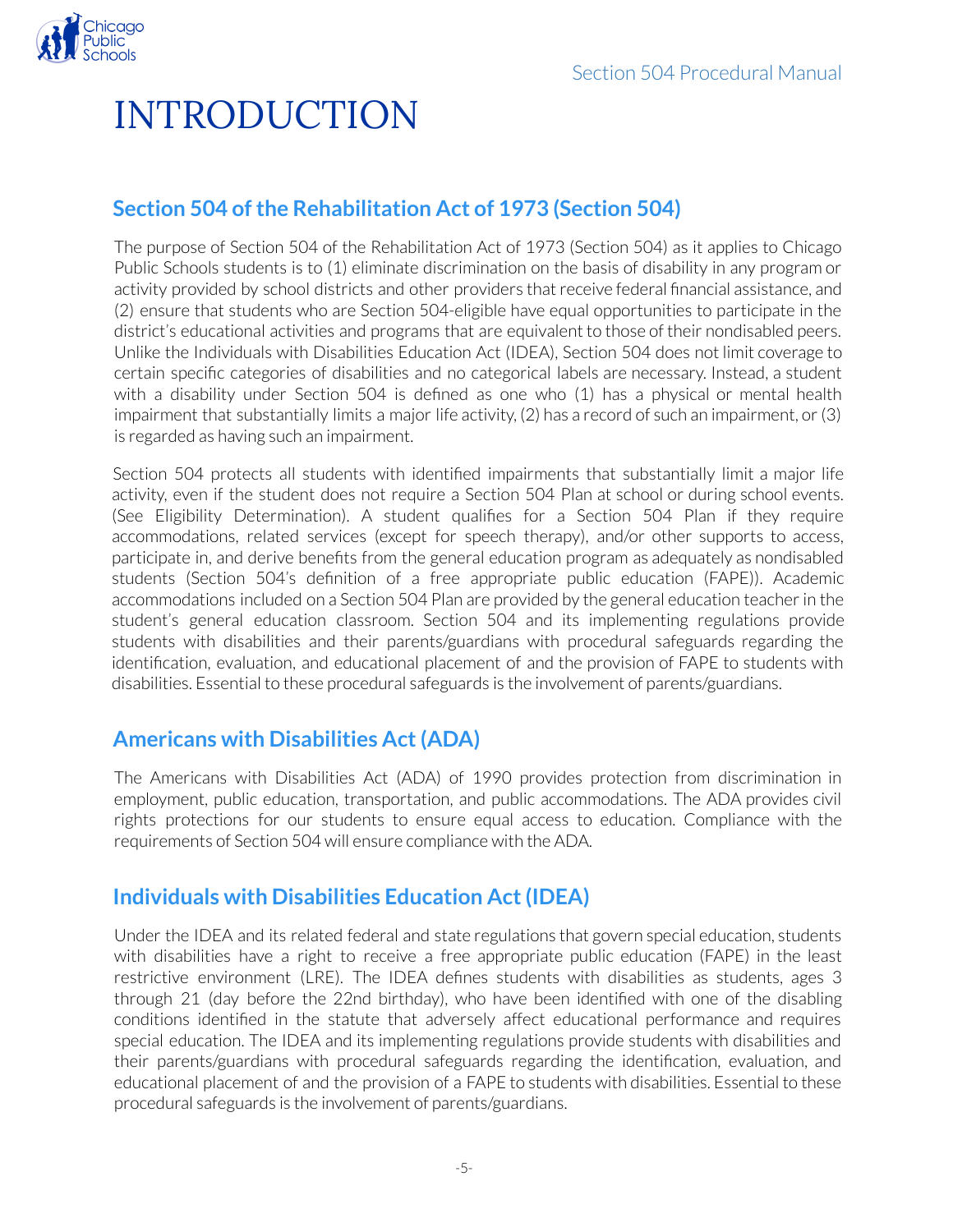

*NOTE: This Procedural Manual is intended to provide guidance specifically related to Section 504. The IDEA Procedural Manual can be found at [https://www.cps.edu/services-and-supports/special-education/understanding-special-edu](https://www.cps.edu/services-and-supports/special-education/understanding-special-education/cps-policies-and-procedures/) [cation/cps-policies-and-procedures/.](https://www.cps.edu/services-and-supports/special-education/understanding-special-education/cps-policies-and-procedures/)*

# **Acronyms/Abbreviations**

<span id="page-5-0"></span>

| <b>ABA</b>  | Applied Behavior Analysis                                      | <b>IEP</b>     | Individualized Education Program                                    |
|-------------|----------------------------------------------------------------|----------------|---------------------------------------------------------------------|
| <b>AAC</b>  | Alternative/Augmentative Communication                         | <b>ISBE</b>    | Illinois State Board of Education                                   |
| <b>ADHD</b> | Attention Deficit Hyperactivity Disorder                       | <b>ISSRA</b>   | Illinois School Student Records Act                                 |
| AT          | Assistive Technology                                           | LEI            | Learning Environment Interventions                                  |
| AUT         | Autism                                                         | LES            | Learning Environment Screening                                      |
| <b>ATRC</b> | Assistive Technology Resource Center                           | LPN            | Licensed Practical Nurse                                            |
| <b>BIP</b>  | Behavior Intervention Plan                                     | <b>LRE</b>     | Least Restrictive Environment                                       |
| CAPD        | Central Auditory Processing Disorder                           | MD             | Multiple Disabilities                                               |
| CATs        | Citywide Assessment Teams                                      | <b>MDR</b>     | Manifestation Determination Review                                  |
| CPS         | Chicago Public Schools (also referred to as<br>the "District") | <b>MTSS</b>    | Multi-Tiered Systems of Support                                     |
| <b>CSN</b>  | Certified School Nurse                                         | <b>ODLSS</b>   | Office of Diverse Learner Supports and<br>Services                  |
| $D-B$       | Deaf/Blindness                                                 | OHI            | Other Health Impaired                                               |
| <b>DCFS</b> | Department of Child & Family Services                          | <b>OLCE</b>    | Office of Language and Cultural Education                           |
| <b>DCA</b>  | Diabetes Care Aide                                             | $\overline{C}$ | Occupational Therapy and/or Therapist                               |
| <b>DCP</b>  | Diabetes Care Plan                                             | PAS            | Pre-Admission Screening                                             |
| <b>DD</b>   | Developmentally Delayed                                        | PEL            | Professional Educator License                                       |
| <b>DHS</b>  | Department of Human Services                                   | <b>PHY</b>     | Physically Disabled (also referred to as<br>Orthopedic Impairment)  |
| <b>DRS</b>  | Department of Rehabilitative Services                          | PLAAFP         | Present Level of Academic Achievement<br>and Functional Performance |
| DLM-AA      | Dynamic Learning Maps Alternate<br>Assessment                  | PT             | Physical Therapy and/or Therapist                                   |
| ED          | <b>Emotional Disability</b>                                    | <b>RSP</b>     | Related Service Provider                                            |
| EL          | English Learner                                                | <b>RTI</b>     | Response to Intervention                                            |
| ESL         | English as a Second Language                                   | <b>SBSS</b>    | Specialized Behavioral Support & Strategy                           |
| ESY         | Extended School Year                                           | <b>SCC</b>     | Student Code of Conduct                                             |
| FAPE        | Free Appropriate Public Education                              | <b>SECA</b>    | Special Education Classroom Assistant                               |
| <b>FBA</b>  | <b>Functional Behavioral Assessment</b>                        | <b>SEL</b>     | Social/Emotional Learning                                           |
| FERPA       | Family Educational Rights and Privacy Act                      | <b>SETT</b>    | <b>Student Environment Task Tools</b>                               |
| <b>FIE</b>  | Full and Individual Evaluation                                 | <b>SLD</b>     | Specific Learning Disability                                        |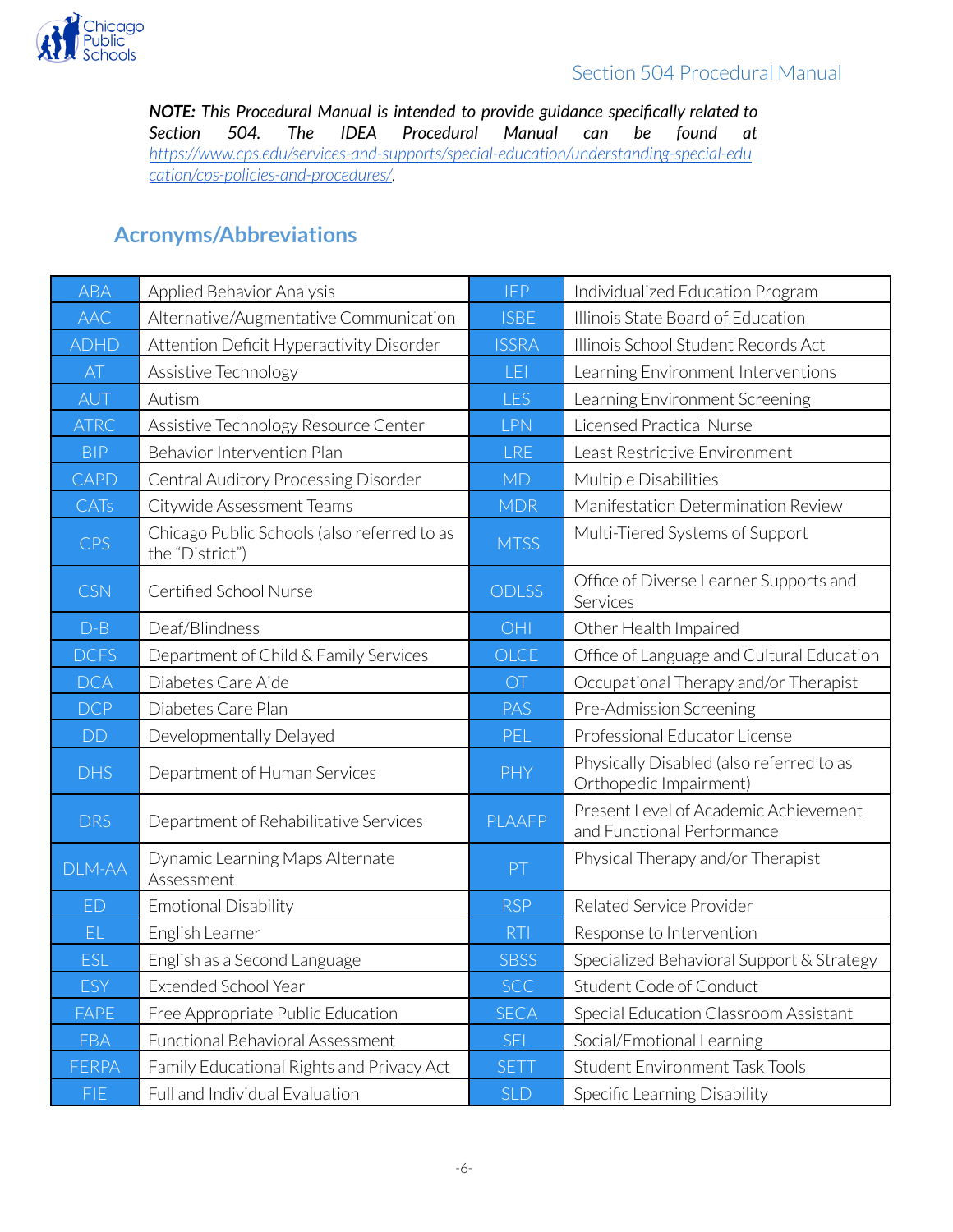

| HI          | Hearing Impairment                                                | SI <sub>P</sub> | Speech-Language Pathologist        |
|-------------|-------------------------------------------------------------------|-----------------|------------------------------------|
| <b>HSN</b>  | <b>Health Service Nurse</b>                                       | <b>SSCA</b>     | Student Specific Corrective Action |
| <b>IAES</b> | Interim Alternative Education Setting                             | <b>SSM</b>      | Student Services Management        |
| ID          | Intellectual Disability - Mild); Moderate,<br>Severe, or Profound | <b>SW</b>       | Social Worker                      |
| <b>IDEA</b> | Individuals with Disabilities Education Act                       | TBI             | Traumatic Brain Injury             |
| IEE.        | Independent Educational Evaluation                                | VI              | Visual Impairment                  |

# <span id="page-6-0"></span>ROLES AND RESPONSIBILITIES

The following positions represent the Chicago Public Schools (CPS) staff responsible for students with disabilities who qualify under Section 504. While individual responsibilities may differ, all are aligned in the mission to help students achieve success in the classroom and in life.

# **Principal**

<span id="page-6-1"></span>As the instructional leader of a school, the principal is responsible for ensuring that all applicable federal and state laws are complied with so that students with disabilities have access to the age/grade-appropriate general education curriculum and all program options available at the school. The principal must oversee and ensure the implementation of each Section 504 Plan. The principal supervises all staff assigned to the school, including the coordination of services between the general education teacher and related service providers. The principal must ensure that all staff are aware of the Section 504 procedural safeguards and parental rights. The principal must also ensure that the Section 504 Coordinator has the time necessary to carry out their responsibilities.

> *NOTE: If the principal delegates their administrative duties related to Section 504 to the assistant principal, the following list of responsibilities also applies to the assistant principal. "School Administrator" refersto either the principal or assistant principal.*

#### With regard to students who have Section 504 Plans, a principal's responsibilities include, but are not limited to:

- Ensuring that the school identifies a Section 504 Coordinator;
- Designating an individual(s) to be responsible for completing all necessary Section 504 notices and paperwork;
- Ensuring that Section 504 Plans are finalized in Student Services Management (SSM) at the Section 504 meeting;
- Ensuring that students with disabilities who qualify under Section 504 have access to all the school's curricular areas, non-academic areas, and extracurricular activities;
- Ensuring that general education teachers have copies of current Section 504 Plans for all students with disabilities they teach;
- Ensuring that paraprofessionals' schedules match students' Section 504 Plans;
- Ensuring that general educators have uploaded the appropriate data for team consideration of paraprofessional and/or transportation needs;
- Making the necessary arrangements for staff to attend Section 504 meetings;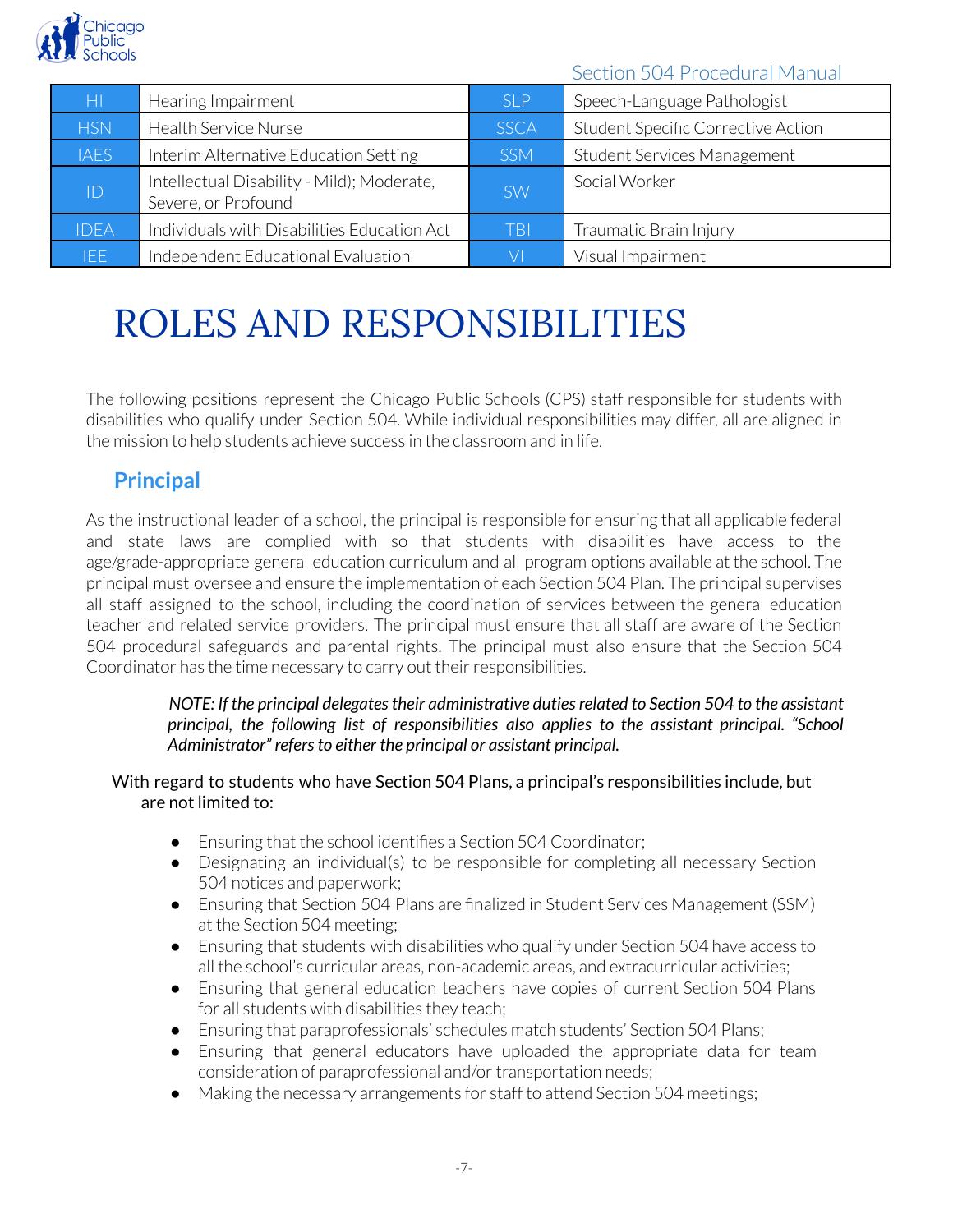

- Ensuring that all pre-conference activities are completed in accordance with required timelines;
- Ensuring that parents/guardians have access to school personnel who can answer questions related to their child's Section 504 Plan and are involved in developing their child's Section 504 Plan; and
- Providing Section 504 professional development opportunities for general education teachers and paraprofessionals, as necessary.

# <span id="page-7-0"></span>**District Section 504 Compliance Manager**

CPS has a District Section 504 Compliance Manager who ensures schools are complying with Section 504 and implementing the Section 504 Procedural Manual. Principals, local school Section 504 coordinators, ODLSS District Representatives, teachers, related service providers, and parents can contact the District Section 504 Compliance Manager regarding any questions or concerns at Section504@cps.edu.

#### The District Section 504 Compliance Manager is responsible for:

- Providing administrative support and technical assistance to school administrators, general educators, and school teams in the areas of CPS policy, Section 504 and its implementing regulations, and the ADA;
- Providing training to local school staff regarding Section 504 and the CPS Section 504 Procedural Manual;
- Approving or denying all service animal requests for students;
- Investigating and responding to complaints filed pursuant to Section 504/ADA laws regarding students, including complaints initiated by the United States Department of Education's Office for Civil Rights (OCR);
- Assisting in monitoring Section 504 Plans to ensure compliance with federal regulations and CPS policies and procedures;
- Troubleshooting major Section 504 issues regarding all students who qualify under Section 504;
- Participating as part of the District, Network, and School teams to review data and engage in strategic discussions and follow-up activities as needed;
- Overseeing the CPS Section 504 mediation, hearing, and complaint processes; and
- Overseeing corrective action plans that may be ordered by OCR.

# <span id="page-7-1"></span>**Local School Section 504 Coordinator**

Each local school principal must ensure a staff person has been identified to serve as the local Section 504 coordinator at Section 504 meetings. The school's case manager/local school district representative for Individualized Education Program (IEP) meetings should also serve as the Section 504 Coordinator.

#### Local school Section 504 Coordinators are responsible for:

● Coordinating all referrals for an initial Section 504 Plan evaluation to ensure that all required components are addressed and that the process is completed within 60 calendar days after receiving signed parental consent, including but not limited to, referrals for assistive technology (AT) evaluations, or functional behavioral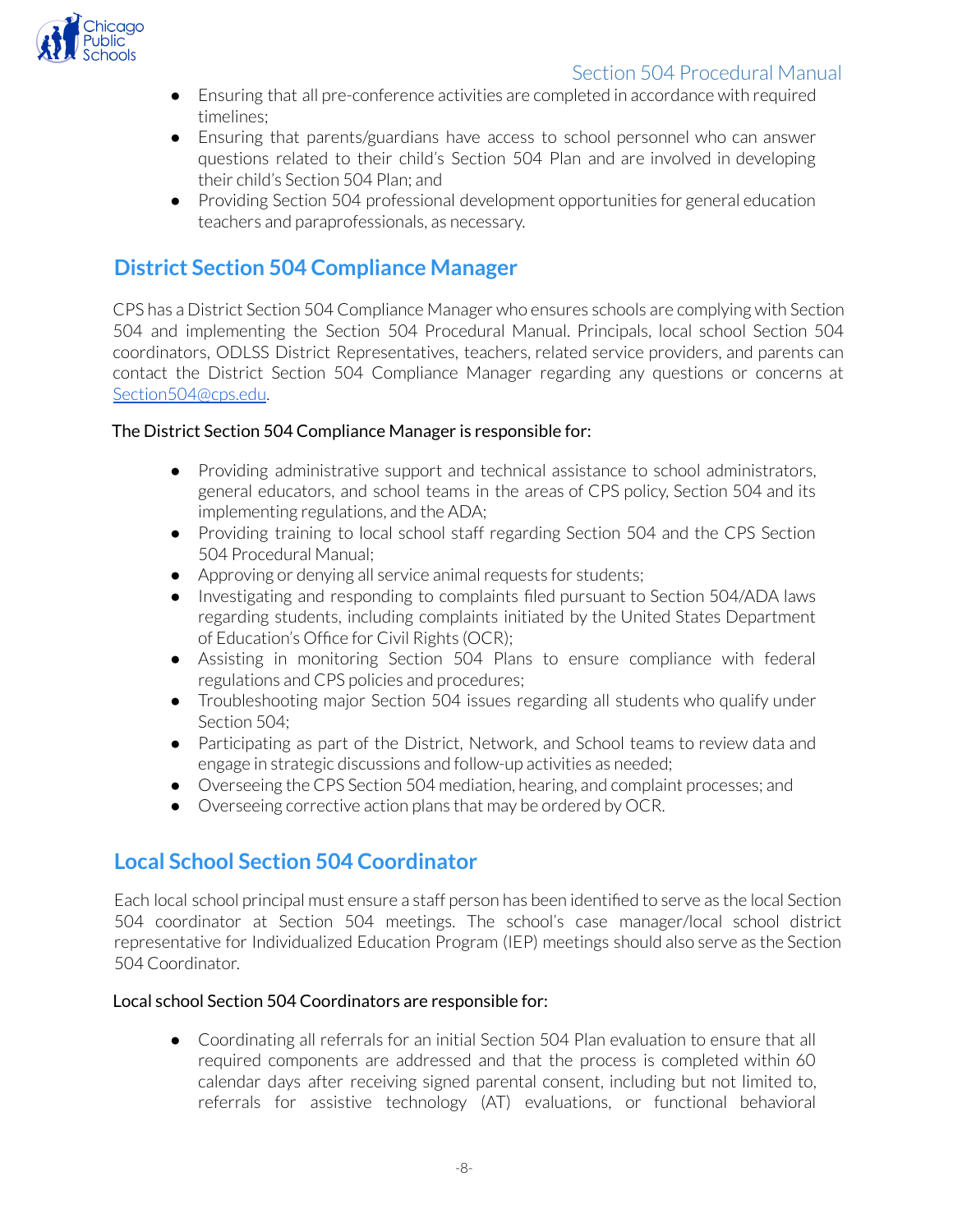

assessments (FBAs);

- Ensuring that all parental notices and consents are processed and that they are placed in student temporary files;
- Convening and chairing Section 504 meetings;
- Arranging all Section 504 related services for a student within the school in accordance with the student's Section 504 Plan and coordinating all aspects of the Section 504 referral and evaluation process;
- Finalizing each student's Section 504 Plan in SSM at the meeting and providing the student's parents/guardians with a copy; and
- Ensuring that all relevant student data is entered into SSM in a timely manner.

#### Prior to a Section 504 meeting, the Section 504 Coordinator is responsible for:

- Determining the date, time, and location of the Section 504 meeting by coordinating with parents/guardians and other necessary team members;
- Preparing and sending written Parent/Guardian Notification of Conference at least ten calendar days prior to the meeting;
- Determining which Section 504 team member(s) will review previous evaluation reports at the annual review meeting;
- $\bullet$  Preparing an agenda for the meeting;
- Arranging accommodations for parents/guardians as necessary (e.g., interpreter); and
- Upon request from parents/guardians, provide a copy of draft Section 504 materials three days prior to the meeting.

#### At the Section 504 meeting, the local school Section 504 Coordinator is the chairperson for the conference and is responsible for:

- Starting the meeting with introductions of all Section 504 team members and ensuring that all required participants are present;
- Conducting the meeting by following an agenda and a process based on the purpose of the conference;
- Documenting, or identifying one or more designee(s) to document, 504 Meeting Notes to memorialize discussions during the meeting and summarizing the decisions and decision-making process of the 504 team;
- Ensuring that the parents/guardians either have a paper copy of the draft Section 504 Plan or that the electronic Section 504 Plan is projected during the meeting to enable meaningful parental participation;
- Facilitating the completion of the Section 504 Plan;
- When applicable, uploading into SSM any physician orders and emergency action plans used to develop individualized health care plans and attaching it to the student's Section 504 Plan;
- Distributing copies of the completed Section 504 Plan to parents/guardians, teachers, and related service providers at the end of the Section 504 meeting; and
- Providing a copy of the procedural safeguards to parents.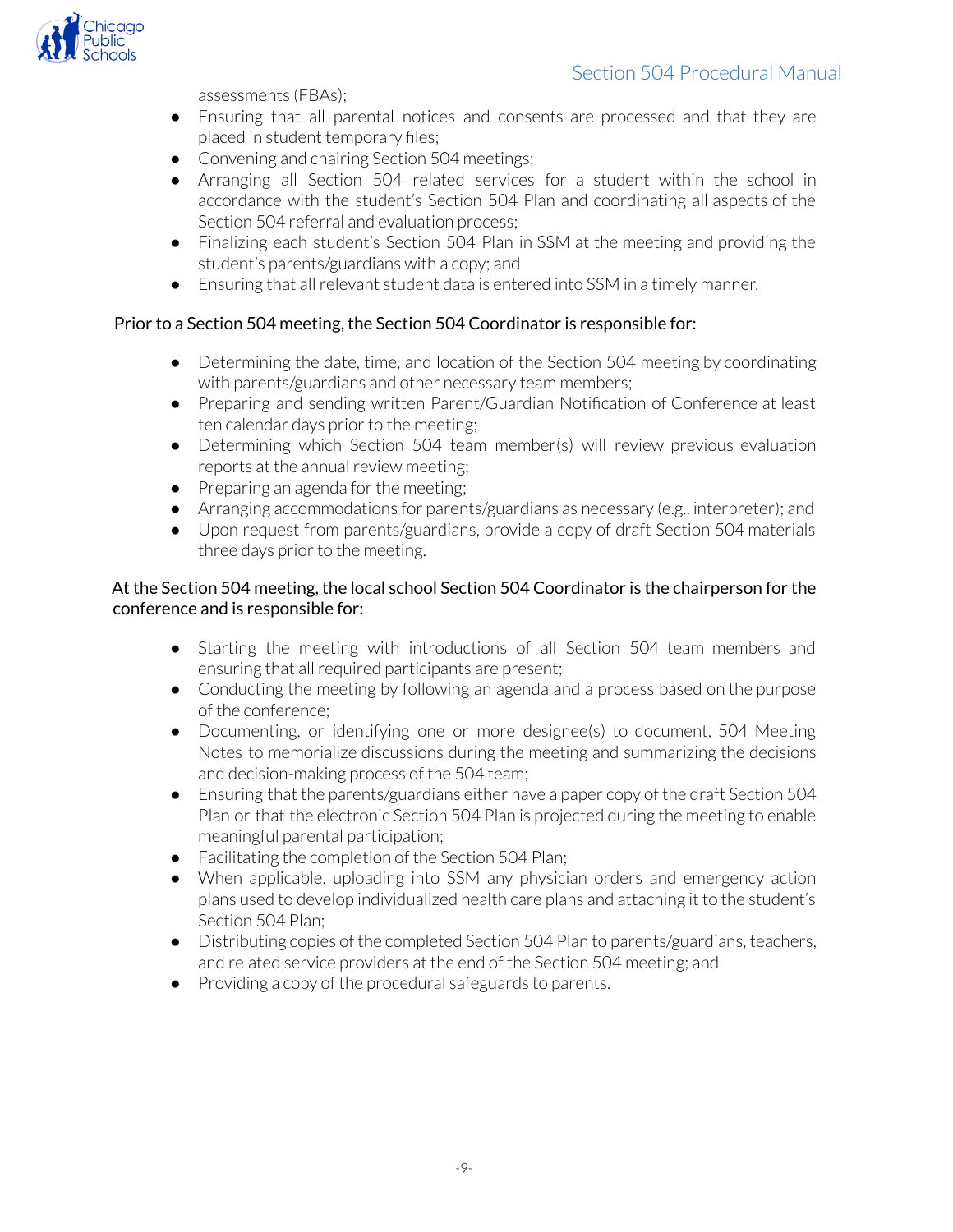

#### Following the Section 504 meeting, the local school Section 504 Coordinator is responsible for:

- Informing all staff involved in the implementation of the Section 504 Plan of their responsibilities to implement the Section 504 Plan as written;
- Monitoring to ensure that all services delineated in the Section 504 Plan are delivered;
- Ensuring all teachers and related service staff who have a responsibility for the education of the student have access to the Section 504 Plan; and
- Coordinating all meetings related to Section 504.

### <span id="page-9-0"></span>**ODLSS District Representative**

The Office of Diverse Learner Supports and Services (ODLSS) District Representative is responsible for providing oversight and guidance to networks, schools, and Section 504 teams to develop Section 504 Plans that meet legal requirements.

The ODLSS District Representative's responsibilities regarding students with Section 504 Plans, include but are not limited to:

- Conducting observations and walk-throughs as needed to assist in monitoring and developing Section 504 Plans;
- Attend Section 504 Meetings upon school staff or parent request or at the direction of the District Section 504 Coordinator;
- Troubleshooting major Section 504 issues to ensure all students with disabilities are receiving a FAPE; and
- Consistently maintaining quality interactions with teachers, students, parents/ guardians, and the larger community.

# <span id="page-9-1"></span>**General Education Teacher and/or Related Service Provider**

#### *NOTE: Special education teachers, speech language pathologists, and school counselors are NEVER direct service providers on a Section 504 Plan.*

*NOTE: The development of the Section 504 Plan, particularly for an initial Section 504 Plan, should be created by at least one RSP (who hasthe greatestspecialized knowledge) in collaboration with the General Education Teacher to address the student's needs. For example, the school nurse would not be the RSP to best address the needs for a student with ADHD who does not receive medication; rather, the school social worker and/or school psychologist would be the appropriate providersto develop the 504.*

#### Prior to the Section 504 meeting, the general education teacher and/or related service provider(s) are responsible for:

- Reviewing the current Section 504 Plan to determine the need for related services and/or accommodations or, if this is a conference to determine eligibility, compiling data and anecdotal records, samples of student work, and other information relevant to determine the student's need for related services, and/or academic accommodations;
- Compiling data and other information about the student's educational needs;
- Identifying classroom management strategies that have been successful with the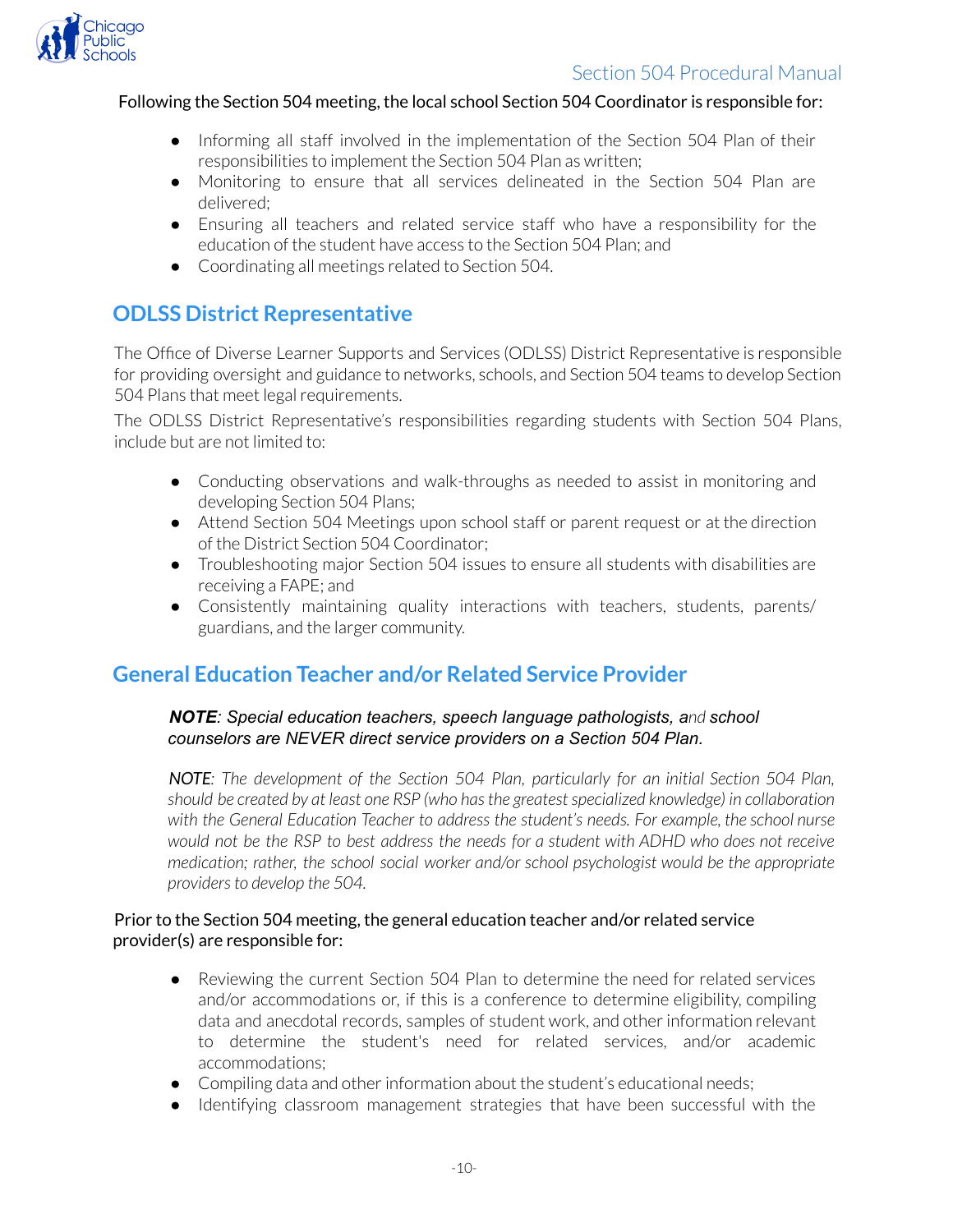

student;

- Suggesting positive intervention strategies for improving the student's behavior, accommodations, and supports for school personnel that may be necessary for the student to benefit from their education;
- Compiling data on students' attendance and class participation;
- If necessary, compiling data regarding the need for paraprofessional support and/or transportation and uploading the data; and
- Conferring with other educators and parents/guardians as needed.

#### During the Section 504 meeting, the general education teacher and/or related service provider(s) are responsible for:

- Sharing information on functional performance in relationship to the general education curriculum;
- Describing strategies that have been utilized with the student, as well as other relevant information regarding the student, such as attendance;
- Describing student's behavior and interactions with peers in the general education environment;
- Sharing information regarding the effect of accommodations provided forthe student in the general education classroom during the previous school year;
- Explaining the recommendations for proposed accommodations and making recommendations for continuation of those or other accommodations;
- After a Section 504 team discussion, finalizing academic accommodations, testing accommodations, related services, behavior, transportation, and professional supports; and
- Finalizing their evaluation reports by the conclusion of the meeting.

#### Following the Section 504 Plan meeting, the general education teacher and/or related service provider(s) are responsible for:

- Reviewing the Section 504 Plan and understanding responsibilities for implementation;
- Implementing the Section 504 Plan;
- Communicating with other service providers and other educators on a regular basis;
- Documenting service delivery;
- Establishing and maintaining effective and positive communication with parents/guardians; and
- Informing the local school Section 504 Coordinator when there is a need for a new Section 504 Plan.

# <span id="page-10-0"></span>**Paraprofessional**

Students with Section 504 Plans may need the support of a paraprofessional during the school day and/or at school activities. Paraprofessionals servicing students with Section 504 Plans are responsible for:

- Progress monitoring and providing feedback to staff/teacher regarding student academic and for student behavior performance;
- Under the direction of the teacher and/or related service provider, implementing academic accommodations and/or behavioral strategies used in the classroom;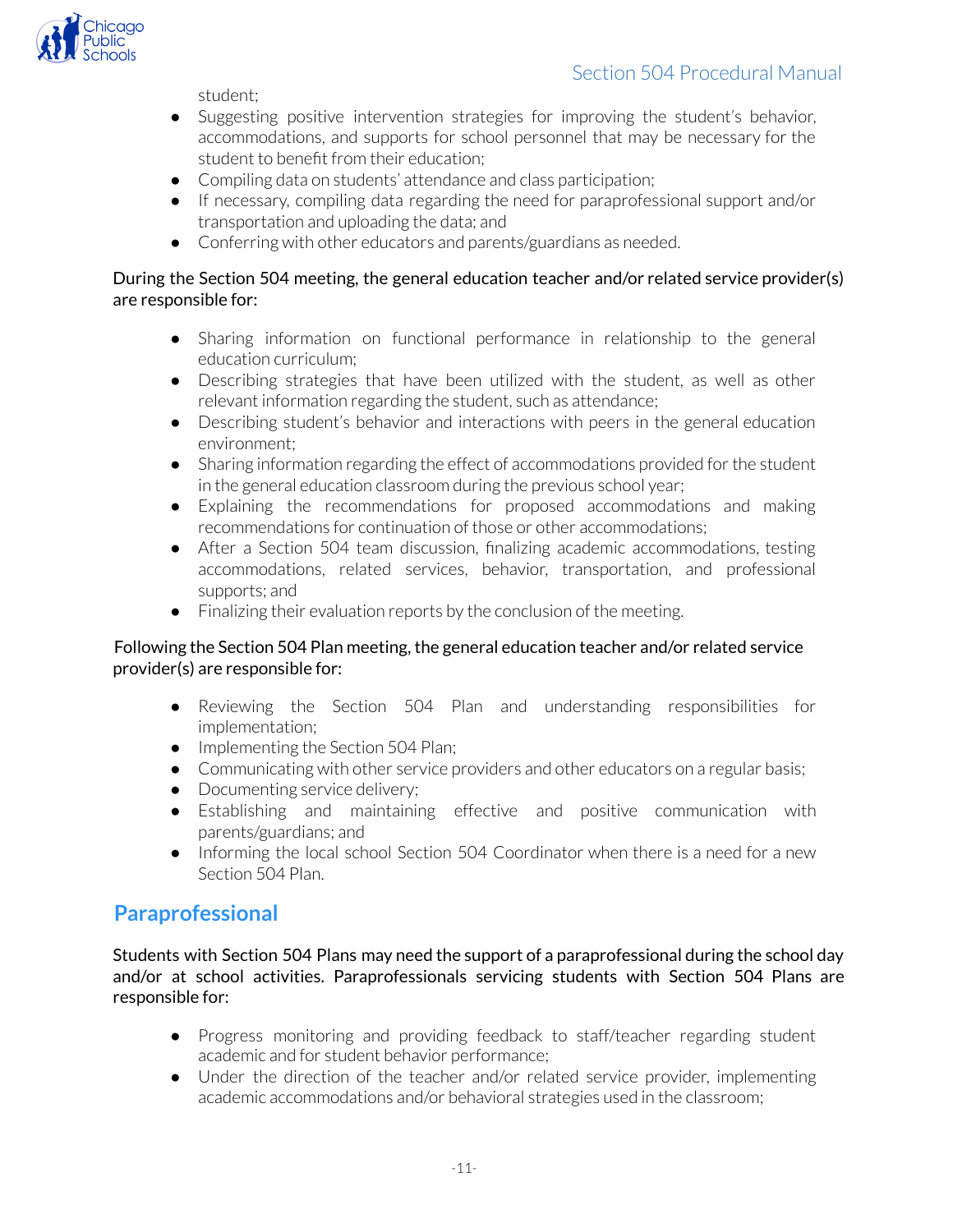

- Assisting with the personal care needs (e.g., toileting) as identified in the student's Section 504 Plan;
- Assisting the teacher and related service providers in gathering documentation, such as assessment data, work samples, observations and reports from other staff;
- Facilitating communication with linguistically and culturally diverse parents/guardians;
- Collaborating and communicating with appropriate school personnel about the needs of students with disabilities;
- Assisting students with assistive technology, including computers and communication devices;
- Obtain, prepare, and organize instructional materials as directed by teacher;
- Working with a variety of students who may have diverse learning needs;
- Providing input to the teacher regarding the student's response to strategies that have been used in instruction or behavior management;
- Lifting and positioning non-ambulatory students as instructed by the physical therapist or teacher and in adherence to written instructions from students' personal physicians;
- Assisting students with orthopedic impairments by arranging and adjusting tools, work aids, and equipment used by students in classrooms, including but not limited to specially equipped worktables, positioning equipment, and wheelchairs;
- Maintaining and protecting students'rights to confidentiality; and
- Documenting service delivery.

### <span id="page-11-0"></span>**Parent/Guardian**

#### For Section 504 purposes, a "parent" is a:

- Natural or adoptive parent:
- Legal guardian;
- Foster parent;
- Person acting in the place of a parent, such as a grandparent or step-parent, with whom a student actually lives.

Parents/guardians are members of the Section 504 team and should be encouraged to actively participate in the discussion and decision-making during all Section 504 meetings.

#### Prior to the Section 504 meeting, parents/guardians are encouraged to:

- Communicate with school personnel to determine a mutually convenient date and time for the Section 504 meeting;
- Review the current Section 504 Plan;
- Review the most recent progress reports from teachers; and
- Notify the local school Section 504 Coordinator if they need additional information (e.g., evaluation reports, previous Section 504 Plans or other records or reports, procedural safeguards, etc.), or any special accommodations.

#### During the Section 504 meeting, parents/guardians should:

- Share the student's strengths and challenges, including the types of activities the student enjoys at home, at school, and in the community;
- Explain the types ofrewards and discipline strategies that are effective at home;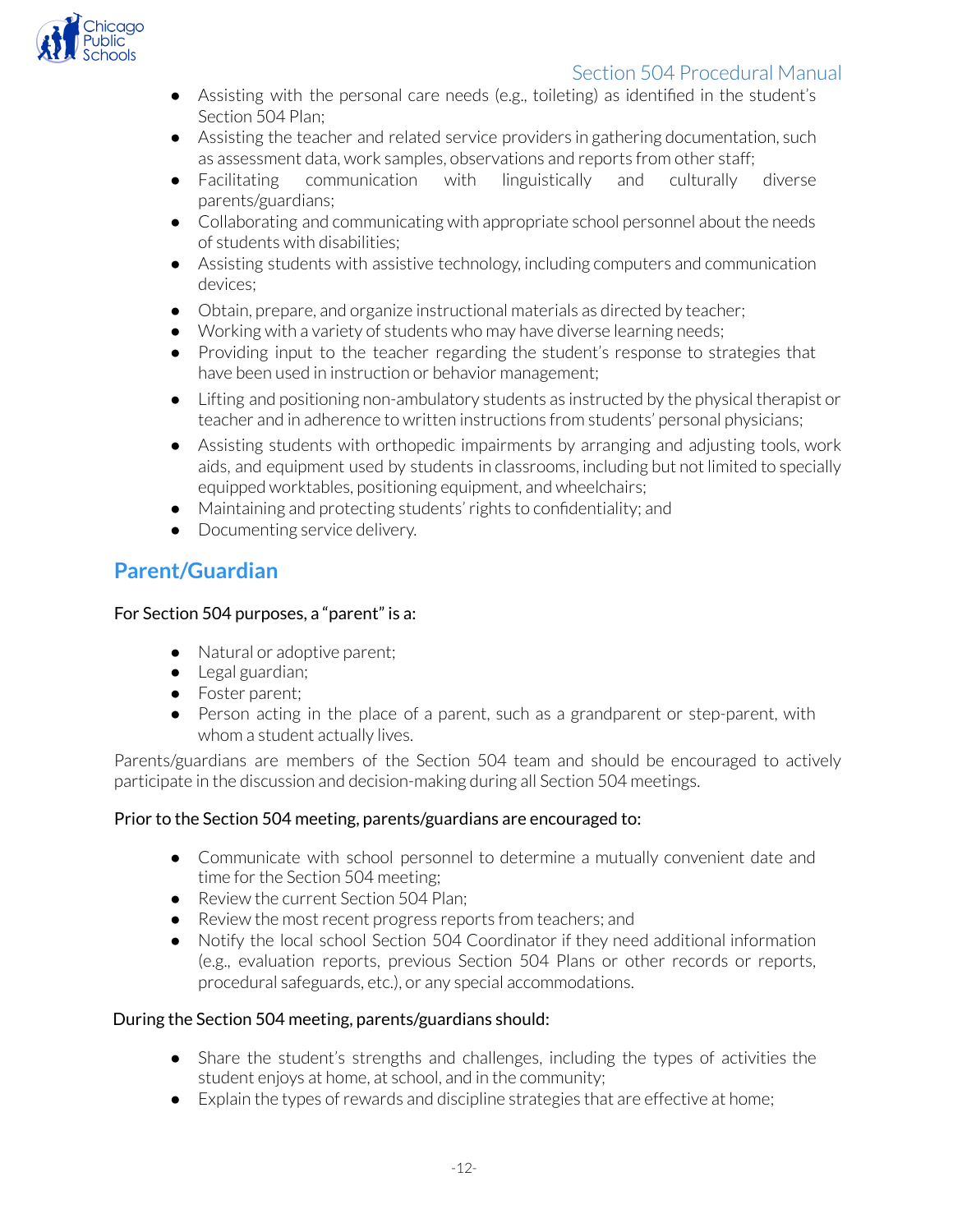

- Share relevant information about the student's medical and personal care needs;
- Ask Section 504 team members to clarify, explain, or give examples for any information presented that may be unclear;
- Identify accommodations which have been successful and those which have not;
- Ask questions to clarify any reports or information regarding the student's progress in school (e.g. classwork, behavior, and community activities, as appropriate); and
- Ask the local school Section 504 Coordinator to review or explain parent/guardian procedural safeguards, if necessary.

#### Following the Section 504 meeting, parents/guardians should be encouraged to:

- Review the Section 504 Plan to assure that all decisions made at the conference are documented; and
- Establish and maintain communication with teachers and related service providers.

### <span id="page-12-0"></span>**Student**

Students ages 14 and older and those in high school *should* attend Section 504 meetings and should be included on the Notice of Conference prior to the Section 504 meetings. Students do not need to stay for the whole meeting, but they are encouraged to express their point of view regarding their needs. However, until the student turns 18 years of age, the parent/guardian will make the final determination as to whether the student will attend the meeting.

#### *NOTE: Nothing precludes a student from attending the meeting prior to high school.*

Under Section 504, an adult student is a student who is 18 years of age or older who has not been judged incapacitated by a court of law. The education rights are transferred to the student at the age of 18. An adult student assumes and is entitled to exercise all Section 504 rights, duties, and/or responsibilities that were previously held by their parent/guardian.

#### Prior to the Section 504 meeting, the student should be encouraged to:

- Think about school activities they enjoy and activities they would like to pursue;
- Think about any concerns or questions with their parents/guardians or teachers; and
- Identify accommodations which have been helpful and those that were not useful.

#### During the Section 504 meeting, the student should:

- Identify their own strengths and interests, including the types of activities they enjoy at home and in the community;
- Identify which of the academic and behavioral accommodations and interventions provided in class are the most and least helpful;
- Ask Section 504 team members to clarify, explain, or give examples for any information presented that may be unclear;
- Ask questions to clarify any reports or information regarding their performance in class, behavior, and community activities, as appropriate; and
- Ask the Section 504 Coordinator to review or explain procedural safeguards, if necessary.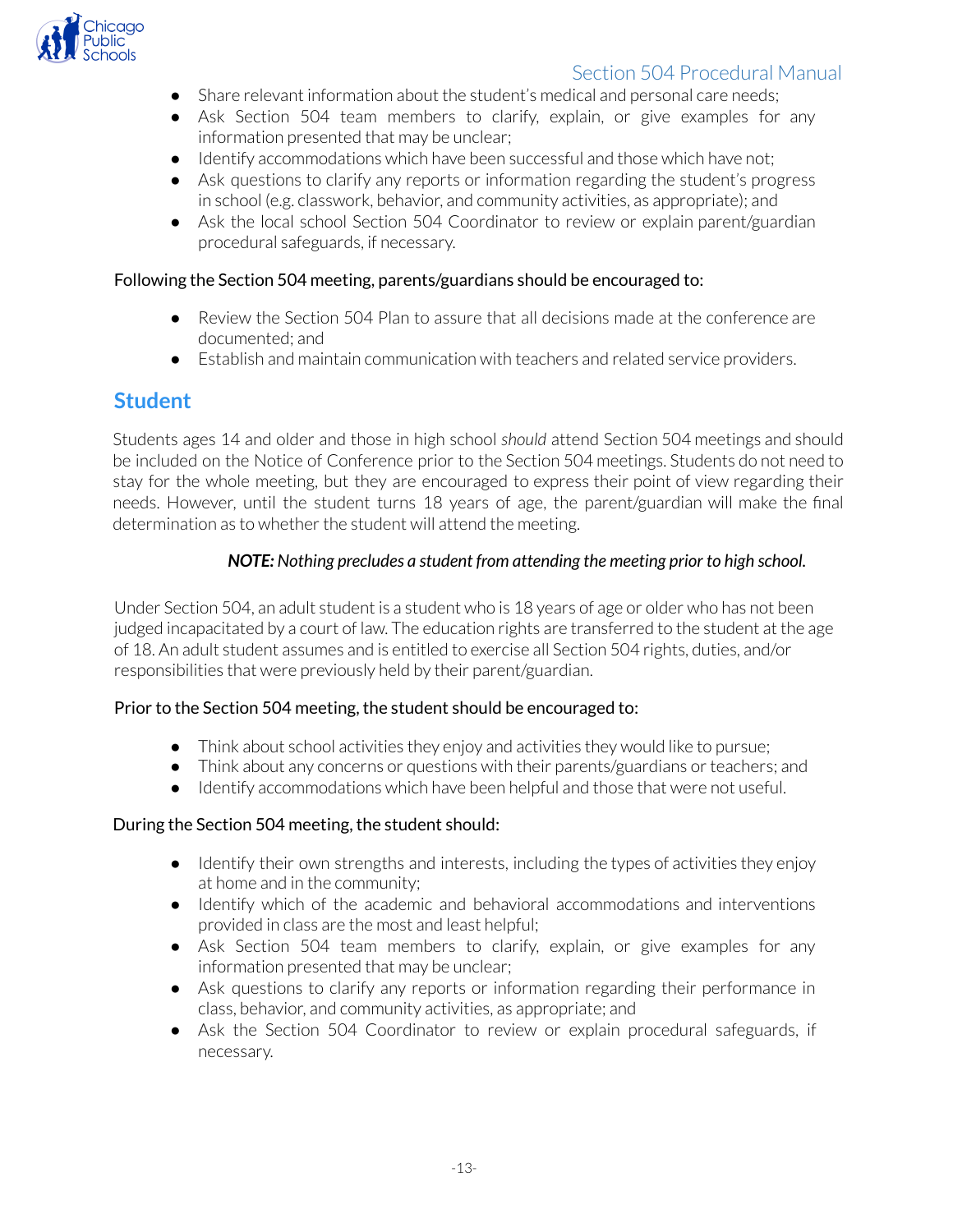

#### Following the Section 504 meeting, the student is encouraged to:

- Cooperate with teachers, paraprofessionals, related service providers, and parents/guardians in order to improve achievement;
- Tell parents/guardians and teachers about problems encountered and request assistance, as necessary; and
- Indicate to parents/guardians and teachers which accommodations are helpful or not helpful.

# <span id="page-13-0"></span>EVALUATION PROCESS

Section 504 requires CPS to locate, evaluate, and determine whether a student requires accommodations and/or other supports in order to access their education, making them eligible for a Section 504 Plan. A student should be referred for an evaluation for accommodation or services under Section 504 if 1) it is suspected that they have a mental or physical impairment that limits a major life activity, and 2) they need reasonable accommodations, aids, or educational services in order to access the general education curriculum as adequately as their nondisabled peers.

# **Referrals for a Section 504 Evaluation**

#### <span id="page-13-1"></span>The following persons can make a request for a Section 504 evaluation:

- CPS school personnel;
- Parent(s)/guardian(s) of the student; or
- An employee of the Illinois State Board of Education (ISBE) or another State agency

All requests for a Section 504 evaluation must be submitted to the principal or the local school Section 504 Coordinator in writing, and be signed and dated. The request should include 1) an explanation of the educational and/or medical concerns that suggest the need to evaluate the student under Section 504, and 2) any supporting documentation, including any medical or outside evaluation report provided by the parent/guardian. When a request is submitted in compliance with all requirements, a response must be provided to the parent/guardian within 14 school days of its receipt.

### <span id="page-13-2"></span>**CPS Staff Referrals**

CPS staff may refer an evaluation under Section 504 for a student by completing in SSM a Request for Section 504 Plan to document the basis for the request and providing the local school Section 504 Coordinator with notice that the request has been completed. Documentation to support the request must include the following:

- A description of the health/medical information, academic concerns, and/or behavioral issues that suggests the need to evaluate the student under Section 504;
- A summary of any information of any medical or outside evaluation provided by the parent/guardian; and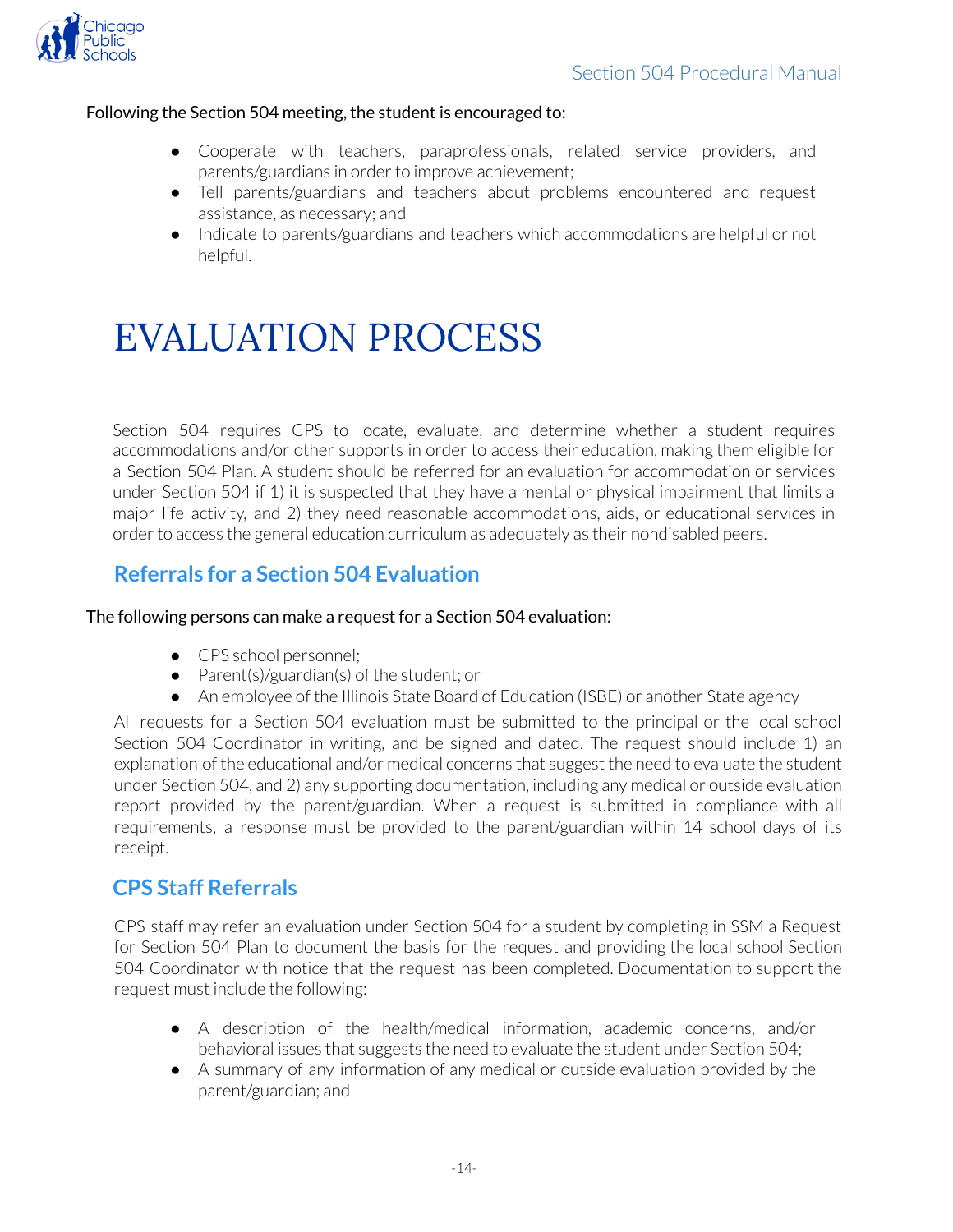

● Current information about the student, including grades, attendance, suspensions, academic performance, behavior, and classroom participation.

*NOTE: If school personnel are provided with evidence that a student has a chronic medical condition, they must submit a request for a Section 504 evaluation even if the parent does not submit a signed written request and send parents/guardiansthe Consent for Initial 504 Eligibility Evaluation form.*

If a student is evaluated to determine eligibility for special education (for an IEP) and it is determined that the student either  $(1)$  does not have one of the 13 disabling conditions enumerated under IDEA, or (2) does not require direct services from a special education teacher or a speech pathologist but has a mental or physical impairment which substantially limits a major life activity and may require accommodations and/or other supports, then the Section 504 eligibility process should be started, and the IDEA evaluation data already collected may serve as the Section 504 evaluation data if the team is in agreement that no additional data or otherinformation is needed.

# <span id="page-14-0"></span>**Parent/Guardian Referrals**

Referrals from parents/guardians should provide supporting documentation and an explanation of the concern and/or suspected disability. If the request does not include the basis forthe concern, the local school Section 504 Coordinator should request the parent/guardian to provide the omitted information. If the student is enrolled in the school, then the school should review the student's records and gather information from any CPS personnel who have worked with the student. The local school Section 504 Coordinator should enter the parent/guardian request into SSM using the Request for Section 504 Plan form. If the parent/guardian requires assistance in completing the request for a Section 504 evaluation, the local school Section 504 Coordinator should provide assistance.

### <span id="page-14-1"></span>**Referrals of Non-Attending Students**

Referrals for Section 504 evaluations must be submitted directly to ODLSS by email to privateschoolevals@cps.edu if the student attends a private school in the City of Chicago, orlives in Chicago and is home schooled (i.e., the student is not enrolled in CPS or a CPS charter/contract school). The parent/guardian must register the child as a non-attending student by completing the form that will be sent by the private school evaluation team.

### <span id="page-14-2"></span>**Determining Need for a Section 504 Evaluation**

Upon receipt of the finalized Request for Section 504 Plan, the school must review the request, including all the supporting information that has been provided, and conduct preliminary procedures. Preliminary procedures may include observations of the student, consultation with the teacher or other individual making the request, and/or a conference with the student to determine if an evaluation is warranted. Parental consent is not required for preliminary procedures. Under Section 504, the District must obtain consent from the parent/guardian before a student's initial evaluation.

*NOTE: A student does not require a medical diagnosis and/or a physician's order provided by the parent for an evaluation to occur.*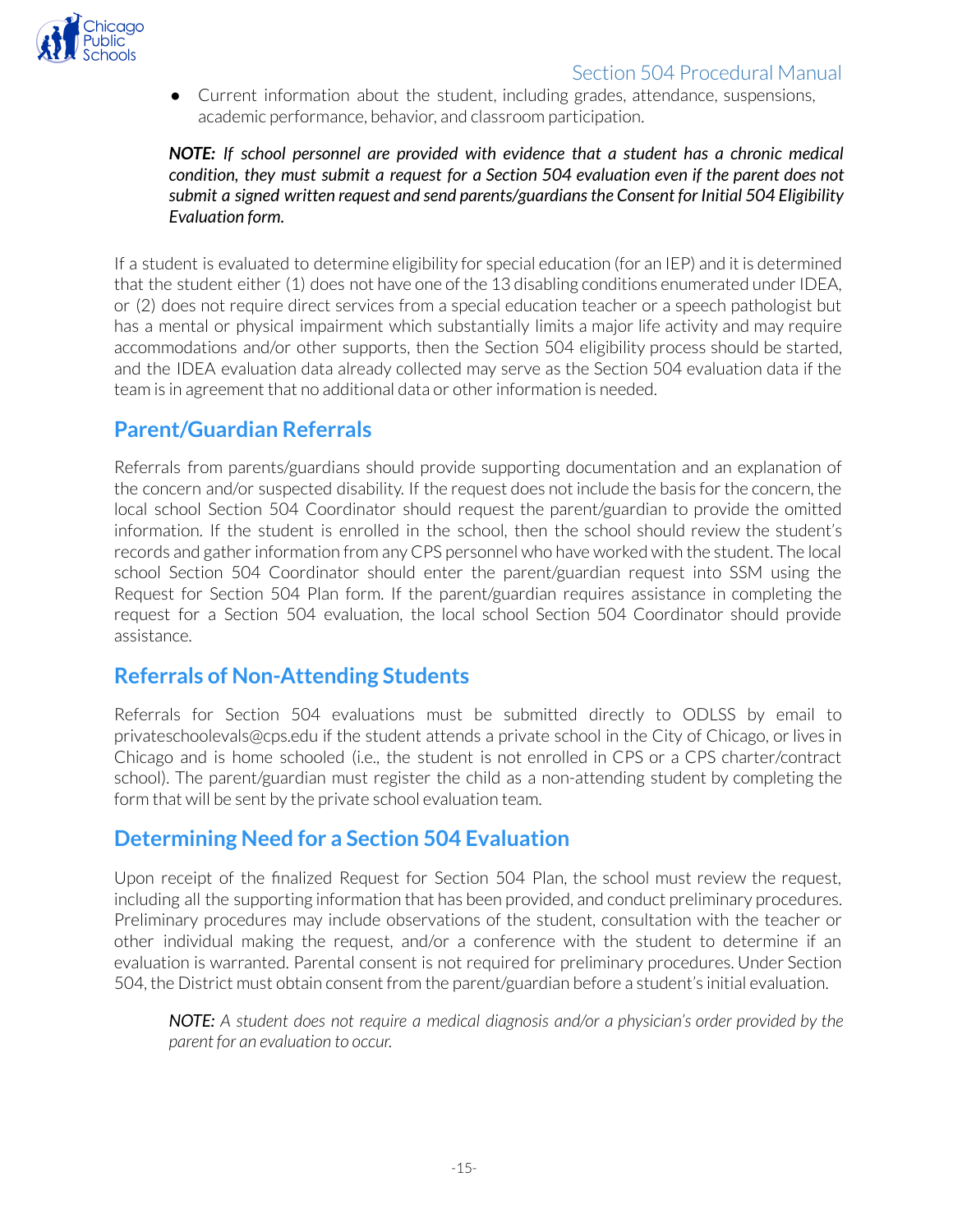<span id="page-15-0"></span>

# **Referral/Evaluation Request Denied**

If it is determined that the Section 504 evaluation is not warranted, the local school Section 504 Coordinator should notify the parent/guardian of this decision in writing and include the Notice of Procedural Safeguards and Rights Pursuant to Section 504 of the Rehabilitation Act of 1973. If a request is denied, the team must include an explanation of why the determination was made.

# <span id="page-15-1"></span>**Referral/Evaluation Request Approved**

If it is determined that a Section 504 evaluation is warranted after the review of the request and preliminary procedures, the local school Section 504 Coordinator must notify the parent/guardian of this decision within 14 school days of the school's receipt of the request by sending the Consent for an Initial 504 Eligibility Evaluation and Notice of Procedural Safeguards and Rights Pursuant to Section 504 of the Rehabilitation Act of 1973. The evaluations and initial eligibility meeting must be completed in 60 calendar days.

*NOTE: The evaluation process may not always involve individually administered tests by school personnel; all necessary data and other relevant information may already be available for review by the Section 504 Team.*

### <span id="page-15-2"></span>**Assessment Components**

Evaluators must ensure that their assessments are selected and administered in a nondiscriminatory manner. Assessments should:

● Include information from a variety of sources;

#### *NOTE:* A medical diagnosis from a physician or other qualified professional alone is not sufficient.

- Document the date of the assessment, the sources and assessment methods that were used, and the information and results that were obtained;
- Be administered in the child's primary language or use whichever mode of communication is most likely to yield accurate information regarding the child's knowledge and abilities;
- A qualified bilingual specialist or interpreter should assist the evaluator with language and testing;
- Use clearlanguage that both staff and parents/guardians can easily understand (avoid jargon);
- Analyze data, interpret results, and compare any prior assessment results;
- Include recommendations for incorporating curricular accommodations and related services, if needed.
- Document whether any assessment component could not be completed. State what components are missing and why they were not completed. This information is needed so that the team of evaluators can assess how these variances affect the validity and reliability of the information reported and determine whether additional assessments are needed.
- Indicate whether the assessment was conducted under nonstandard conditions and describe how and the extent to which it varied from standard conditions. (For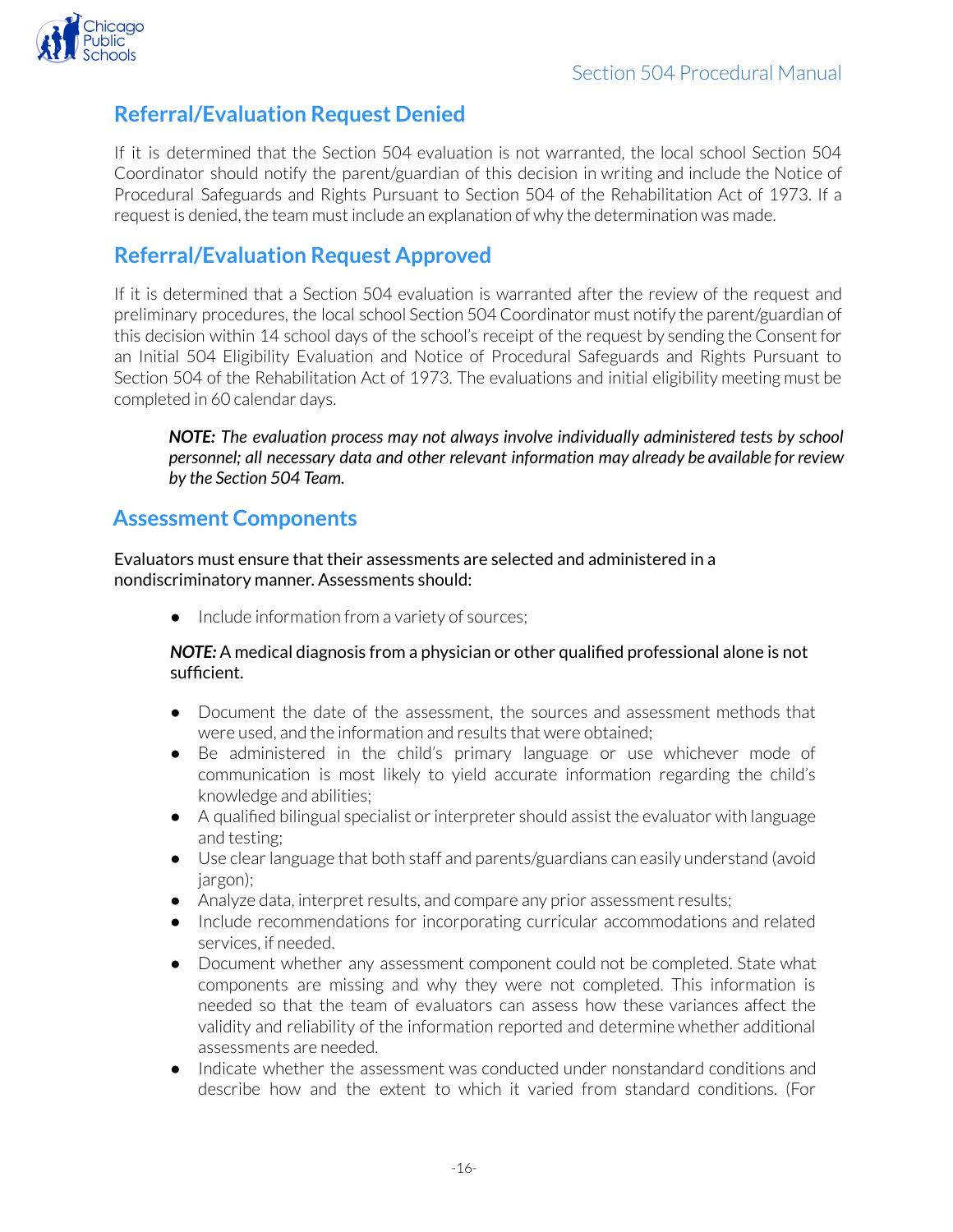

example, the use of a translator when a qualified bilingual professional is not available creates a nonstandard condition.)

All test protocols (e.g., consumable test booklets, behavior rating scales, drawings, etc.) must be placed in a sealed envelope and kept in the student's temporary record in a secure and locked location. When a parent/guardian requests a student's educational records, and the records include test protocols with a student's name, or other personally identifiable information, contact the Law Department at (773) 553-1700 for guidance regarding the parent/guardian's right to access the test protocol.

When the parent/guardian has provided a private evaluation report, the appropriate related service provider (e.g., school psychologist if the report was from a clinical psychologist, the nurse if the report is from the student's physician) must review the private evaluation and participate in the Section 504 meeting. If the private evaluation report indicates that the student may need direct services from a special education teacher or a speech pathologist then an IDEA full and individual evaluation should be initiated.

The local school Section 504 Coordinator should send a Parent/Guardian Notice of Conference for 504 to the parent/guardian 10 calendar days priorto the meeting, and no laterthan 60 calendar days after receipt of written parental consent, notifying the parent/guardian of the date, time, and purpose of the meeting.

# <span id="page-16-0"></span>SECTION 504 MEETING

The local school Section 504 Coordinator must provide the parents/guardians with written notice of a Section 504 meeting at least 10 calendar days before the Section 504 meeting. The notice of conference should indicate whether the Section 504 meeting is for (1) initial eligibility/Section 504 Plan development; (2) Section 504 Plan development; and/or (3) re-eligibility/Section 504 Plan development. The parent/guardian may agree, in writing, to waive the right to 10 calendar day notice.

At the Section 504 meeting, the parent/guardian must be given either a paper copy of the draft 504 eligibility materials, and where applicable, Section 504 Plan, or they must be projected to enable meaningful parent/guardian participation.

All data, evaluations, and progress monitoring should be shared at the meeting and any parent/guardian questions should be answered to the best of the team's ability. Not all sections in the Section 504 Plan apply to all students.

If the parent/guardian does not attend the scheduled meeting, the meeting must be rescheduled at least once. If the parent/guardian does not attend the second scheduled meeting, the Section 504 team may proceed without them *unless*the parent/guardian has requested another meeting date. The team may proceed on the third meeting date even if the parent/guardian does not attend orrequests a fourth meeting date.

*NOTE: Ten-calendar-day notice must be given for each continued meeting date unlessthe parent/guardian waivesin writing the 10-calendar-day notification period.*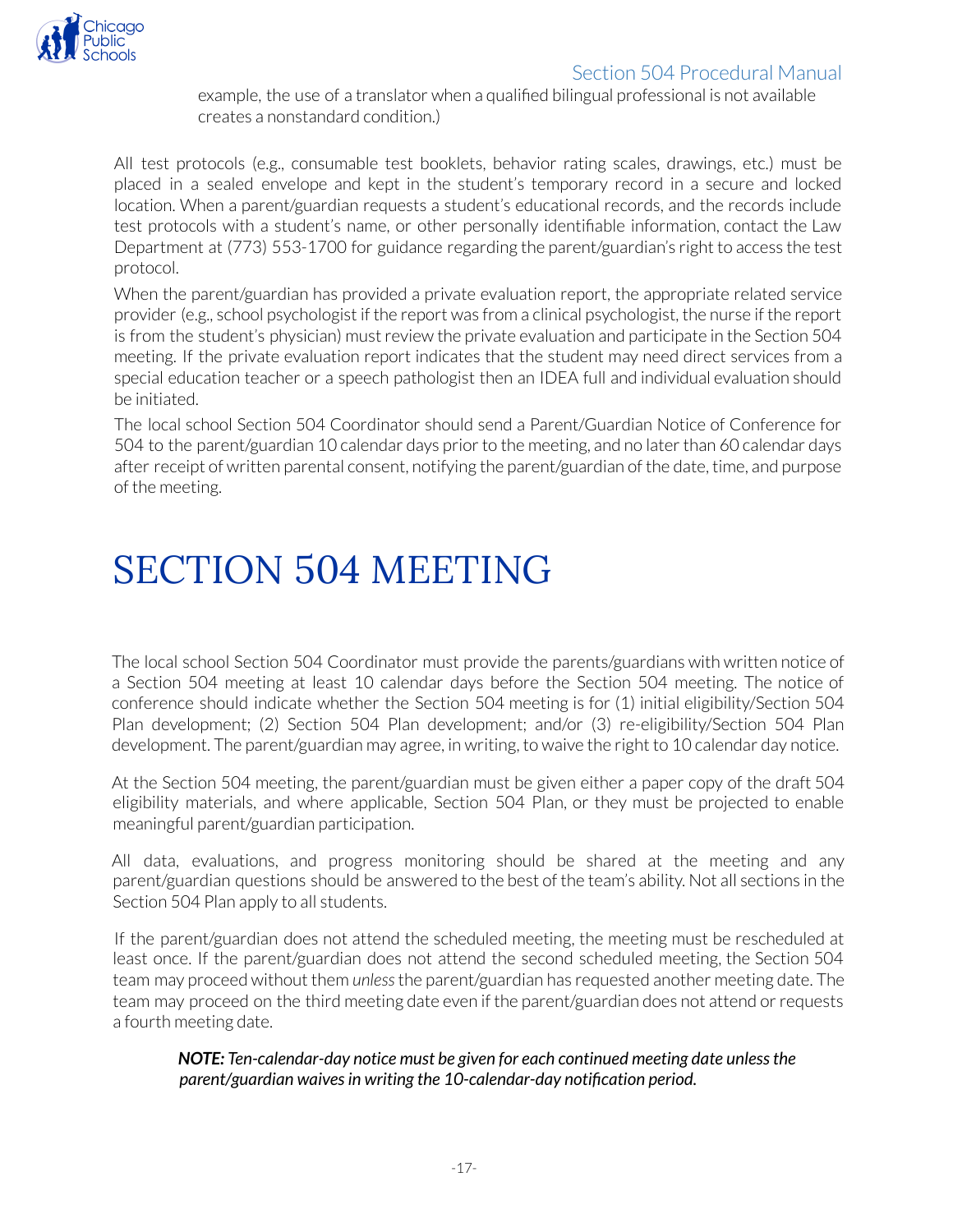

Section 504 team members may participate in the conference by telephone or other means if they cannot attend in person. In this case, the mode of participation is documented on the Section 504 Plan.

Section 504 meetings may not be recorded unless all Section 504 team members agree. However, if any Section 504 team member (including the parent/guardian) requests an accommodation for a 504 meeting in order to have meaningful participation, they must seek and obtain a reasonable accommodation based on a disability, as determined by the CPS Talent Office, Americans with Disabilities Act and Compliance Department ("ADA Department") at ADA@cps.edu. If a 504 meeting is recorded, the local school Section 504 Coordinator should ensure that a copy of the recording is saved in the student's temporary file and maintained by CPS. The local school Section 504 Coordinator must ensure that any recording is made using only a CPS-issued device.

# <span id="page-17-0"></span>**Participants**

The local school Section 504 Coordinator convenes a Section 504 team based on the student's presenting concerns and the suspected disability area(s). Pursuant to Section 504, the following are required Section 504 team participants:

- Local school Section 504 Coordinator;
- The student's parent(s)/guardian(s);
- General education teacher;
	- The general education teacher should be a teacher who is, or may be, responsible for implementing a portion of the Section 504 Plan, so that the teacher can participate in discussions on how best to accommodate the student.
- Related service provider(s) when the reason for the Section 504 request is in their area of expertise;
- Every CPS staff person involved in conducting an assessment; and
- The student, if 14 or older, or if the parent/guardian chooses to have the child participate at any age.

#### The Section 504 team may also include:

- At the discretion of the parent/guardian or CPS personnel, other individuals having knowledge or special expertise regarding the child;
- A qualified bilingual specialist or bilingual teacher, if the student is an English Learner (EL), or if the presence of such a person is needed to assist the other participants in understanding the child's language and cultural factors as they relate to instructional needs;
- A person knowledgeable about positive behavior strategies, if the child's behavior impedes their learning or the learning of others; and
- <span id="page-17-1"></span>● A sign language interpreter for individuals who are deaf or hard of hearing, or an interpreter for those who have limited English proficiency.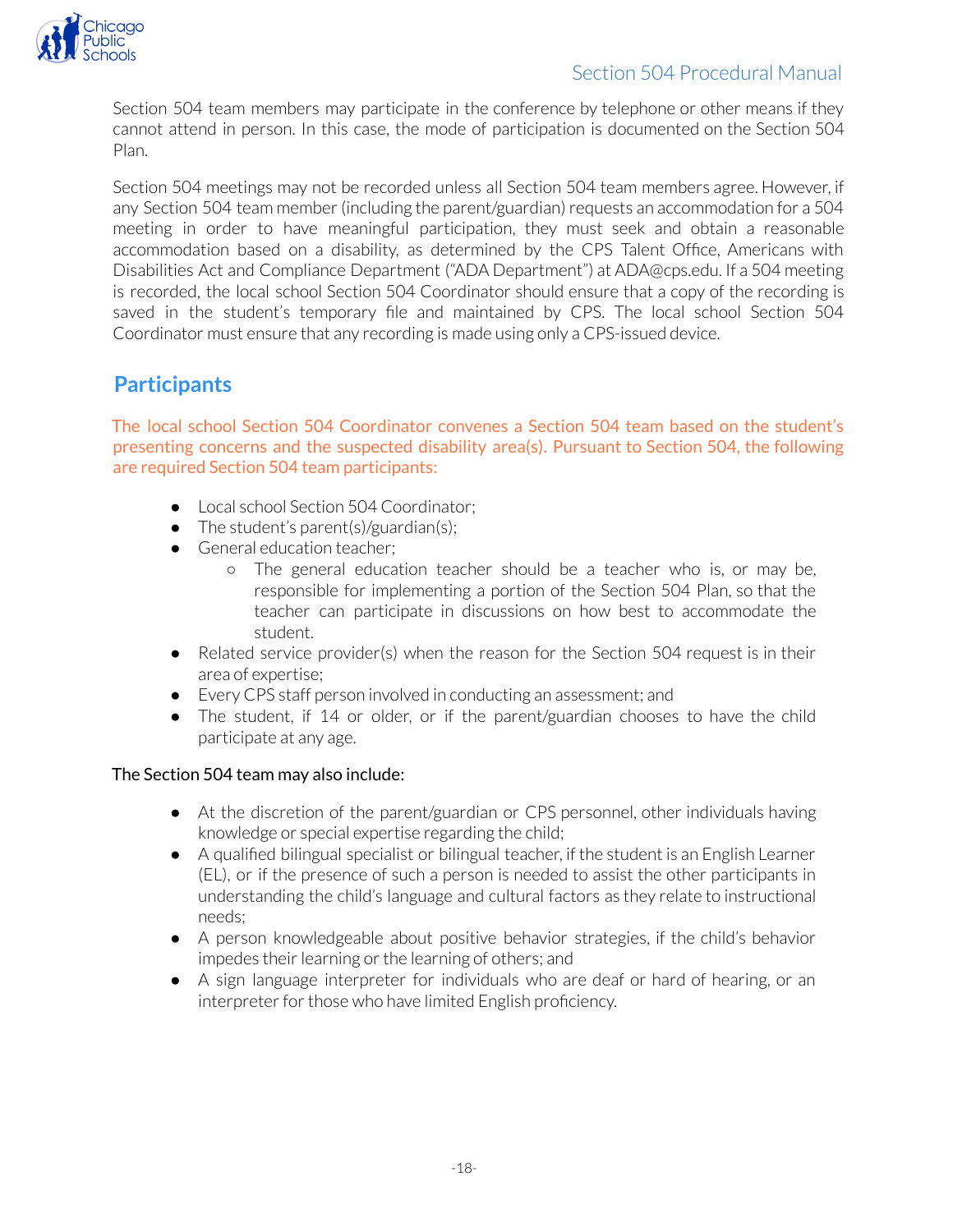

# ELIGIBILITY DETERMINATION

The initial evaluation must be completed and the Section 504 Team must determine Section 504 eligibility within 60 calendar days after the date that the parent/guardian provides written consent to evaluate the student. When there are fewer than 60 calendar days left in the school year, and the parent/guardian has provided written consent, the school should attempt to complete the evaluation, eligibility determination, and the Section 504 Plan (if the student is eligible) by the end of the school year. If the school is unable to complete eligibility, then the Section 504 eligibility and plan, if found eligible, must be completed no later than September 30th of the next school year.

The 60-calendar-day time frame does not apply if the parent/guardian repeatedly fails or refuses to produce their child for the evaluation. The team should still attempt to hold the meeting within the 60 calendar days and the reason(s) why the evaluation could not be completed should be documented within the Section 504 Plan eligibility section.

#### *NOTE:* During an initial Section 504 evaluation, a team may decide during the course of gathering information that an IDEA full individual evaluation is warranted to determine whether the student qualifies for an IEP. If the team suspects the student may qualify under the IDEA, they must commence and comply with all IDEA procedures and timelines.

At every Section 504 meeting, eligibility should be discussed. Parents/guardians should be strongly encouraged to bring updated medical information and/or evaluation reports annually to help the team determine whether the student still requires a Section 504 Plan, but it is not required and the team can determine eligibility based on the previous medical or evaluation information. If the Parent/guardian does not provide updated health medical information annually, the medical accommodations will remain the same, based on the last medical documentation provided. However, new medical information and/or evaluation reports are required every three years. The purpose of the re-evaluation is to determine whether the student continues to qualify for Section 504 services and accommodations because the student continues to have a mental or physical impairment that substantially limits a major life activity.

The nature and extent of the information needed to make a Section 504 eligibility decision is determined on a case-by-case basis by a group of persons knowledgeable about the student and the meaning of evaluation data.

A medical diagnosis is not necessary to determine that a student is eligible, however, there must be adequate documentation that the student has a mental or physical impairment in order to be eligible as a person with a disability under Section 504. Likewise, a medical diagnosis or a letter from a physician or other qualified professional does not automatically qualify a student for a Section 504 Plan.

#### The Section 504 team meets to review the evaluation results to determine whether the student qualifies for a Section 504 Plan. The team will determine:

- $\bullet$  Whether the student has a mental or physical impairment;
- $\bullet$  Whether the impairment substantially limits one or more major life activities; and
- Whether the substantial limitation caused by the mental or physical impairment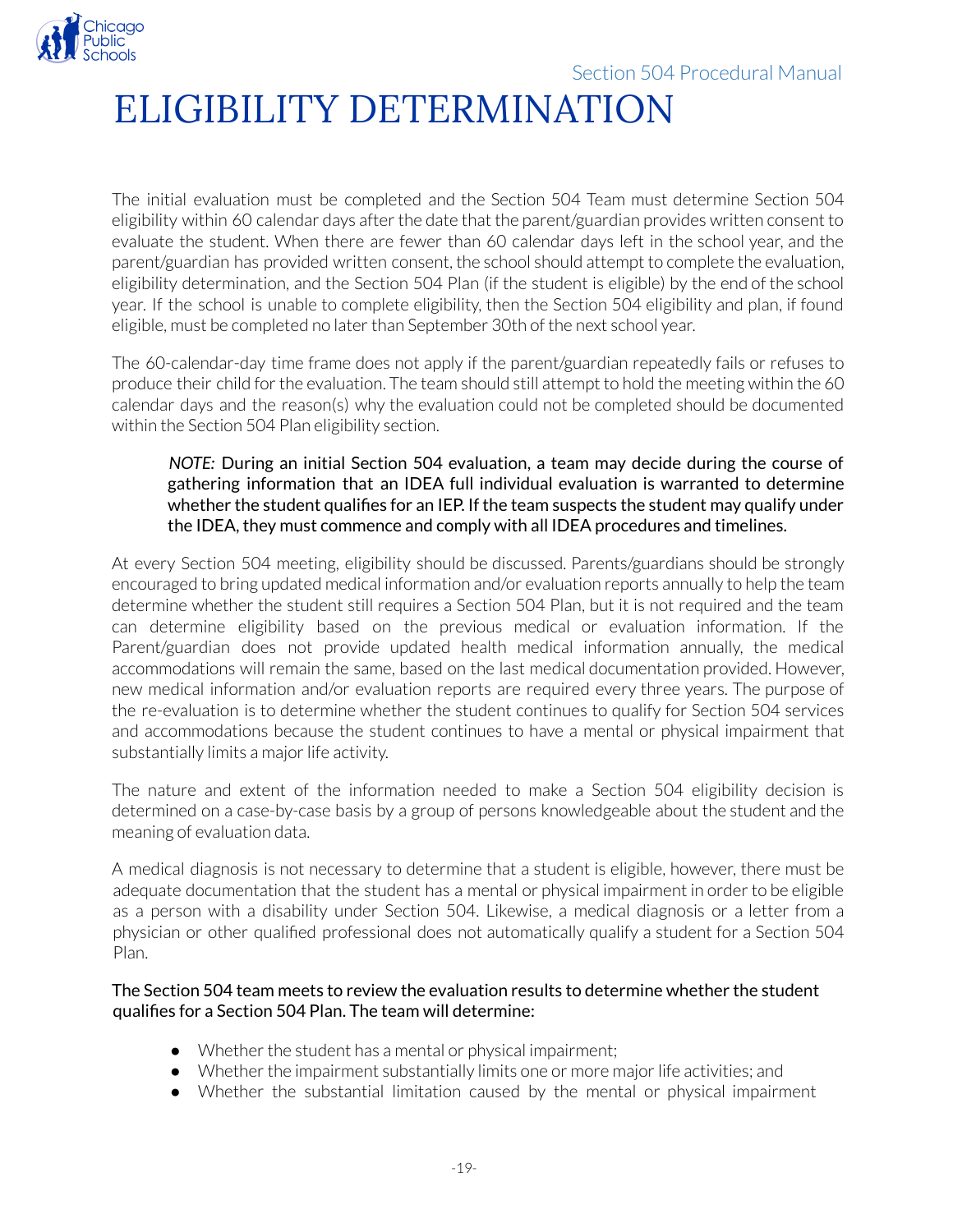

results in the student's need for accommodations and/or other supports during the school day or school activities.

If the team answers "no" to either of the first two questions, the student does not qualify under Section 504. If the team answers "yes" to both of the first two questions, the student is eligible for protection from discrimination under Section 504. The team will then answer the third question to determine whether a Section 504 Plan needs to be developed to identify accommodations and/or other supports necessary during school and at school activities.

If the team answers "yes" to the third question, the team should proceed to develop the Section 504 Plan (see below pg. 27). If the team answers "no" to the third question, the student is protected from discrimination under Section 504, but does not require accommodations and/or other supports during the school day or at school activities; therefore, no Section 504 Plan will be developed. Even without the Section 504 Plan, the student is protected from discrimination based on their disability and must have access to all school-related activities. If during the school year, the student needs reasonable accommodations and/or other supports to obtain access to school and/or school activities, a Section 504 meeting should be convened to discuss the possibility of a Section 504 Plan. These students who are eligible under Section 504 but a plan was not developed will appear on the school's tracking form and an annual Section 504 meeting is required to determine if Section 504 services are necessary for the student to access the school and/or school activities.

#### *NOTE: A student who has a mental or physical impairment that substantially limits a major life* activity (i.e. the first two questions are answered "yes") but it has no impact on the student during *the school day (i.e. the third question is answered "no") is still afforded Section 504 procedural safeguardsin disciplinary situations. See pages 58-63.*

Section 504 eligibility is determined through a consensus of the Section 504 Team. Consensus is defined as a general agreement, not necessarily unanimous agreement. It is a judgment arrived at by most of those involved. If the parents/guardians do not agree with the eligibility determination or proposed Section 504 Plan, they have the right to seek resolution of any disagreements as outlined in the procedural safeguards described on pages 58-63.

### <span id="page-19-0"></span>**Step One: Determine whether the student has a mental and/or physical impairment.**

A mental or physical impairment is defined as any physiological disorder or condition, cosmetic disfigurement, or anatomical loss affecting one or more of the following body systems:

- Neurological;
- Musculoskeletal;
- Special sense organs;
- Respiratory, including speech organs;
- Cardiovascular;
- Reproductive;
- Digestive;
- Genito-urinary;
- Hemic and lymphatic;
- Skin:
- Endocrine: or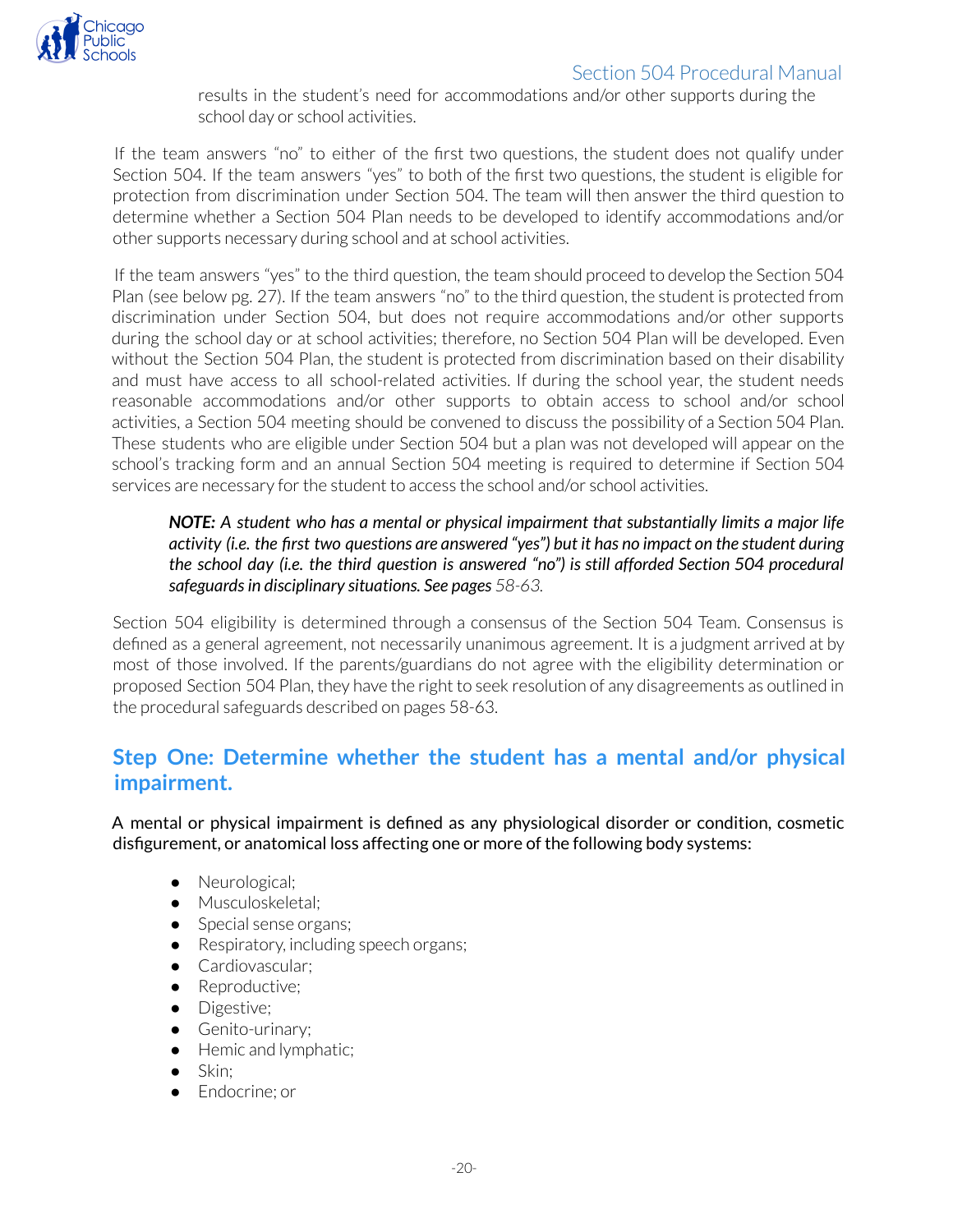

● Any mental or psychological disorder, such as intellectual disability, organic brain syndrome, emotional or mental illness, and specific learning disabilities.

*NOTE: All IDEA disabilities are also covered by Section 504, e.g., specific learning disabilities, intellectual impairment, traumatic brain injury. If a student has a disability covered by IDEA, which requires specialized instruction from a special education teacher or speech-language pathologist, the student MUST be on an IEP. Special education teachers CANNOT provide*  $direct$  *services* to *students* on *Section* 504 Plans.

This definition of physical or mental impairment under Section 504 is broad, and is not limited to any specific diseases or categories of mental or physical conditions. Examples of mental or physical impairments most prevalent on Section 504 Plans in schools are asthma, allergies, diabetes, epilepsy, attention deficit disorder/attention deficit hyperactivity disorder (ADD/ADHD), anxiety, depression, and cerebral palsy.

Section 504 excludes from the definition of a student with a disability and from Section 504 protection, any student who is currently engaging in the illegal use of drugs. However, former users or those participating in drug rehabilitation programs may be considered individuals with disabilities and might qualify under Section 504.

Section 504's definition of a student with a disability does not exclude users of alcohol. However, Section 504 allows schools to take disciplinary action against students with disabilities using drugs or alcohol to the same extent as students without disabilities.

# <span id="page-20-0"></span>**Step Two: Determine whether the mental and/or physical impairment substantially limits one or more major life activities.**

Major life activities are defined to include, but are not limited to, caring for oneself, performing manual tasks, seeing, hearing, eating, sleeping, walking, standing, lifting, bending, speaking, breathing, learning, reading, concentrating, thinking, communicating, and working. This term also includes the operation of a major bodily function, including, but not limited to, functions of the immune system, normal cell growth, as well as digestive, bowel, bladder, neurological, brain, respiratory, circulatory, endocrine, and reproductive functions.

In considering whether an impairment substantially limits a major life activity, the Section 504 Team should consider: (1) the nature and severity of the impairment, (2) the duration or expected duration of the impairment, and (3) the actual or expected impact of the impairment. There is no single formula or scale that measures substantial limitation, and an impairment need not prevent or severely or significantly restrict a major life activity to be considered substantially limiting. A comparative analysis can help the Section 504 Team establish a substantial limitation, such as comparing how a student with an impairment performs a major life activity to how a student without a disability performs the same major life activity. This determination must be made on a case-by case basis.

Conditions that are episodic or in remission still might qualify, as long as they substantially limit a major life activity when active. Additionally, the fact that an impairment is in remission is irrelevant. An impairment is a disability if, when active, it does or would substantially limit a majorlife activity. For example, a student with bipolar disorder would be covered if, during manic or depressive episodes, the student is substantially limited in a major life activity (e.g., thinking, concentrating, neurological function, or brain function). Further, if the student needs accommodations and/or other supports at school as a result, they would be entitled to a Section 504 Plan.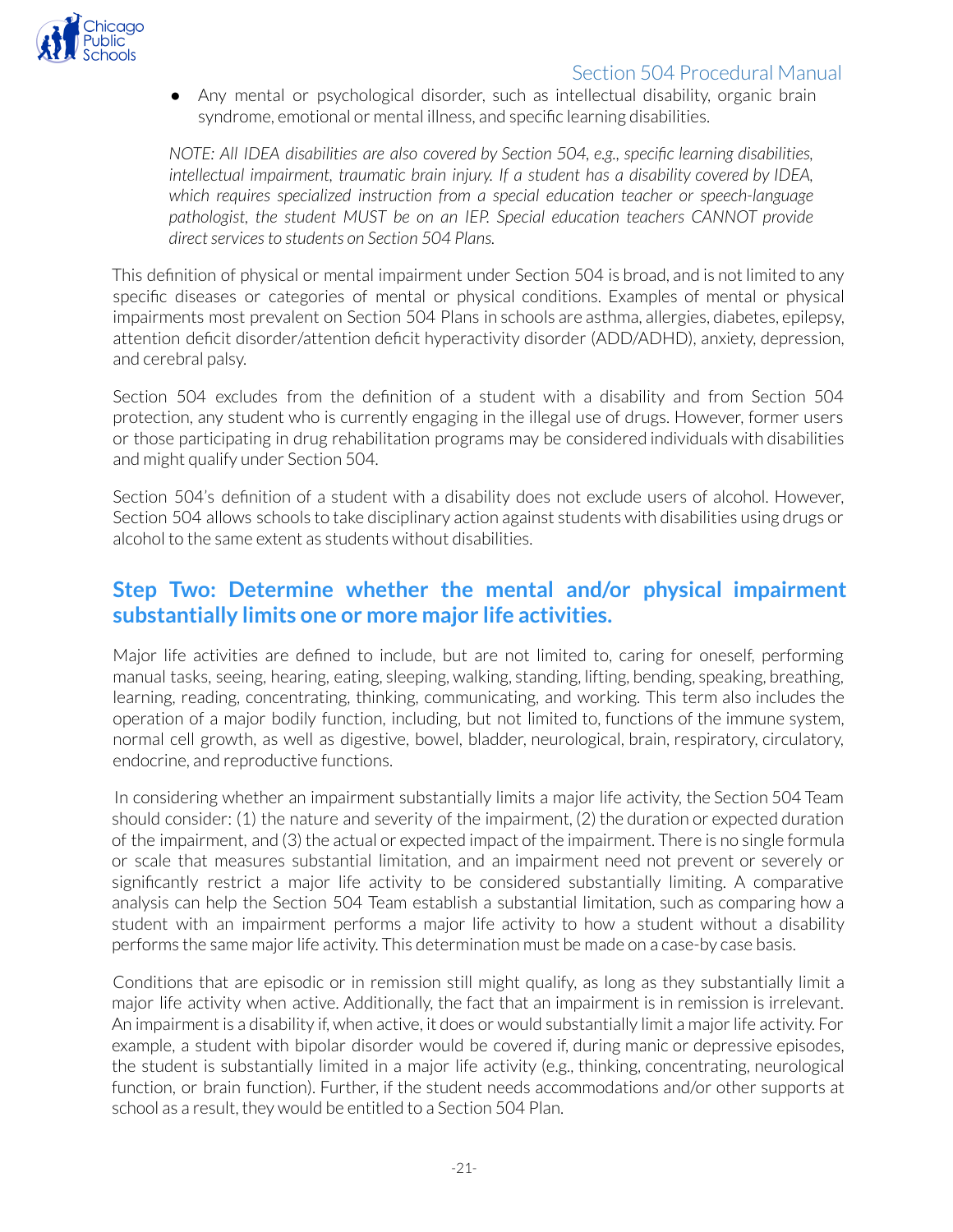

*NOTE: Learning is only one of the major life activities. For example, a student may be substantially limited in their concentrating, thinking, breathing, communicating, lifting, etc. due to their mental or physical impairment.*

#### <span id="page-21-0"></span>**Temporary Impairments**

A temporary impairment does not constitute an impairment under Section 504 unless its severity is such that it results in a substantial limitation of one or more major life activities for an extended period of time, generally six (6) months or more. When deciding whether a temporary impairment warrants a Section 504 Plan, the Section 504 Team, on a case-by-case basis, must take into consideration the duration or expected duration of the impairment and the extent to which it actually limits a major life activity.

For example, a student who breaks a leg and requires the use of crutches to get around until the cast is removed in three (3) months may not qualify for a Section 504 Plan, taking into consideration the severity, the duration and the impact on their school environment, if the student is able to move throughout the building and participate in their classes. However, if a student breaks their writing hand and is in a cast for three (3) months, the duration of the injury may be less important if it occurs at a time when there is high stakes testing that includes a written portion. In that case, the inability to use their writing hand could substantially limit a major life activity (e.g., performing manual tasks, such as writing).

#### <span id="page-21-1"></span>**Mitigating Measures**

When determining whether an impairment is substantially limiting, the Team may not consider the positive (or ameliorative) effects of any mitigating measures that the student is using.

*NOTE: Mitigating measures include, but are not limited to, medication, medical supplies, equipment or appliances, low-vision devices, prosthetics, hearing aids and cochlear implants or other implantable hearing devices, mobility devices, oxygen therapy equipment and supplies, assistive technology, reasonable accommodations or auxiliary aids or services, and learned behavioral or adaptive neurological accommodations. The only exception is ordinary eyeglasses or contact lensesto fully correct visual acuity or eliminate refractive error.*

In other words, when completing step two, the 504 Team should make its determination as if the student were not using any mitigating measures. If a student's disability substantially limits a major life activity without ameliorative effects of mitigating measures, then the student is a qualified person with a disability under Section 504.

*NOTE:* Typical supports or interventions provided by the general education teacher to any student in the classroom, whether or not the student has a disability, are not considered "mitigating measures."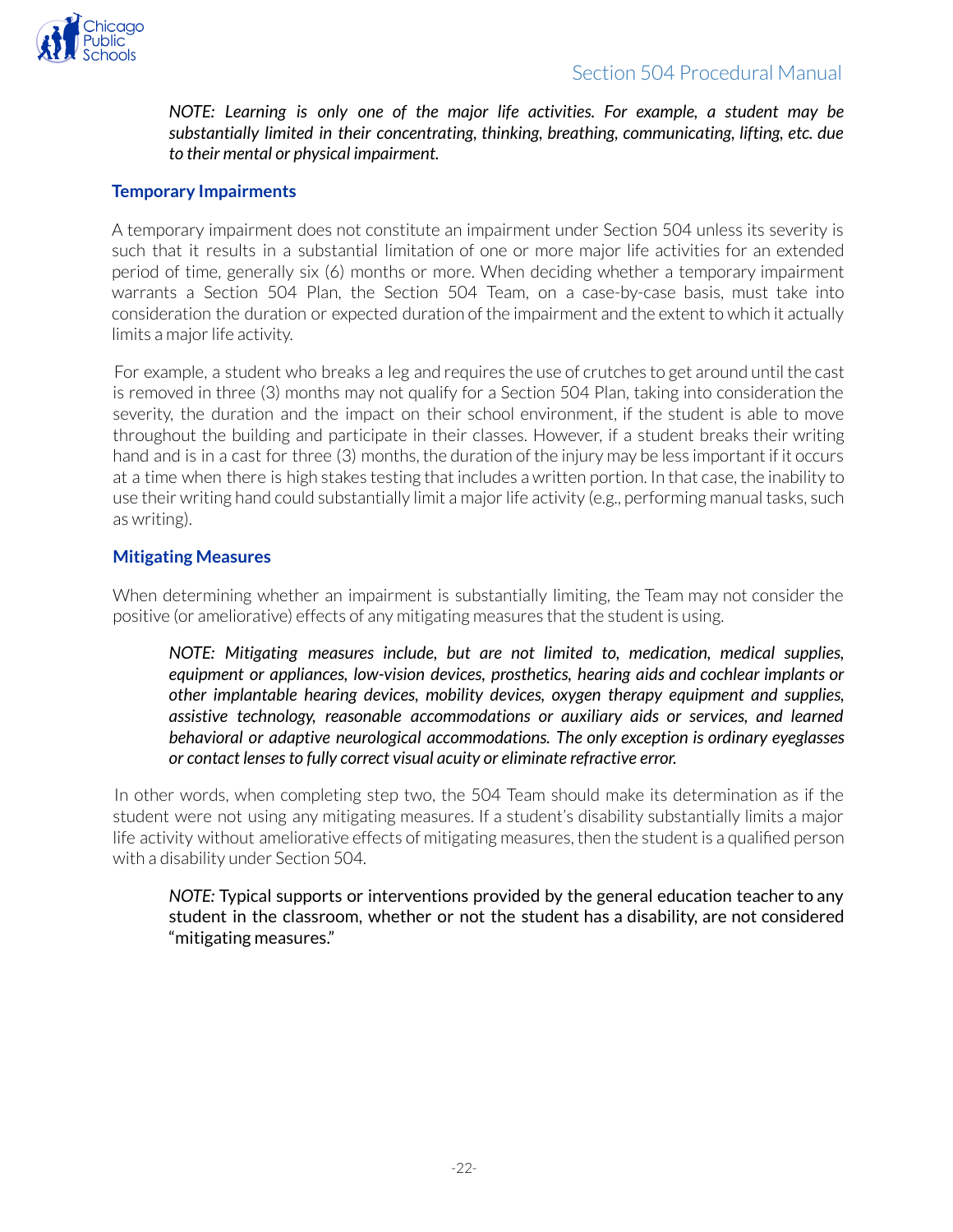

# **Step Three: Determine whether the substantial limitation caused by the mental or physical impairment results in the student's need for accommodations and/or other supports during the school day or school activities.**

<span id="page-22-0"></span>If the Section 504 Team determines that a student has a mental or physical impairment that substantially limits a major life activity, the team must next determine whether the substantial limitation caused by the mental or physical impairment results in the student's need for accommodations and/or other supports during the school day or school activities.

While the Section 504 Team does not consider mitigating measures in step two, the Team does consider the effect of mitigating measures in step three. Therefore, if the impairment is well controlled by virtue of some mitigating measure, such as medication, then the student may not need a Section 504 Plan while in school, even though the student is considered disabled and entitled to protection from discrimination under the law.

If the substantial limitation caused by the mental or physical impairment does notresult in a need for accommodations and/or other supports during school or at school activities, then the student is NOT eligible for a Section 504 Plan. If there is a need for accommodations and/or supports, then the Section 504 team should identify the student's specific needs and proceed to drafting the student's Section 504 Plan to determine the appropriate accommodations and/or other supports to address those needs. For example, if a student's ADHD substantially limits their ability to be attentive or to focus (which is considered a major life activity), but he/she is on medication and does not need any accommodations and/or supports to improve attention or focus at school, then a Section 504 Plan is not warranted; however, if there is a need for accommodations and/or other supports to improve the student's attention or focus at school, even while on medication, then a Section 504 Plan is necessary.

# <span id="page-22-1"></span>**Parent/Guardian Consent for Initial Services**

Schools are required to obtain informed written parental consent before the initial provision of Section 504 Plan services to a student. This consent is only required once. Consent is not required for future changes to a student's Section 504 Plan.

# <span id="page-22-2"></span>**Adding Additional Related Services**

If a Section 504 team would like to determine whether a student is eligible for additional services they should obtain written consent from the parent. This can be documented through email or in the 504 meeting notes page. If the parent consents via email, the local school Section 504 Coordinator must upload the email from the parent to SSM. If the decision to consider additional services is determined at the 504 meeting, the local school Section 504 Coordinator must ensure that the discussion and parental consent is written in the notes section.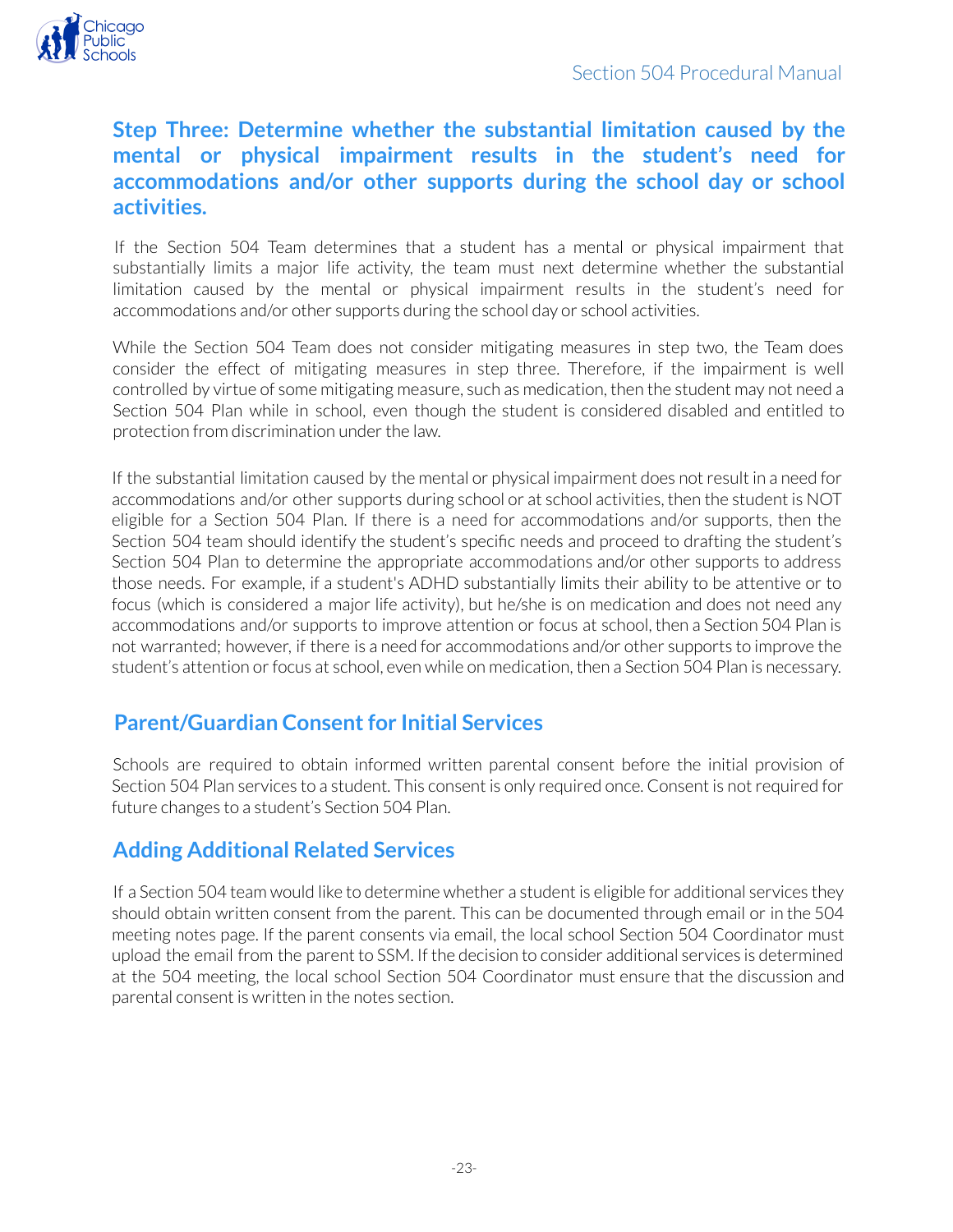<span id="page-23-0"></span>

# DEVELOPING SECTION 504 PLAN

The Section 504 Plan is a written document required for each student who is eligible to receive accommodations and/or other supports under Section 504. It is provided to a student when the school determines that the student has a physical or mental impairment and needs accommodations and/or other supports at school or school activity because of the substantial limitation on a major life activity caused by the impairment. A Section 504 Plan identifies a student's unique needs and how a school will strategically address those needs in order for the student to participate in and benefit from the District's education programs and activities.

The Section 504 Plan is a document that describes in writing the academic and behavioral support, health/medical support, related services, and/or transportation needs that the Section 504 Team determines the student needs in order to receive FAPE and access their education and school activities.

Section 504 Plans are flexible and may change within a school year or between school years as a student's needs change.

The Section 504 Plan must be sufficiently detailed to allow the general education teachers and related service providers to address the individual needs of the student and should outline the specific accommodations and/or other supports to be provided to the student to ensure access to their education and school activities.

# <span id="page-23-1"></span>ACADEMIC SUPPORT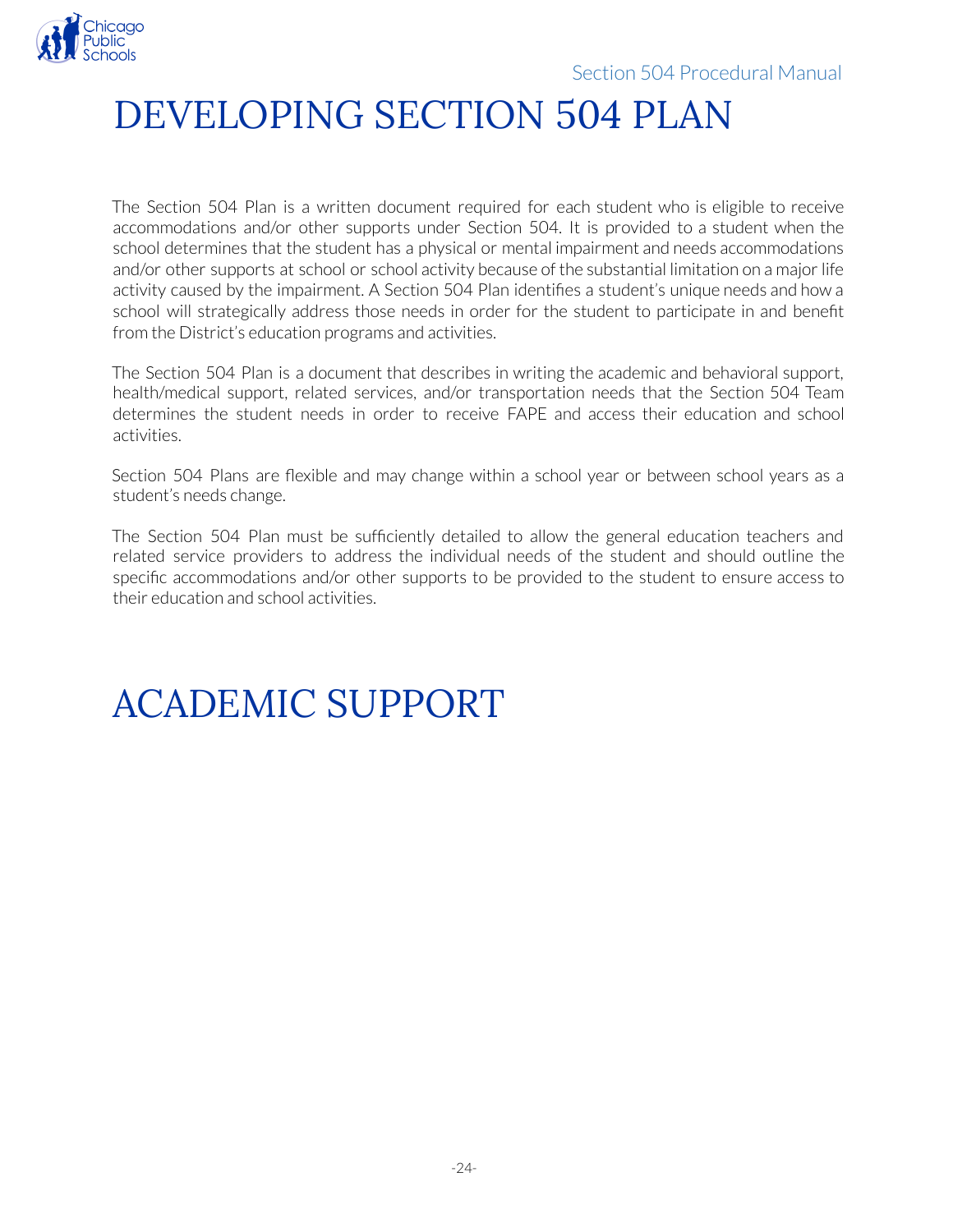

Each school must ensure that students with disabilities have an equal opportunity to participate in academic, non-academic, and extracurricular activities with non-disabled peers. The Section 504 Team must determine and document the supports required to enable the student to participate in all these programs and school activities.

The Section 504 Team identifies the needs stemming directly or indirectly from the student's disability and the area(s) in which the student requires support in order to provide the student with access to the general education curriculum. The Section 504 Team should consider each subject area in which the student's disability affects their ability to learn or participate and determine whether academic supports are necessary in order for the student to access the curriculum. All academic supports must be provided in the student's general education classroom. Consultation between the general education teacher and/or related service provider(s) should be considered, along with consultation with the special education teacher or speech pathologist.

An accommodation changes how the student accesses information and demonstrates learning. Students with accommodations are expected to meet learning targets for the class. Example accommodations include: preferential seating, visual schedules, access to a calculator, motor breaks, extra time on tests, and daily check-in/checkout. An accommodation should be included on a Section 504 Plan only if it is necessary for the student to access their education. The purpose of an accommodation is to mitigate the impact of the student's disability. The test is not what might be

# The Parent, Educator and **External Partner Guide**

beneficial but what is necessary.

Non-academic and extracurricular activities in which the student will or may participate should be discussed by the Section 504 Team, including any supports or accommodations needed in order to participate in the activities. Extracurricular support should not be limited to students who are currently participating in extracurricular activities; it should also be discussed for all students who may participate. However, if a student cannot participate safely and effectively or the student's participation will pose a risk of harm or injury, even with accommodations and/or other supports, the Section 504 Team, including the parent/guardian, may determine the student will be excluded from participation. Schools can impose eligibility requirements to participate in extracurricular activities as long as they are neutral on their face with respect to disability, essential to the activity in question, and applied equally to both students with and without disabilities.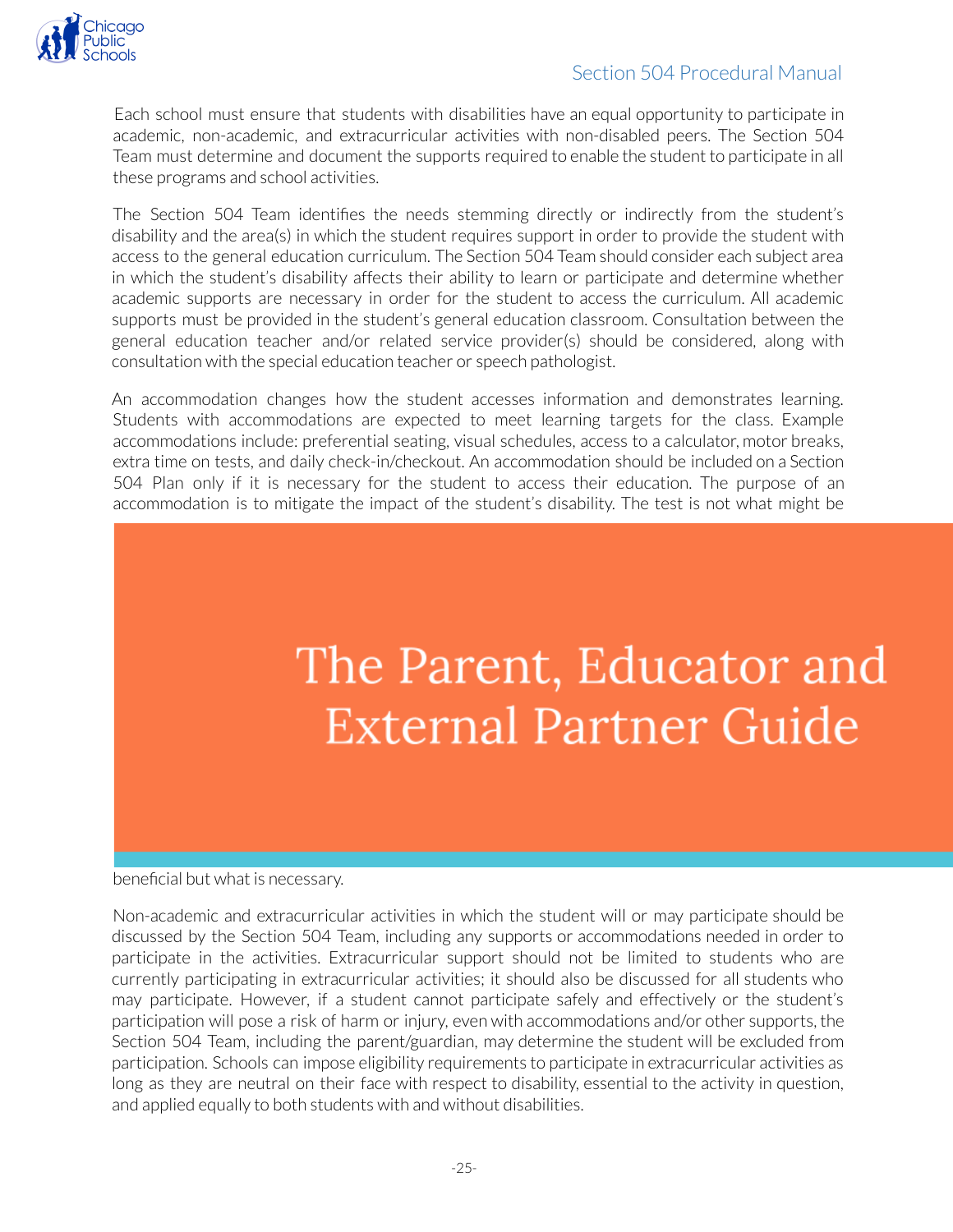

Generally, schools may not exclude a student with a disability from participating in a field trip, for which the student is otherwise eligible to attend unless the school has a legitimate, nondiscriminatory justification for excluding the student. Any decision to exclude a student with a disability from participating in such a field trip must be based upon procedures that satisfy the evaluation, placement, and/or due process requirements of Section 504. For example, if the student's disability needs a nurse to accompany the student on field trips, then the school MUST have procedures in place to ensure that a nurse is available to accompany the student on every field trip (e.g., advance notice of all planned field trips). It is not permissible under Section 504 to exclude a student with a disability from a field trip because:

- The student needs related aids or services (e.g., the administration of medication or the assistance of a school nurse) to participate in the field trip; and/or
- The student's parent/guardian is unable to attend the field trip, unless the participation of the parent/guardian of non-disabled students is required.

If the student is in a grade which has a standard field trip (e.g., 8th grade trip to Washington D.C.), there should be a discussion regarding what accommodations and/or other supports, if any, are needed to allow the student to participate. Students with disabilities are to be included in all age/grade appropriate field trips unless the Section 504 Team, including the parent/guardian, determines that it is not appropriate even with accommodations and/or other supports. A school may never refuse to integrate students with disabilities in lunch, field trips, assemblies, orrecess, based on administrative convenience or scheduling; any decisions to exclude a student from participating in such activities should be made by the Section 504 Team, including the parent/guardian, on an individualized basis with a focus on the student's needs and safety.

Section 504 Plans do not modify a school's standard grading criteria or the Chicago Public Schools' promotion policy criteria. Therefore, students on Section 504 Plans will be graded using the school's standard grading criteria and are expected to meet the Chicago Public Schools' promotion criteria.

The Section 504 team should determine if the student requires accommodations when taking classroom and standardized tests. If the team determines that the student requires testing accommodations, they must click "yes" to the question "Does the student require testing accommodations?" This will allow the team to choose what testing accommodations the student requires. If a student does not have a disability-based need (i.e., academic, medical, or other) for testing accommodations, then testing accommodations are not necessary.

#### Three criteria are essential when considering any classroom assessment accommodations:

- 1. The accommodation provides the student the same opportunities in the testing situation as those students who receive no accommodation;
- 2. The purpose of the test is not compromised by the accommodation (example: reading a decoding test to a student would compromise the purpose of the decoding assessment); and
- 3. Test validity is not compromised by the accommodation.

Accommodations can be organized into six categories: setting, presentation, timing, response, scheduling and other. They must accurately reflect a student's knowledge and skills and not their disability when taking assessments.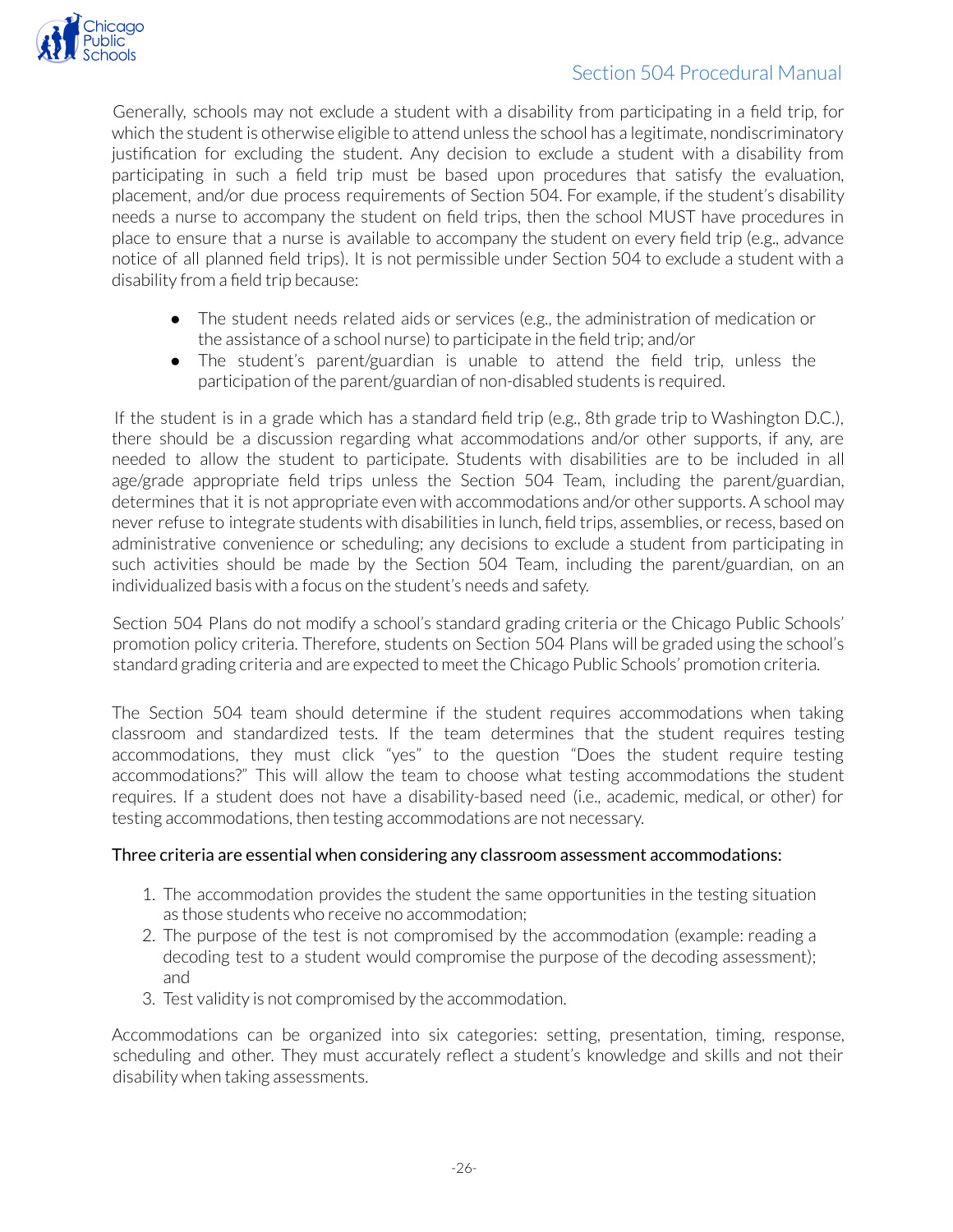

All students with disabilities on Section 504 Plans must be allowed to participate in the District (NWEA) and State (IAR/ACCESS) assessments at the age/grade appropriate level. If an identified classroom testing accommodation is not permitted on the District or State assessments because the accommodation invalidates the assessment, the student will not be allowed that accommodation during District/State testing.

*NOTE: Students can only receive testing accommodationsfor District/State assessmentsin subject areasfor which they receive classroom testing accommodations.*

# <span id="page-26-0"></span>RELATED SERVICE PROVIDERS

"Related services" refers to developmental, corrective, and other supportive services required to assist a student with a disability to access the District's education programs and activities. A student on a Section 504 Plan can receive the following related services: audiology services, interpreting services, psychological services, physical and occupational therapy, counseling services, orientation and mobility services, transportation, and medical services for diagnostic or evaluation purposes. Related services also include school health services and school nurse services, social work services in schools, and parent/guardian counseling and training. A related service is necessary if the student would not be able to access their education without one.

Related Service Providers (RSPs) are specialists who work directly with students and school personnel to improve educational outcomes by helping students to benefit from their education and increase their access to the curriculum and learning environment. RSPs collaborate and consult with teachers, school staff, and families to provide instructional strategies, behavioral interventions, and classroom management skills. They also provide a variety of prevention and intervention services, as well as direct services and supports. These services should be described in sufficient detail to inform the student, parents/guardians, and staff of the direct services being provided, including, frequency, duration, and location(s).

When an RSP supports an English Learner's continued academic development, the RSP must be able to speak with the student in their primary language if necessary to effectively communicate.

- To the maximum extent, monolingual RSPs provide services to English Learners in a classroom with a bilingual/ESL-endorsed teacher; or
- In limited circumstances when providing services in a separate environment, the monolingual RSP may be assisted by a:
	- Bilingual/ESL teaching assistant; or
	- Bilingual/ESL-endorsed teacher providing consultation.

If the Section 504 team determines that a student needs direct related services, the team should next consider whether there is also a need for an RSP to consult with the classroom teacher(s), paraprofessional(s), and/or others in order to enhance development and generalization of the skill being addressed through direct service delivery.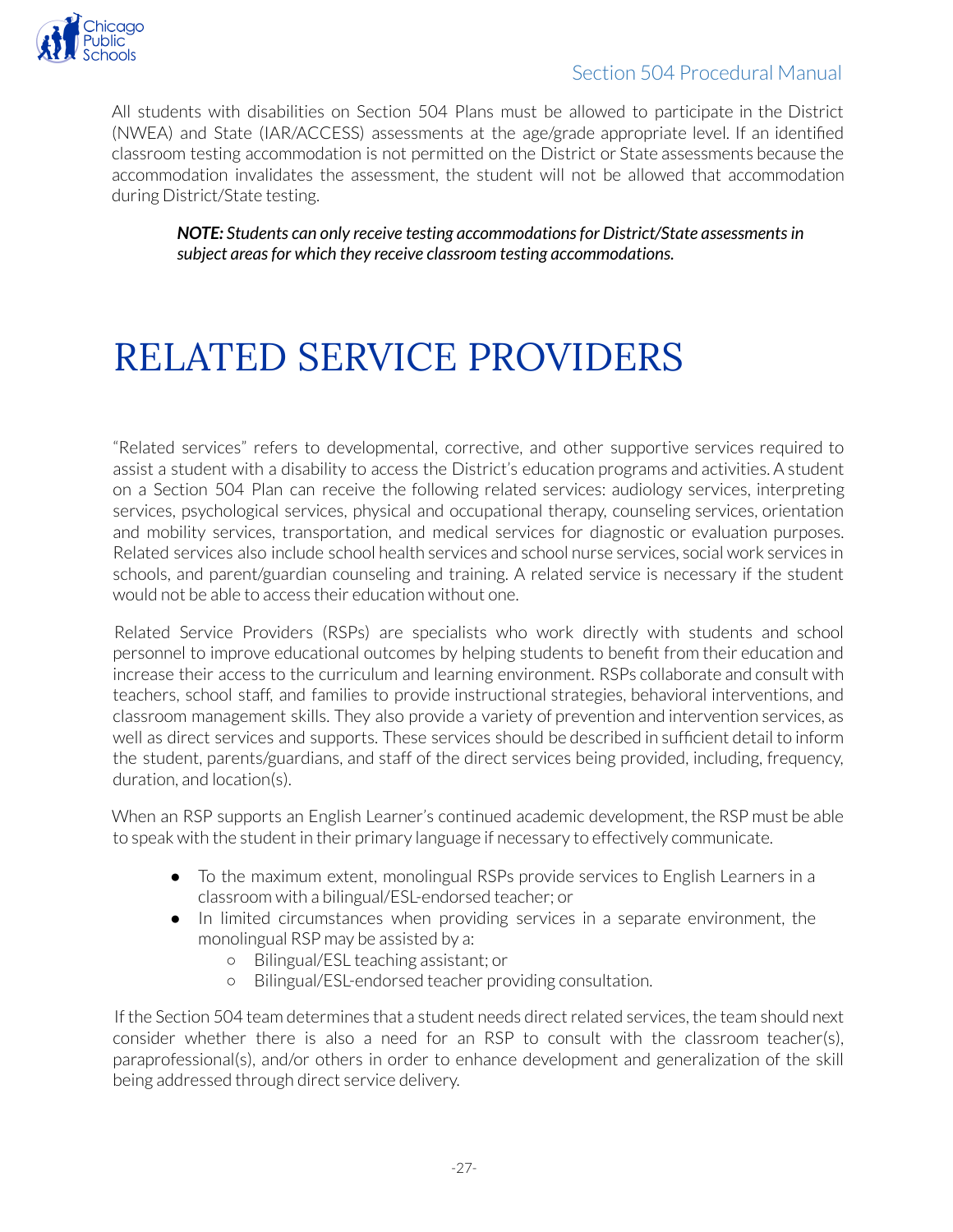

When a student with disabilities needs related services, the Section 504 team determines whether the related service will be provided in the general education classroom, in a separate location, orin a combination of these locations. The first option considered should be a general education environment. Services provided in a general education setting may meet the needs of students by providing access for all learners to the general education curriculum, promoting their relationships with general education peers, and eliminating additional transitions during the school day whenever practicable. However, location of the services is based on the student's individual needs and on the most appropriate environment for skill acquisition. The location forrelated services may change over time in response to student performance, as determined by the Section 504 team.

*NOTE: Related services logs of students who receive related services must be made available to the parents/guardians at the annual 504 meeting, and a copy of the related serviceslogs must be provided at any time upon the parent/guardian request.*

# <span id="page-27-0"></span>**Determining Need for School Audiology Services**

An audiologist helps students with audiological deficits to communicate and connect more effectively with others at school and in school-related settings. A school audiologist conducts audiological evaluations for students with known or suspected hearing loss/disorders and/or central auditory processing disorders (CAPD). The audiologist also makes recommendations for goals, service delivery, and/or accommodations for students with hearing loss/disorders and/or CAPD to support them in school and school-related settings.

#### A Section 504 team may decide that a student with disabilities needs school audiology services only if BOTH of the following guiding principles are met:

#### **Guideline 1: Hearing Loss/Disorder and/or CAPD**

The student must have a hearing loss or disorder, and/or a central auditory processing disorder.

#### **Guideline 2: Audiology Services are Necessary for the Studentto Access the District's Programs and Activities:**

To determine whether the student needs audiology services to benefit from their education, discuss and document ALL of the following factors. Audiology services:

- Are required and would go beyond that which is normally available to all students;
- Would support:
	- Furtherfunctional change in hearing function, and/or
	- Hearing amplification and/or auditory processing in orderto access education and to participate successfully throughout the day;
- Would not be contraindicated due to medical/physical, psychological, or other circumstances that warrant discontinuation of services temporarily or permanently;
- Are needed to meet all targeted hearing supports, if any; and
- Are necessary for the student's educational performance and cannot be directly provided by any other school personnel.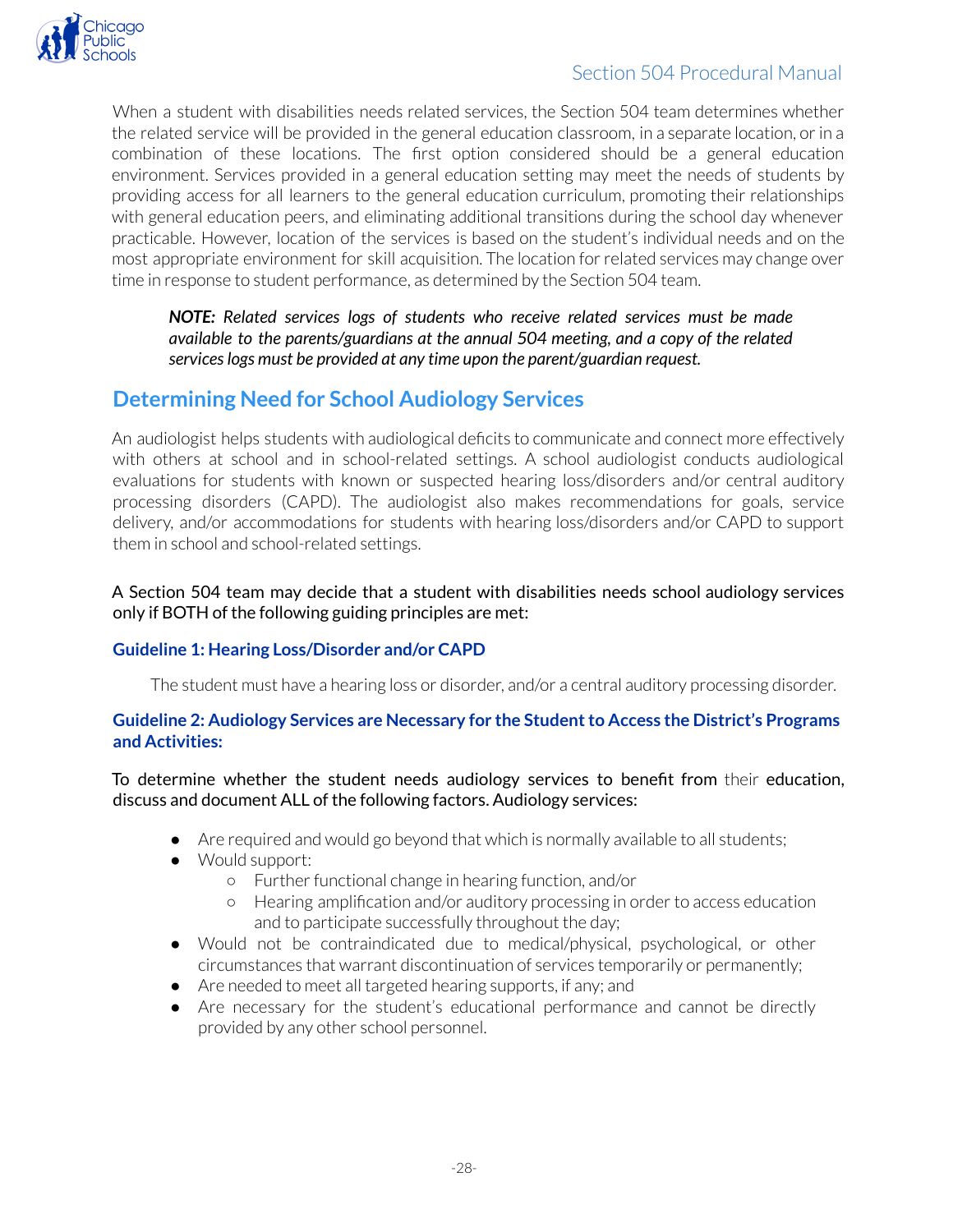

# <span id="page-28-0"></span>**Determining Need for School Social Work and/or School Psychological Services**

School social workers promote academic and social/emotional development by providing a wide array of services to support the social, emotional, and behavioral needs of all students. They provide services to students both in general and special education programs, using individual, group, and classroom settings. School social workers support improved educational outcomes through:

- Implementation of multi-tiered systems of support (MTSS), utilizing evidenced-based interventions;
- Development and implementation of intervention and prevention programs that assist in the reduction of at-risk behavior in students; and
- Participation on problem-solving teams in the school environment to support student success.

They foster a positive and safe learning environment by facilitating the development of students' prosocial, decision-making, and self-management skills. School social workers act as a liaison between home, school, and the community through collaboration with teachers, parents/guardians, and community agencies.

School Psychologist Roles and Responsibilities

School psychologists are qualified members of school teams that support students' ability to learn and teachers' ability to teach. School psychologists provide direct support and interventions to students, consult with teachers as well as collaborate with families, and other school-based mental health professionals (e.g., school counselors, school social workers). Such collaboration enhances evidence based support strategie. School psychologists may also work closely with school administrators to improve school-wide practices and policies, and collaborate with community providers to coordinate needed services. They help schools successfully:

- Improve Academic Achievement
- Promote Positive Behavior and Mental Health,
- Support Diverse Learners
- Create Safe, Positive School Climates
- Strengthen Family-School Partnerships
- Improve School-Wide Assessment and Accountability
- Monitor Individual Student Progress in Academics and Behavior

School psychologists serve as members of interdisciplinary teams to address the needs of all students, including involvement in MTSS. They are an integral part of MTSS, from system-wide program design, consultation, data collection, and analysis, to specific assessment and intervention efforts with individual students. School psychologists support a students' ability to learn and a teacher's ability to teach. They use their expertise in mental health, learning, and behaviors to help students succeed academically, socially, behaviorally, and emotionally. School psychologists partner with families, teachers, school administrators, and other professionals to create safe, healthy, and supportive learning environments.

#### A Section 504 team may decide that a student with disabilities needs school social work and/or psychological services only if documentation shows that **BOTH** of the following guiding principles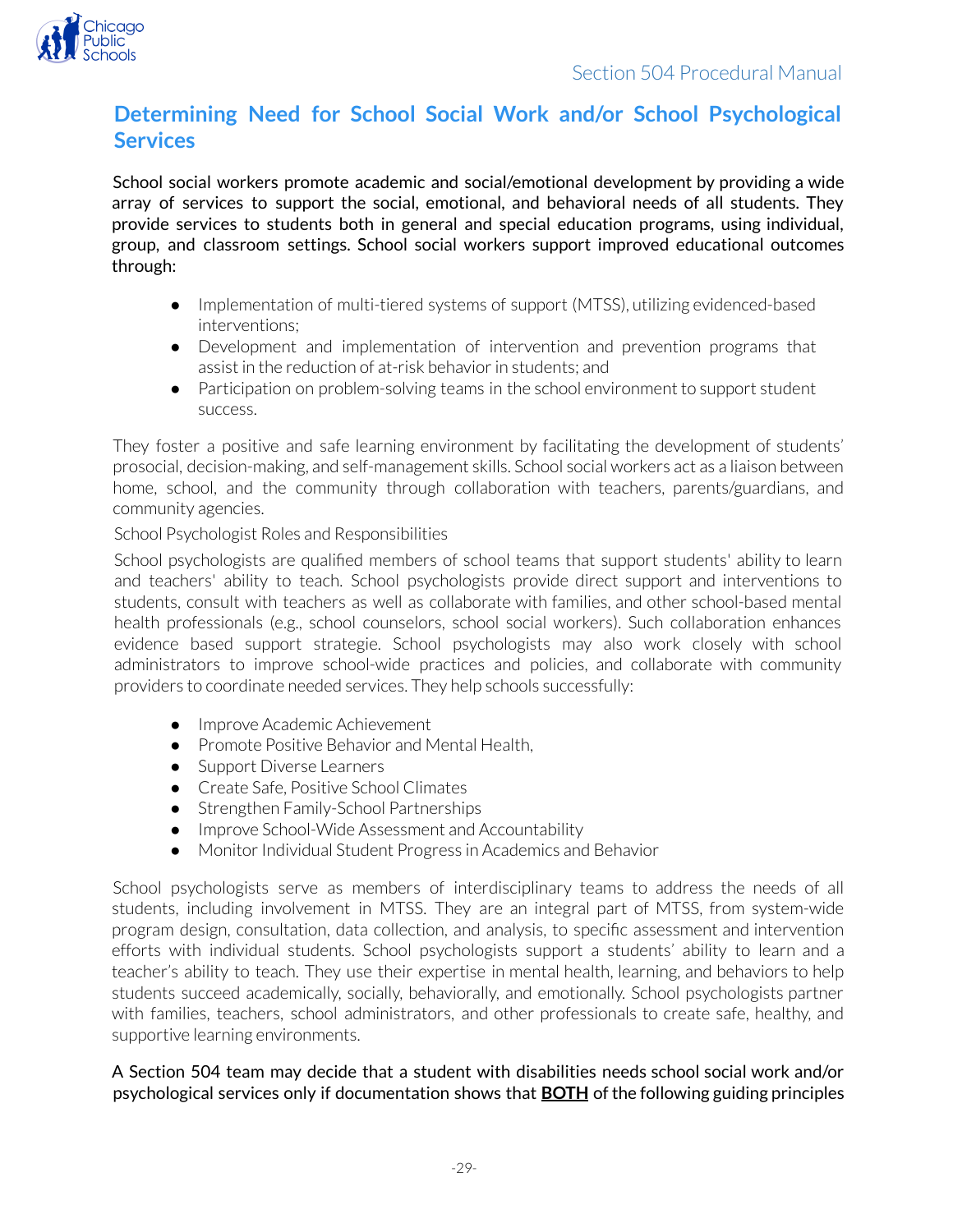

#### are met:

#### **Guideline 1: Student Demonstrates Social, Emotional, or Adaptive Skill Deficits and/or Behavior thatImpedes their Learning or that of Others**

#### School social work or psychological services should be considered if a student has an ongoing or recurring need. For example, the student:

- Exhibits difficulty developing and/or sustaining appropriate social relationships with peers and/or authority figures;
- Requires support to identify, manage, and regulate feelings/emotions;
- Needs assistance resolving conflicts effectively with peers and/or adults;
- Struggles with responsible decision-making and anticipating the consequences of their own behavioral choices;
- Displays difficulty with knowledge and awareness of their own personality/character;
- Struggles with self-management and taking responsibility for their own actions, behaviors, and well-being;
- Requires assistance with organization, time management, and planning skills; or
- Employs ineffective problem solving and coping strategies in response to stressful situations.

#### **Guideline 2: Social Work and/or Psychological Services are Necessary for the Studentto Benefit from Their Education**

**ALL** of the following guidelines must be discussed and documented. The social work and/or psychological services:

- Are required and go beyond that which is normally available to all students (e.g., tiered supports);
- Will support development or improvement of a student's social/emotional skills in order to access education and participate successfully throughout the day; and
- Are necessary for the student's educational and/or functional performance and cannot be directly provided by any other school personnel.

# <span id="page-29-0"></span>**Determining Need for Occupational Therapy Services**

The role of the occupational therapist includes providing diagnostic and therapeutic services to students, and collaborating with and supporting parents/guardians and school support staff. Occupational therapists work with members of the school-based team to break down barriers to the students' learning environment so that the students can access their education. Occupational therapists support both academic and functional outcomes, including social skills, math, reading, writing, behavior management, recess, participation in sports, self-help skills, pre-vocational/vocational participation, and more. They can also help students access their curricular and extracurricular activities through supports, designing and planning, and other methods. Additionally they play a critical role in training parents/guardians, staff members, and caregivers on educating students with diverse learning needs.

#### A Section 504 team may decide that a student with disabilities needs school occupational therapy (OT) services only if documentation shows that the following guiding principle is met: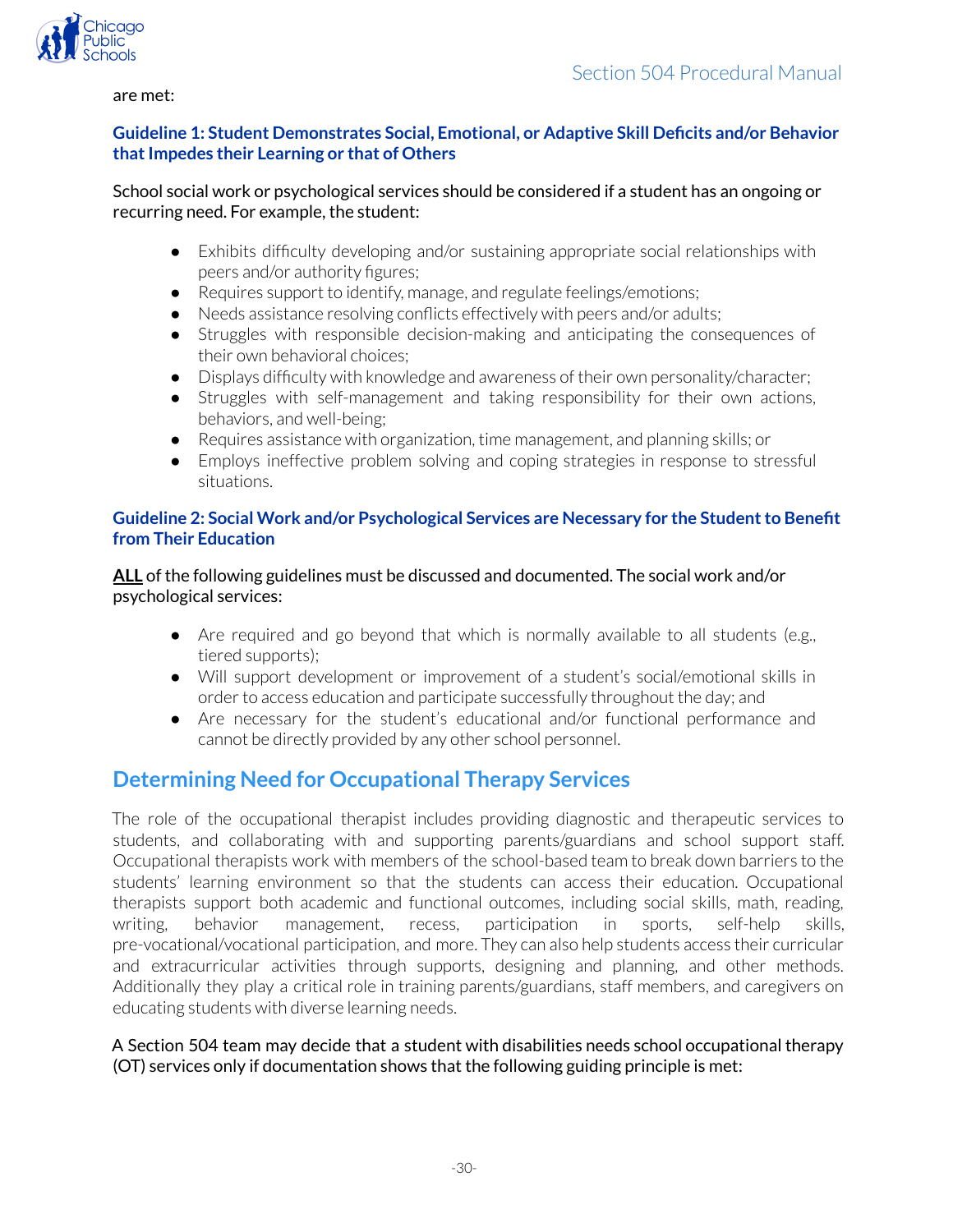

#### **Guideline 1: Motor or Sensory Impairment/Deficit**

#### The student has a sensory or motor impairment/deficit in at least **ONE** of the following areas:

#### A. Motor Impairment/Deficit

The student:

- Has difficulty planning and producing voluntary movement;
- Does not reach for objects with intention;
- Has difficulty grading force and timing movement;
- Has difficulty demonstrating age-appropriate grasp and release;
- Has difficulty carrying objects; or
- Has difficulty initiating and completing activities of daily living, such as:
	- Arrival/departure;
		- Clothing management;
	- Feeding/eating; or
	- Other(must be specified).

#### B. Sensory Impairment/Deficit

#### The student:

- Has extensive difficulty interpreting and integrating sensory input; or
- Has delays in developing an integrated perception of the world and/or delayed motor exploration of surroundings and objects.

### <span id="page-30-0"></span>**Determining Need for Physical Therapy Services**

School-based physical therapists evaluate and facilitate the development of functional gross motor coordination and movement skills so that students can access and participate in the educational environment and benefit from their education. The physical therapist is responsible for evaluations and intervention and participating in team decisions about eligibility and post-secondary transition planning. Physical therapy (PT) interventions are designed to enable the student to move throughout the educational environment, participate in academic and non-academic activities, and maintain and change positions across all educational environments.

A Section 504 team may only determine that a student with disabilities needs school PT services if documentation shows that BOTH of the following guiding principles are met:

#### **Guideline 1: Physical Impairment**

#### The student has a physical impairment in at least ONE of the following areas:

#### A. Posture and Positioning

The student:

- Needs assistance to participate in activities and routines due to poor postural control; or
- Needs assistance to sustain proper positioning.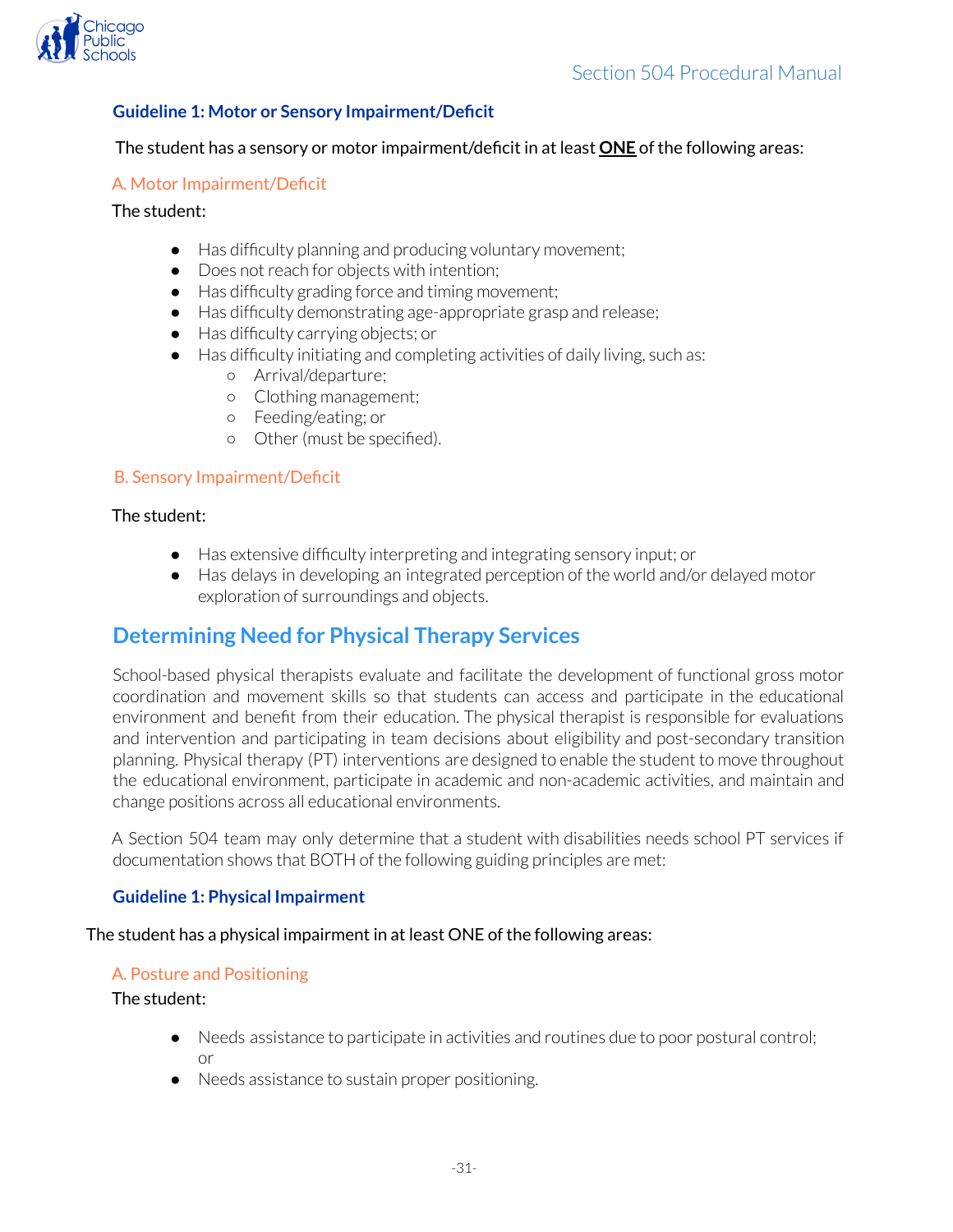

#### B. Safe Transfers and Functional Mobility/Movement

#### The student:

- Needs assistance to keep up with peers due to poor speed and endurance;
- Has limited wheelchair skills;
- Needs assistance to safely transfer; or
- Needs assistance walking safely within the educational environment.

#### C. Gross Motor Activities and Routines

The student needs assistance participating in age-appropriate motor activities and routines, such as:

- Motor groups;
- Physical education; or
- Recreation with peers.

#### D. Gross Motor Self-Care

#### The student:

- Needs assistance participating safely and/or independently at mealtime (e.g. navigating the lunchroom, carrying a lunch tray);
- Needs assistance participating safely and/or independently in entrance/exit routine due to mobility, transfers, and/or balance concerns;
- Needs assistance participating safely and/orindependently in toileting routine due to mobility, transfers, and/or balance concerns; or
- Needs assistance to safely and/or independently manage classroom materials and personal belongings due to mobility, transfers, and/or balance concerns.

#### **Guideline 2: PT Services are Necessary for the Studentto Access the District's Programs and Activities**

ALL of the following must be discussed and documented. The physical therapy services:

- Are necessary for the student to use adaptive devices or assistive technology and access their education;
- Are necessary for the student's motor skill function to improve;
- Address the student's ability to independently transfer and take care of personal care needs throughout the school day; and
- Are necessary for the student's functional performance and cannot be directly provided by any other school personnel.

Physical therapists may evaluate and provide services without a physician's prescription document (PPD) conditioned upon ability to communicate with the student's health care provider. 1

<sup>1</sup> Referto the Illinois Physical Therapy Practice Act <https://ilga.gov/LEGISLATION/ILCS/ilcs3.asp?ActID=1319&ChapterID=24>.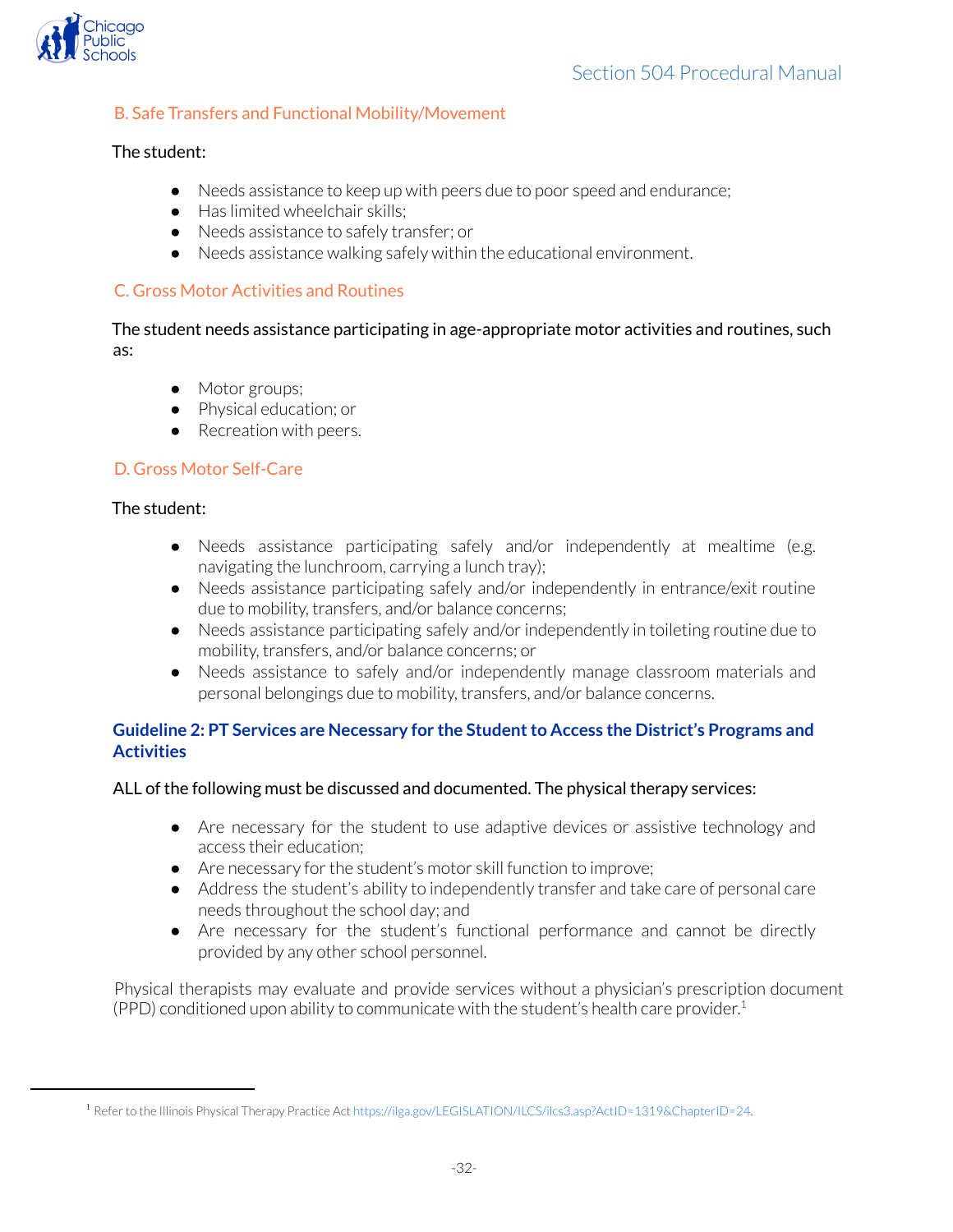<span id="page-32-0"></span>

# HEALTH MEDICAL SUPPORT

An essential role of a School Nurse is to work to promote the health of the whole child. This is achieved through collaborative relationships with teachers, counselors, and administrative staff to minimize and/or remove physical and mental health barriers to learning. School Nurses work to promote student health, thereby increasing instructional time and improving academic outcomes and functional performance. School Nurses also provide first aid, emergency care, and chronic condition case management to students.

#### There are three nursing classifications within CPS:

- Licensed Practical Nurse (LPN)
	- Performs certain direct and indirect clinical care as well as additional nursing duties under the direction and supervision of a registered nurse, as guided by the scope and standards of their professional licensure. LPNs may not write a Section 504 Plan.
- **Health Services Nurse (HSN)** 
	- Registered Nurse
	- Delegation of tasks to LPN and unlicensed assistive personnel, follow up, and implementation of Section 504 Plans and family meetings
	- HSNs may not write Section 504 Plans
- Certified School Nurse (CSN)
	- Registered Nurse with School Nurse Certification
	- Delegation of tasks, writing of Section 504 Plans, oversight of HSN and LPN personnel

A CSN or HSN is required to participate at a Section 504 meeting in order to complete the health/medical support section of the Section 504 Plan. However, the CSN/HSN are not necessary 504 team members when the student does not have health and medical needs. For example, the school nurse would not be the RSP to address the needs for a student with ADHD who does not receive medication; rather, the school social worker and/or school psychologist would be the appropriate providers to develop that 504.

#### A Section 504 team may only decide that a student with disabilities needs school nursing services if BOTH of the following guiding principles are met:

#### **Guideline 1: Health Condition/Impairment**

The student has a health condition/impairment in at least ONE of the following areas:

#### A. **Chronic Health Condition:** The student has an ongoing or recurring health issue, such as, but not limited to:

- Asthma;
- Allergies;
- Diabetes (Type  $1$  or  $2$ );
- Seizure Disorder:
- Sickle Cell Disease;
- Cardiomyopathy;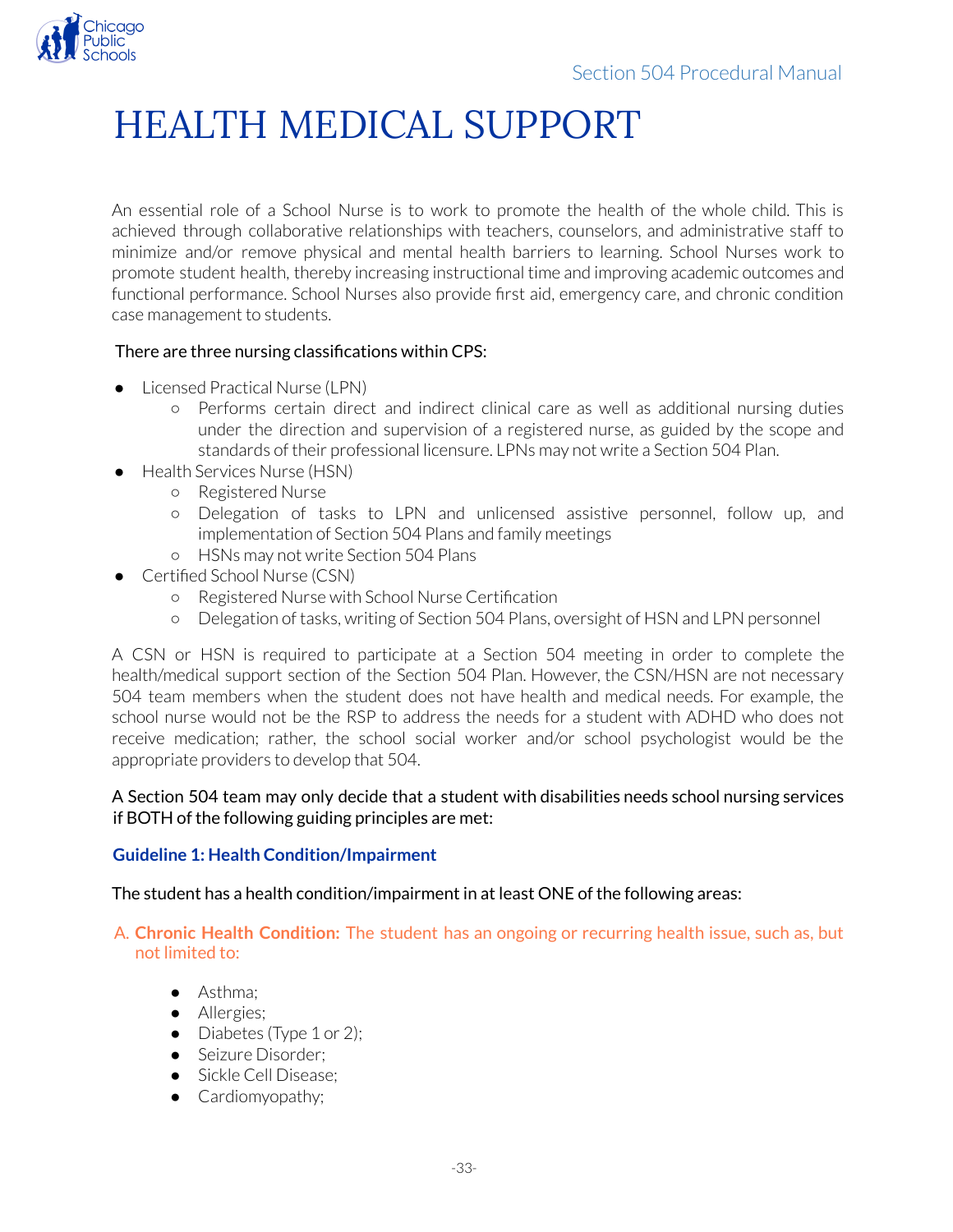

- Hemophilia;
- Cerebral Palsy; or
- Spina Bifida

B. The healthcare provider has prescribed medication and/or a treatment procedure to control a condition, prevent illness, or restore health.

C. The student has impaired mobility, chronic or temporary, which requires planning and accommodations in the school environment to assure the student's safety and comfort.

#### **Guideline 2: Nursing Services are Necessary for the Studentto Access the District's Programs and Activities**

\*\*\*The following guidelines that pertain to nursing services, must be documented.

#### When/If Nursing Services:

- Are required and go beyond that which is normally available to all students;
- Will support:
	- The student's ability to self-manage a condition (monitoring of direct services by the school nurse) and safely participate in the educational program to their level of safety and ability; or
	- Daily functioning such as breathing, nutrition, urination, elimination, pain management, skin integrity, physiological balance, etc.
- Assist with medication per physician or healthcare provider documentation; and
- Are necessary for the student's educational and/or functional performance and cannot be directly provided by any other school personnel.

# <span id="page-33-0"></span>**Individual Health Care Plan for Diabetes, Asthma, Food/Non-Food Allergies, and Other Health Conditions**

A health care plan must be created as part of a Section 504 Plan for students who have diabetes, asthma, and food/non-food allergies. Other conditions such as seizures, which are episodic, may also require an Individual Health Care Plan that is also part of the student's Section 504 Plan. The health care plan must be updated at least annually when the Section 504 Plan is annually reviewed, or as soon as practicable when the school receives updated medical information. When a health care plan is developed, a copy must be provided to the student's parents/guardians, and all staff members, including substitutes when applicable, that interact with the student on a regular basis. These staff members may include, but are not limited to: teachers, substitute teachers, paraprofessionals, regular volunteers, administration, lunchroom aides, coaches, recess coordinators, and bus aides. Training for school staff on the health care plan in the student's Section 504 Plan on how to keep the student safe at school and during school activities might also be necessary and should be included in the health care plan.

All health care plans should include a description of the child's symptoms, accommodations and/or supports needed in the educational setting to address the symptoms, what medications the student takes, and a plan for emergencies. The prevention of symptoms should include steps to keep the child healthy in the long term, and to prevent the child from exposure to triggers that could lead to emergencies. The emergency plan should contain emergency contacts, information on how to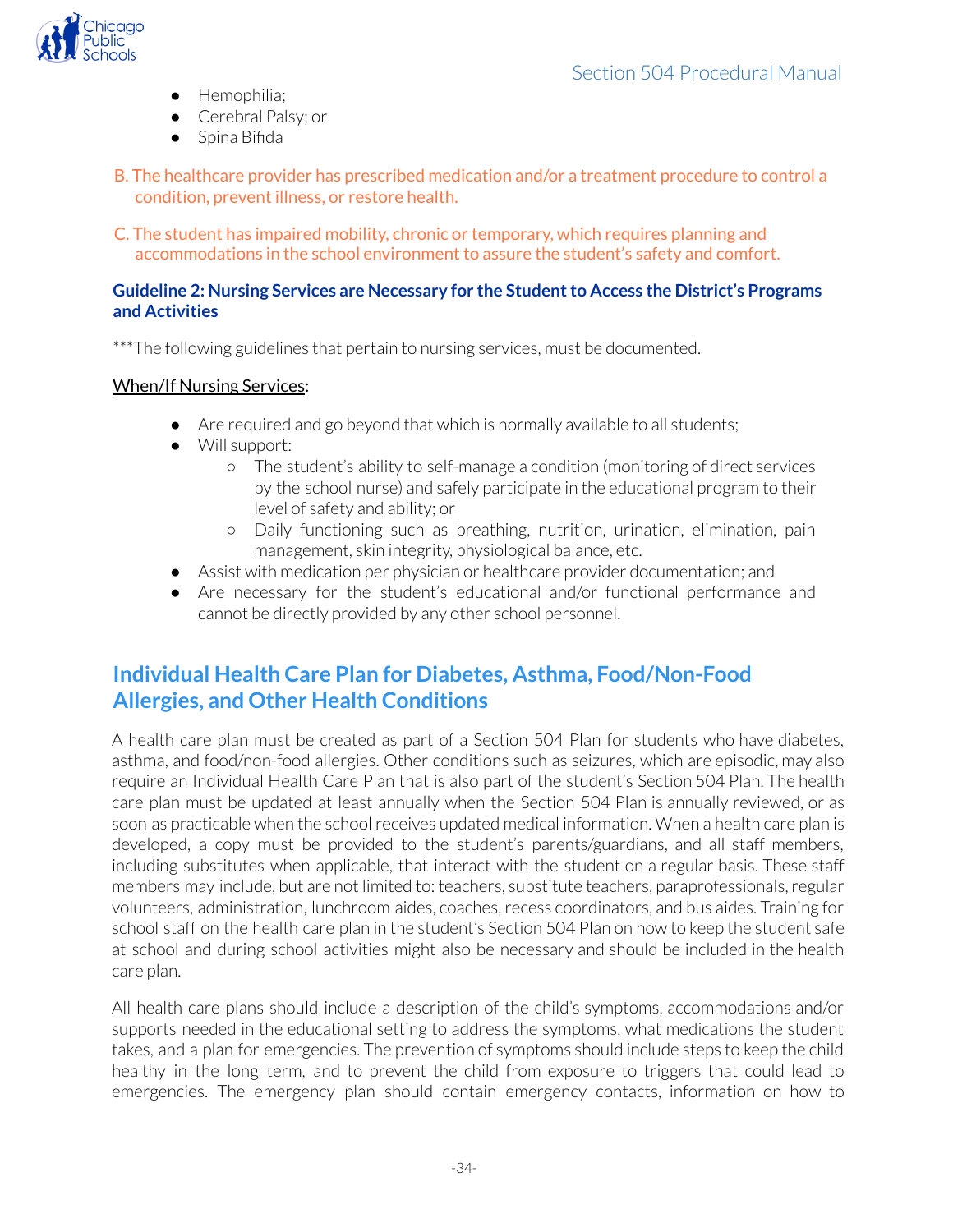

immediately treat symptoms when the child has been exposed to triggers, and descriptions of situations that require calling 911 and hospitalization.

#### *NOTE: Again, when in doubt how to respond to a medical emergency, always call 911.*

The health care plan in the student's Section 504 Plan should also include procedures to be followed during and in preparation for field trips, school parties, extra-curricular activities and all emergency drills and actual emergencies (including loss of power, fire and tornado drills, active shooter drills, lock-down situations, etc.). For example, it may be necessary to have non-perishable food on hand in case of a drill that would interrupt a student's usual eating schedule.

Additionally, the health care plan must indicate the name of the student's medication, the dosage, route and frequency, expiration date, parent consent, doctor authorization, and any special instructions necessary for taking the medication. It must also state whether the student self administers the medication or staff will have to administer the medication. The health care plan should also indicate where the medication (including emergency medication) is located. This information should be taken verbatim from the completed physician's order forms and/or emergency action plan. Finally, the plan should describe any side effects that the student may experience when taking the medication and how to respond if they occur.

#### *NOTE: All physician orders and emergency action plans must be uploaded and attached to the Section 504 Plan.*

#### <span id="page-34-0"></span>**DIABETES CARE PLAN (DCP)**

#### **Medications**

The DCP/Section 504 Plan should note what kind of device is used to deliver insulin to the student—a syringe, insulin pen, insulin pump, or something else; note what kind of insulin therapy is used at school, and how it is implemented. If the student uses a Continuous Glucose Monitor("CGM"), what kind of care does it need? The DCP/Section 504 Plan should also explain where the student's insulin and equipment should be stored. If the student uses syringes or lancets, make sure the plan includes how to properly dispose of them.

#### **Accommodations**

The DCP/Section 504 Plan should also describe what accommodations and/or other supports a student will receive on a typical school day, during extracurricular activities, during field trips, and on the bus. For example, what kind of snacks, drinks, or equipment should be kept on hand in the event of hypoglycemia or hyperglycemia? What are the student's personal food-sharing rules? When and how often do glucose levels need to be checked, and where does the student preferto be tested? (The side of the fingertip, or somewhere else?) The school should also take into consideration the extent to which the student is independent and can check his or her own glucose levels. It is important to recognize the student's self-management strengths and weaknesses.

The DCP/Section 504 Plan should also note whether the student's diabetes is impairing or interfering with his or her school performance. If so, which activities are impaired? What other accommodations may be necessary?

When developing all DPC/Section 504 Plans, the Section 504 Team is required to identify a Delegated Care Aide (DCA) for each student with diabetes to help that student manage his or her diabetes when the school nurse is not in the building or unavailable. "Delegated Care Aide" (DCA) means a school employee who has agreed to receive training in diabetes care and assist students in implementing their DCP. The parent/guardian must authorize the use of a DCA for their child, and the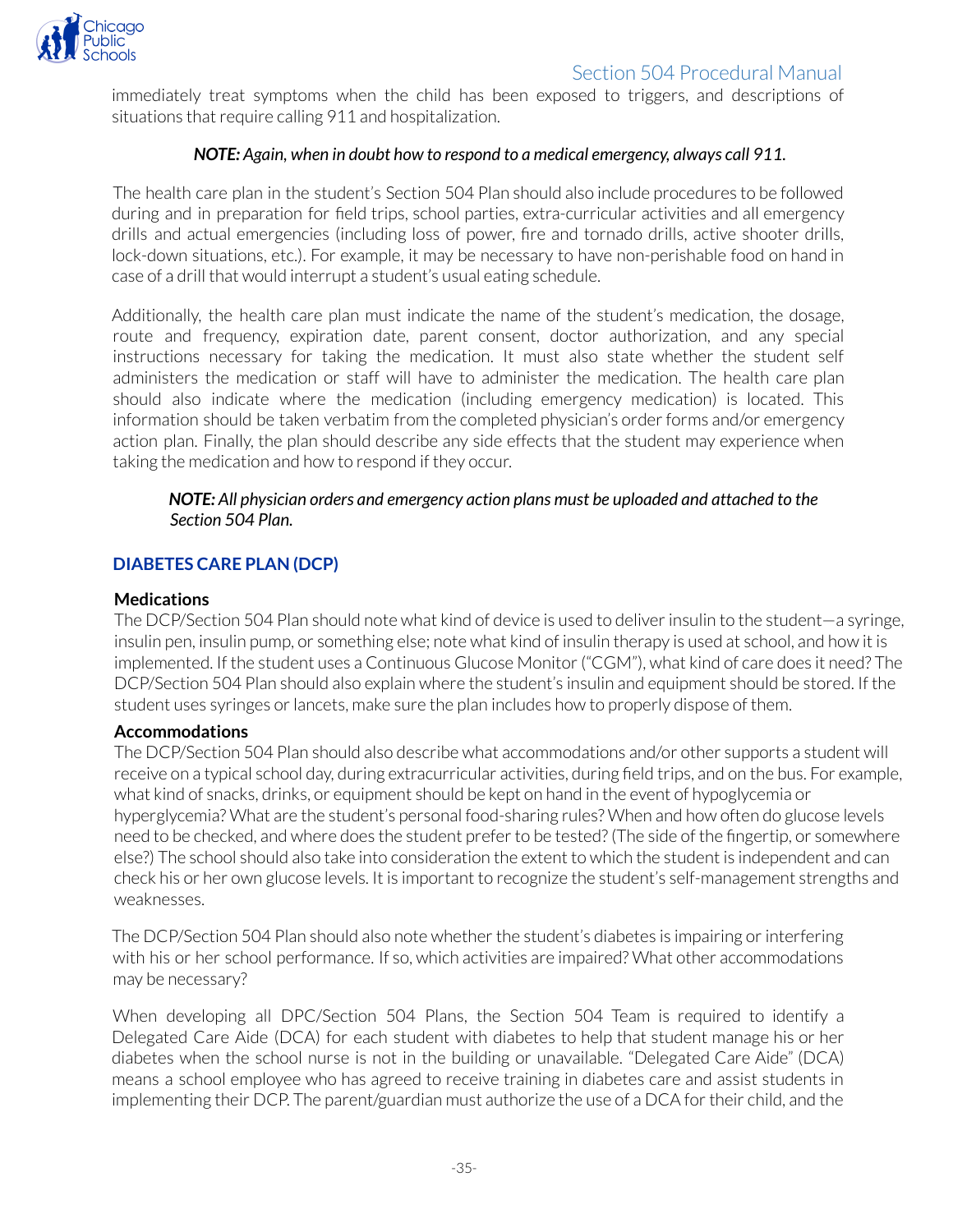

parent/guardian and CPS must agree to the staff member who volunteered to act as the student's DCA. The Section 504 Team must complete the *Diabetes Delegated Care Aide Form*, on which the parent/guardian indicates their agreement to the DCA. For more information about training DCAs, see the District's Chronic Conditions [Management](https://policy.cps.edu/download.aspx?ID=1283) Policy, Section 704.12.

#### **Safety Procedures**

Finally, the DCP/Section 504 Plan should outline what steps to follow in case of an emergency. The plan should describe the student's symptoms of hypoglycemia and hyperglycemia and how to prevent them from occurring. Some symptoms may include, but are not limited to, dry mouth, extreme thirst, nausea or vomiting, severe abdominal pain, heavy breathing or shortness of breath, chest pain, increasing sleepiness orlethargy, and a depressed level of consciousness, or unconsciousness, among other symptoms. The plan should indicate the student's target blood sugar range, as well as what is considered low, high, and extremely high. What foods or drinks should the student have on hand to treat hypoglycemia? What other steps should be taken in the event of an emergency? The DCP/Section 504 Plan should also include emergency contacts in addition to 911. After handling an emergency, always contact a student's parent/guardian to inform them of its occurrence and complete an incident report.

*NOTE: Again, when in doubt how to respond to a medical emergency, always call 911.*

For more information about managing diabetes, see the District's Chronic Conditions [Management](https://policy.cps.edu/download.aspx?ID=1283) Policy, Section [704.12.](https://policy.cps.edu/download.aspx?ID=1283)

#### <span id="page-35-0"></span>**ASTHMA ACTION PLAN**

#### **Medication**

The Asthma Action Plan should indicate when the student should use an inhaler, how often, where the inhaler should be kept (e.g. in their pocket, backpack, desk), and whether the teacher or another adult should have an extra inhaler kept in a safe locked place.

#### **Accommodations**

The Asthma Action Plan should describe what kind of accommodations a student should receive on a regular school day, during extracurricular activities, field trips, and bus rides. Accommodations should consider how best to prevent acute episodes as well as long term care and prevention. Prevention measures might include good ventilation, dust control, and humidity control.

Note whether the student's asthma is in any way impairing or interfering with his or her school performance. If so, which activities are impaired? In particular, do adjustments need to be made to the student's physical education classes?

#### **Safety Procedures**

Finally, the Asthma Action Plan should outline what steps to take in an emergency. The Plan should include emergency contacts in addition to 911. The Plan should describe what might trigger a student's asthma attack. Common asthma triggers include allergens (like pollen, animal dander, mold, etc.), physical exercise (particularly in cold weather), respiratory infections, and other irritants (like cold air, perfume, chalk dust, etc.). The Plan should also describe the student's symptoms in an asthma attack. Common symptoms include, but are not limited to, excessive coughing, shortness of breath, wheezing, chest tightness, nostrils flaring, hunched-over shoulders, and abnormal anxiety or fear.

In addition to the administration of medication and contacting emergency contacts, the Asthma Action Plan should outline any other necessary steps to take in the case of an emergency. After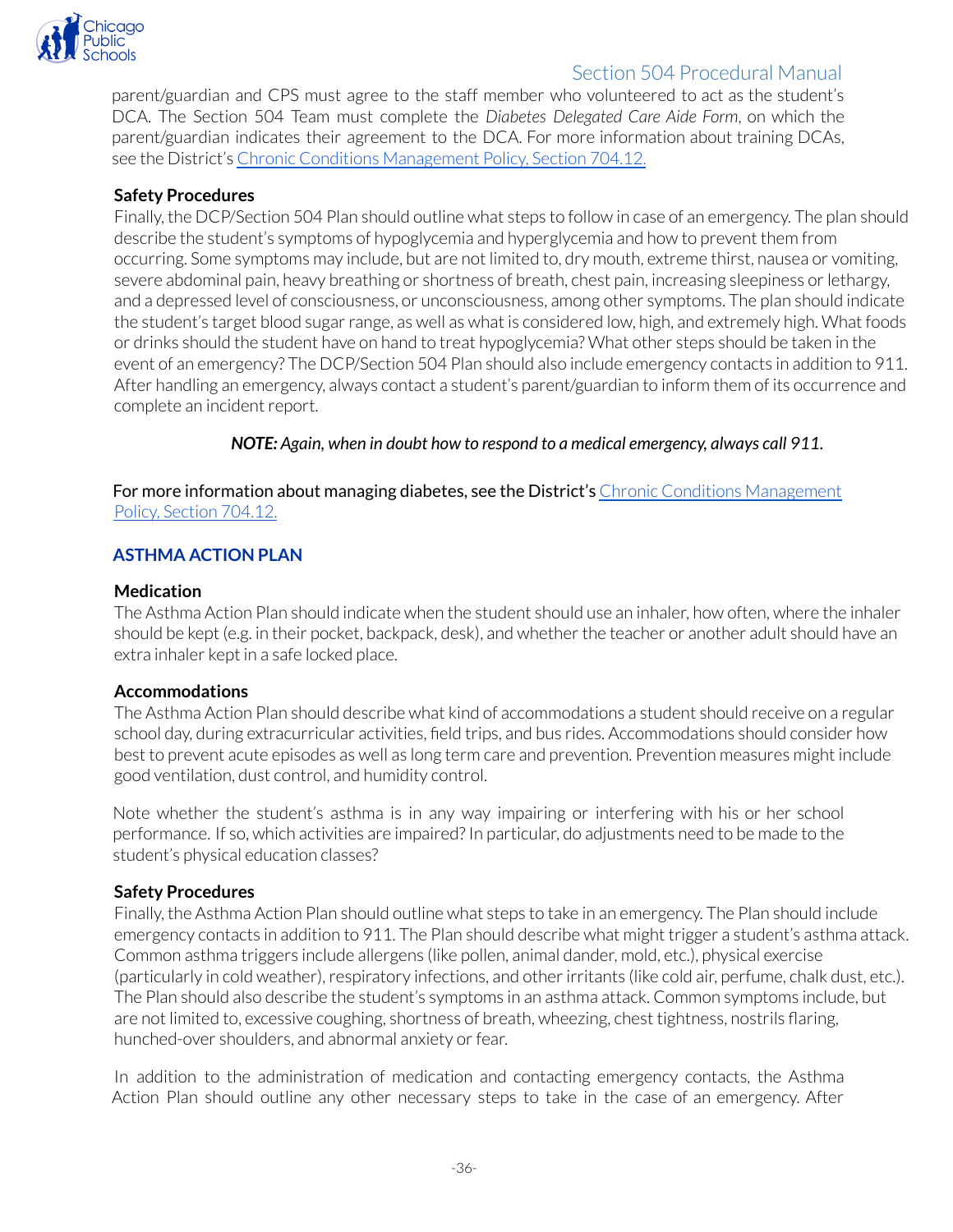

handling an emergency, always contact a student's parent/guardian to inform them of its occurrence.

*NOTE:* Again, when in doubt how to respond to a medical emergency, always call 911. See the District's Chronic Conditions [Management](https://policy.cps.edu/download.aspx?ID=1283) Policy, Section 704.12.

#### <span id="page-36-0"></span>**INDIVIDUAL HEALTH PLAN FOR FOOD/NON-FOOD ALLERGIES**

#### **Medication**

The Individual Health Plan for Food/Non Food Allergies should indicate whether the student requires an EpiPen or any other medications. If the student has an EpiPen, the plan should indicate where the student keeps the EpiPen (e.g., in their pocket, backpack, desk, etc.).

#### **Accommodations**

The Individual Health Plan for Food/Non-Food Allergies should include a list of all the student's allergies and how to prevent the student from having an allergic reaction. Some of the most common food allergies are peanuts, tree nuts (walnuts, cashews, pecans, hazelnuts, almonds, etc.), milk, eggs, fish, shellfish, soy, and wheat, among others. Accommodations can include, but are not limited to, putting in place personal food sharing rules for the student to ensure that they do not eat anything that would cause a reaction; identifying substitute foods often prescribed by the student's physician, and/or identifying measures that can be put in place to prevent reactions from occurring, including keeping the student's eating, work and play areas clean.

#### *NOTE: Lesson plans or art projectsshould not include food to which the student is allergic. Class rewardsshould also not include food.*

#### **Safety Procedures**

The Individual Health Plan for Food/Non-Food Allergies should include what to do in an emergency. The Individual Health Plan for Food/Non-Food Allergies should detail the symptoms of a student's anaphylactic shock. The Individual Health Plan for Food/Non-Food Allergies should describe what to do if the student goes into anaphylactic shock, where the District-issued EpiPens are kept, and how to use an EpiPen if necessary (as well as how to dispose of a used EpiPen).

In addition to the administration of medication and contacting emergency contacts, the Individual Health Plan for Food/Non-Food Allergies should outline any other necessary steps to take in the case of an emergency. After handling an emergency, always contact a student's parent/guardian to inform them of its occurrence.

*NOTE: Again, when in doubt how to respond to a medical emergency, always call 911.* See the District's Chronic Conditions [Management](https://policy.cps.edu/download.aspx?ID=1283) Policy, Section 704.12.8*.*

#### <span id="page-36-1"></span>**HEALTH CARE PLAN FOR OTHER HEALTH CONDITIONS**

#### Health conditions that may require a Health Care Plan

#### Can include, but are not limited to:

- Multiple sclerosis;
- **•** HIV/AIDS;
- Chronic fatigue syndrome;
- Migraines;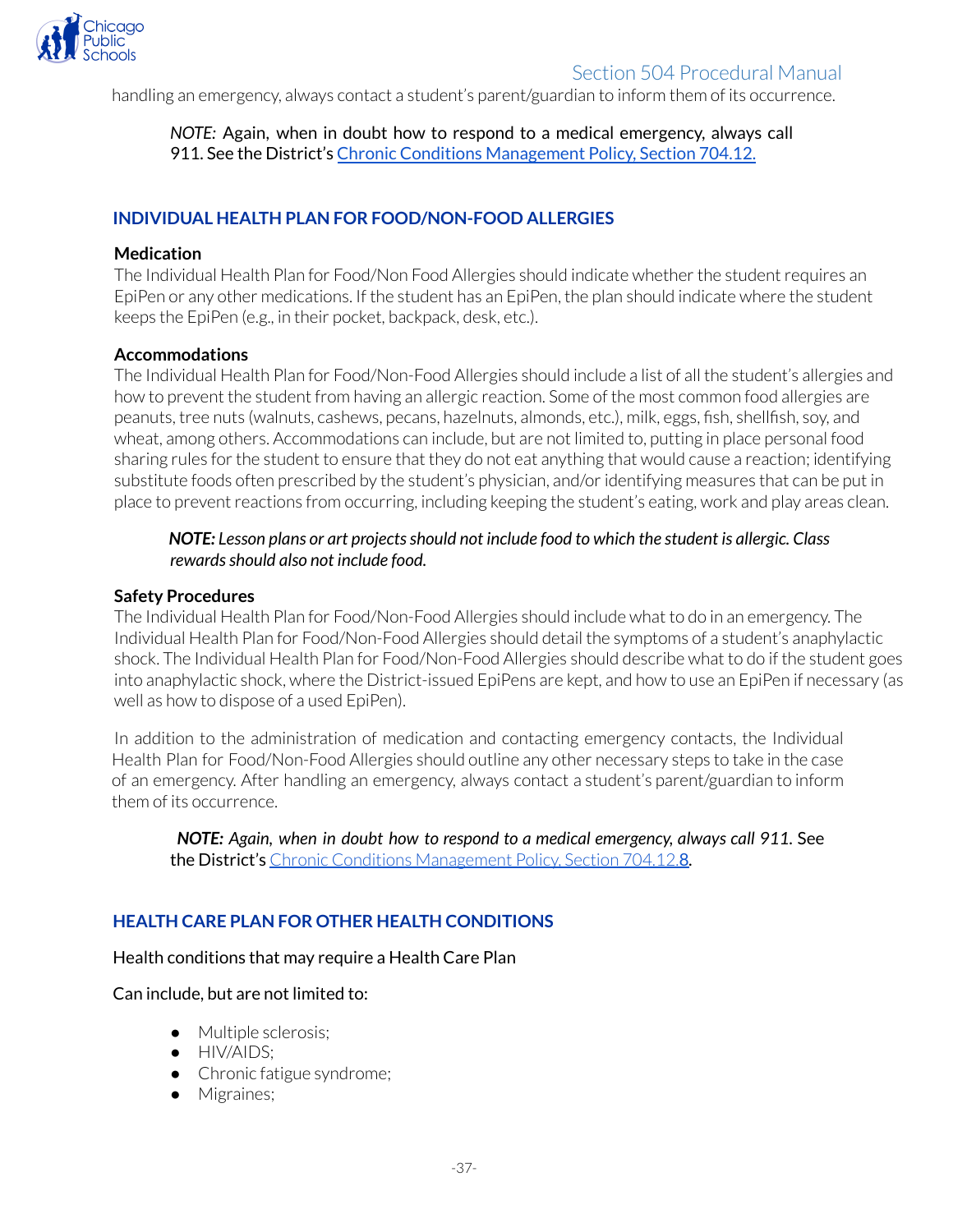

- Chronic pain
- Seizures (including all required components for a Seizure Action Plan under the Seizure Smart School Act)

The Health/Medical section of the Section 504 Plan allows the team to create a Health Care Plan for conditions other than asthma, diabetes, and allergies. If a student has an episodic condition that requires medication during the school day, the team may want to develop a Health Care Plan. The Health Care Plan should describe what types of medication are required during the school day, whether the student can self-administer, where the medication is stored, and any side effects from the medication. The Health Care Plan should also detail any accommodations needed during the school day, school activities, field trips, and on the bus. Finally, the Health Care Plan should outline what steps should be taken in an emergency. After handling an emergency, always contact a student's parent/guardian to inform them of its occurrence. And again, when in doubt, always call 911.

See the District's Chronic Conditions [Management](https://policy.cps.edu/download.aspx?ID=1283) Policy, Section 704.12.

# <span id="page-37-0"></span>**PRACTITIONER ORDERS FOR LIFE SUSTAINING TREATMENT**

In the state of Illinois Practitioner Orders for Life Sustaining Treatment (POLST) forms have evolved from previous versions of a do not resuscitate (DNR) form. The POLST enables a patient to take control of their medical care while establishing a plan of care that aligns with their treatment wishes.

#### If a student has a POLST on file with the school, the following guidelines must be followed in order to ensure the POLST is carried out as it is a legally binding document for the student. Upon receipt and after review of the POLST form, the registered nurse shall initiate the following steps:

- 1. Notify the principal and case manager that the POLST was received.
- 2. Arrange an in-person conference with the parent, appropriate school staff, and RSPs. The school nurse should meet the parent/guardian initially then allow time for appropriate school staff to meet with the parent/guardian.
- 3. Prior to the conference, the school nurse will review the student's IEP or Section 504 Plan. If the student does not have an IEP or Section 504 Plan, the nurse will initiate an evaluation to determine whether the Student is eligible for a Section 504 Plan or IEP. A revision to the IEP should be made at the meeting noting the POLST.
- 4. The purpose of this conference is to outline expectations, procedures, and goals of care per parent/guardian wishes. Specific team members and their roles will be identified at the meeting. The student's IEP or Section 504 Plan should be reviewed with emphasis on the POLST. The registered nurse (CSN or HSN) is responsible for communicating with the parent every month for any updates or changes to the student's plan of care. All contact information must be confirmed with the parent/guardian at this time. The parent/guardian must sign off on a Release of Information consent to initiate communication with the provider.
	- a. Please follow the standard Section 504 Plan renewal process.
	- b. The signed POLST form should be uploaded under the designated title in SSM. Any additional medical forms should also be uploaded with current contact information. An additional flag will be noted is ASPEN.
- 5. Student confidentiality must be maintained at all times. Only staff with a legitimate need to know will be informed of the student's POLST status. These staff members will be trained to follow the expected procedures regarding the student's POLST.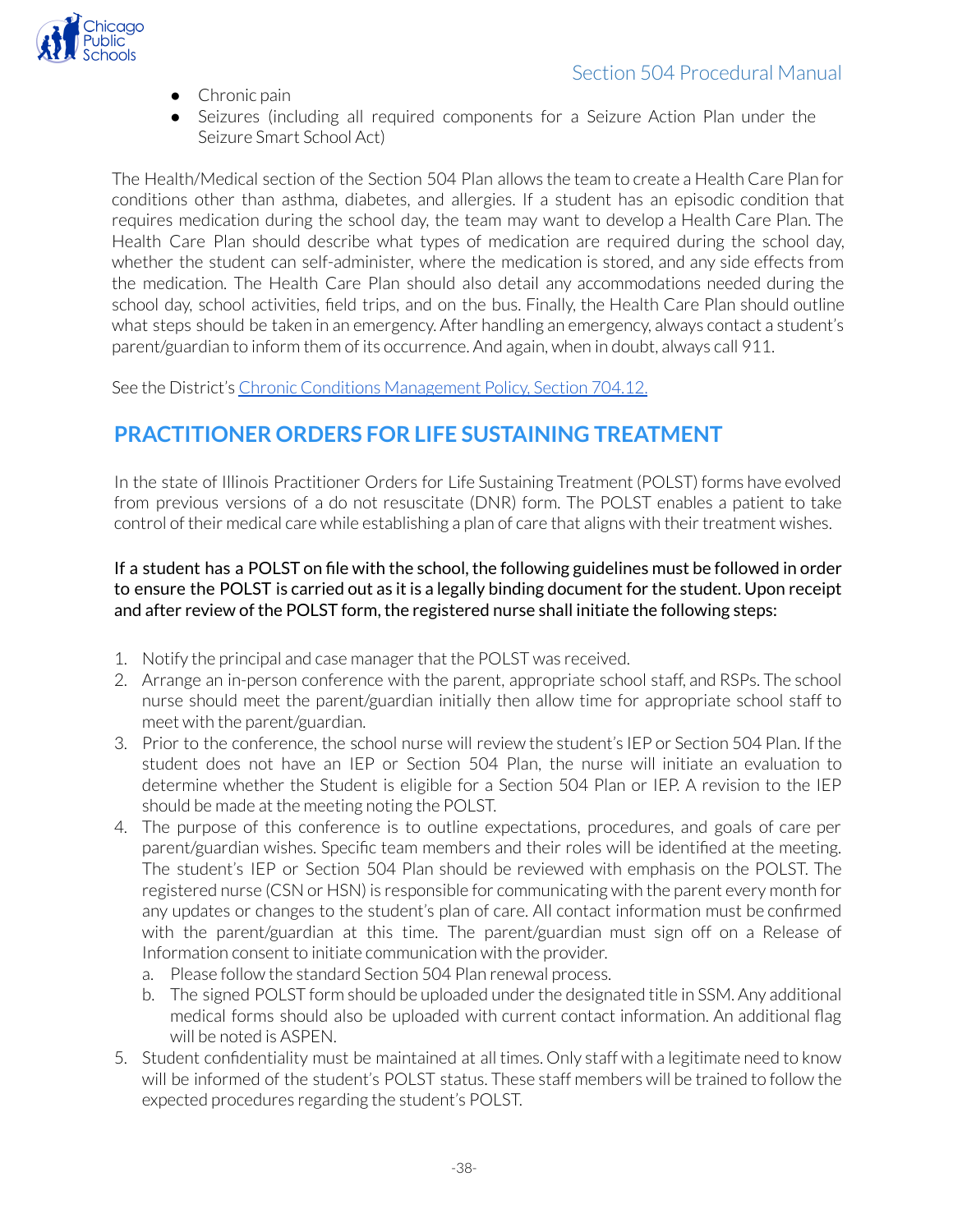



#### **Implementing the POLST:**

If a student with a POLST form experiences a respiratory or cardiac arrest or is in distress the designated team member should take these steps:

- 1. Call RN and the student's parent/guardian.
- 2. Call the main office to activate 911 immediately.
- 3. Isolate the student by moving to a private area or screen off the area.
- 4. Provide access to emergency medical services upon their arrival.
- 5. Provide emergency medical services with a copy of the student's POLST.

#### Copy of POLST Must be Kept:

- 1. In the main office.
- 2. By the RN.
- 3. With the homeroom teacher.

Please include this information in instructions provided to any substitute nurse or teachers working with the student.

#### Revocation of a POLST:

- 1. A POLST may be revoked at any time with the written consent of the parent/guardian who signed the initial form.
- 2. If the parent/guardian revokes, such revocation must be put in writing and uploaded to SSM. The revocation will be noted in the student's record and appropriate members of the student's team will be notified.

# <span id="page-38-0"></span>BEHAVIORAL SUPPORTS

The Section 504 Team must consider whether the student's behavior impedes their learning or that of others. If it does, positive behavioral interventions, strategies, and supports, or a formal functional behavioral assessment (FBA) should be initiated and a behavior intervention plan (BIP) developed. Prior to conducting the FBA, parent/guardian consent must be obtained via the standalone Consent for Functional Behavior Assessment document in SSM. The Consent can be found [here.](https://drive.google.com/file/d/1ji46tjzArsj67Dcc76WhvWOWkbM_KFPu/view)

An FBA is a problem-solving process for analyzing student problem behavior(s). It is designed to help teams select positive and appropriate interventions that directly address problem behavior; its focus is on identifying significant, student-specific, social, affective, cognitive, and/or environmental factors across school settings and associated with the occurrence and nonoccurrence of specific behaviors. The broad perspective offers a better understanding of the purpose behind the student's behavior and an effective plan for addressing it.

#### An FBA:

- Involves a systematic process for identifying target behavior(s) and gathering information about when, where, and why a behavior is occurring, which leads to the development of the BIP;
- Is designed to help determine the antecedents and consequences of target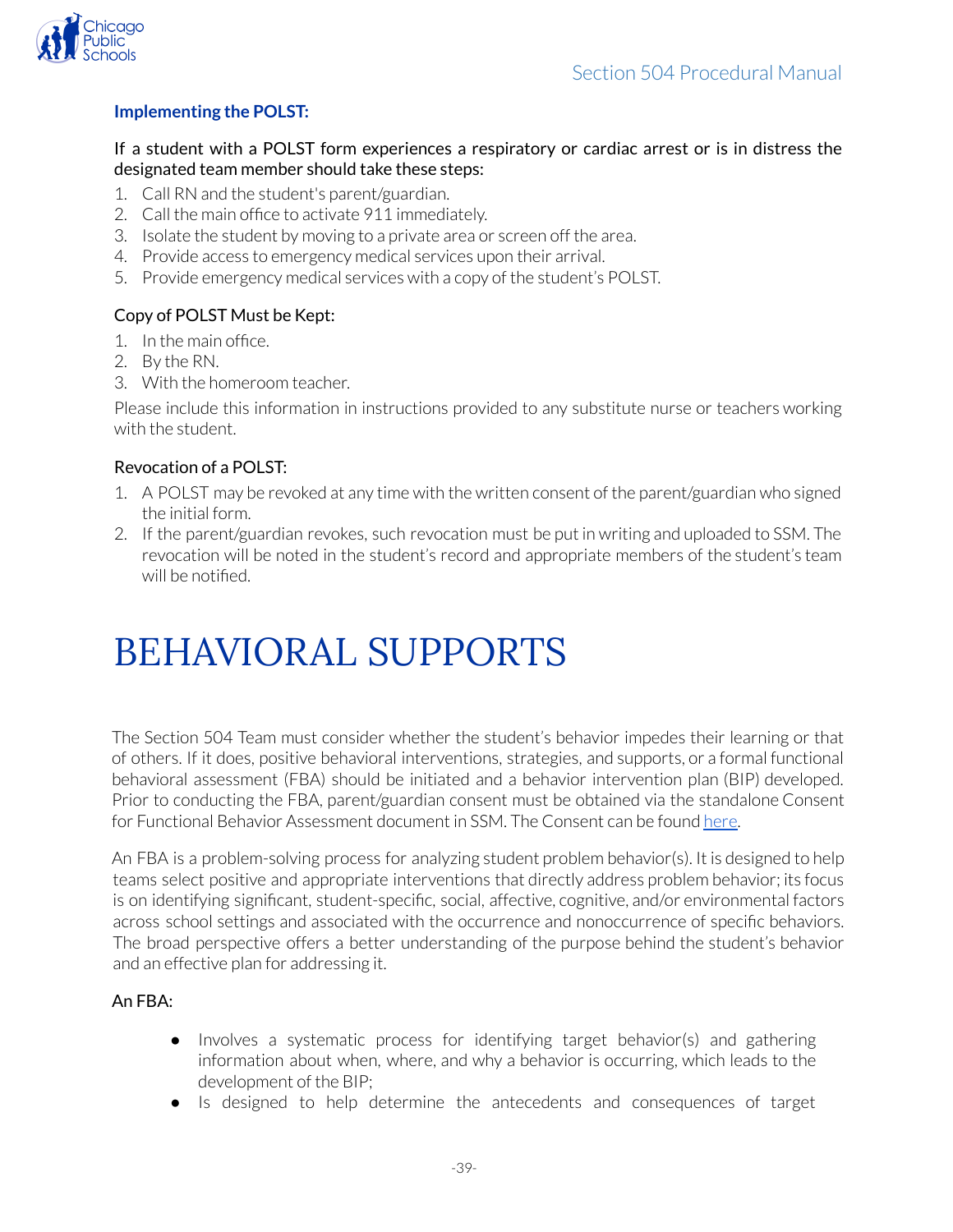

behavior(s), as well as the communicative and functional intent of such behaviors;

- Leads to more specific and effective behavioral interventions; and
- Summarizes prior interventions implemented and indicates which prior interventions were successful and which were not.

#### A BIP must:

- Summarize the findings of the FBA:
- Describe the behavioral interventions to be used, including those aimed at developing or strengthening alternative or more appropriate behaviors;
- Identify the measurable behavioral changes expected and methods of evaluation;
- Include a schedule for a review of the interventions' effectiveness; and
- Include provisions for communicating with the parents/guardians about their child's behavior and coordinating school-based and home-based interventions.

*NOTE: For additionalsupport regarding FBA/BIPs, CPS staffshould visit the [KNOWLEDGE](https://sites.google.com/a/cps.edu/kc/diverse-learners/pupil-personnel-services/autism-and-behavioral-health-support-team-abhst) CENTER (SBSS) for more information and FBA/BIP Guidance Document for more information.*

### <span id="page-39-0"></span>**PARAPROFESSIONAL SUPPORTS 2**

In addition to the classroom teacher or Related Service Providers, paraprofessionals may be needed to provide a student with support for personal care, or for medical, academic, behavioral, social, communication or otherissues at school, and/or at school-sponsored activities or events. Any member of the Section 504 team, including the parents/guardians, may initiate a request for paraprofessional support to be discussed at the Section 504 meeting and for data to be gathered to support this discussion.

If the data, other relevant information collected, and Section 504 team discussion support a need for paraprofessional support, the team must then specify on the Section 504 Plan (i) when, where, and for what tasks or activities paraprofessional support is needed; (ii) if the paraprofessional will be shared or dedicated per task/activity; and (iii) any training or other supports that should be provided to the paraprofessional. The Section 504 team must also develop a Student Independence Paraprofessional Plan in which the team identifies strategies to promote independence as well as to fade the student's need for paraprofessional support across all relevant settings.

A Section 504 team may decide that the student needs paraprofessional support only if documentation shows that at least ONE of the following guiding principles has been met based on data and other relevant information.

#### **Guideline 1: Personal Care or Medical Condition**

The student's teacher and Related Service Provider provide documentation of the student's potential or continuing need for assistance, extending beyond that which is expected for same age peers, in at least **ONE** of the following specific area(s) of support:

<sup>2</sup>For additional information regarding criteria to determine if a student requires paraprofessional support, see the *[Chicago](https://www.cps.edu/globalassets/cps-pages/services-and-supports/special-education/understanding-special-education/cps-policies-and-procedures/odlss_paraprofessional_sy19-20_english.pdf) Public [Schools Procedures and Guidelines – Paraprofessional \(IEP and Section 504\) 2019-20 School Year Support](https://www.cps.edu/globalassets/cps-pages/services-and-supports/special-education/understanding-special-education/cps-policies-and-procedures/odlss_paraprofessional_sy19-20_english.pdf)*.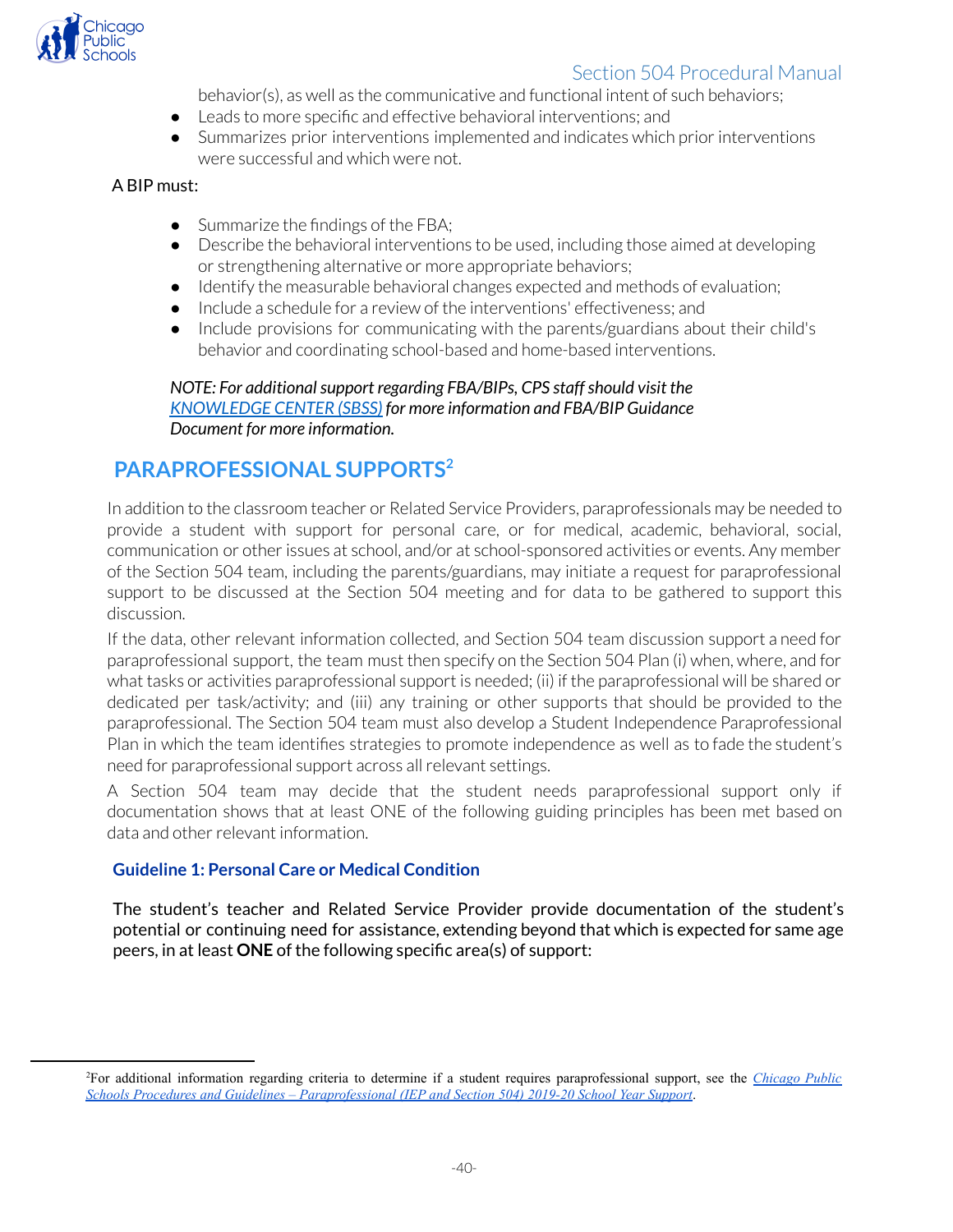

- A. **Toileting/Hygiene:** The student requires direct services from an adult for moving, transferring, positioning, initiating or completing toileting/diapering/hygiene activities, such as:
	- Cueing and supervising the completion of toileting;
	- Diapering or toileting when, for example, the student is:
		- Not toilet trained;
		- o Trained, but requires lifting onto toilet; and/or
		- Not independent with tasks related to personal hygiene.
	- B. **Mobility:** The student requires direct services from an adult to be mobile or maintain mobility in activities, such as:
		- Moving from sitting to a standing position and/or standing position to sitting;
		- Walking;
		- Range of motion; and/or
		- Mobility and/or mobility training as needed when, for example, the student:
			- Is in a wheelchair and unable to navigate independently;
			- Uses a walker or wears orthotics but is unable to navigate independently; and/or
			- Is blind or visually impaired and unable to navigate independently.
	- C. **Lifting/positioning:** The student requires direct services from an adult for lifting/positioning in activities, such as:
		- Cueing the student to adjust their positioning to prevent stiff muscles/sores;
		- Assisting the student to adjust their positioning to prevent stiff muscles/sores; and/or
		- Moving the student from one position to another.
	- D. **Feeding:** The student requires direct services from an adult for feeding activities, such as:
		- Cueing and supervision of eating; or
		- Feeding when, for example, the student:
			- Is unable to feed self;
			- Requires prompting to feed self; and/or
			- Requires assistance with food preparation.
	- E. **Monitoring and Documenting Medical Conditions:** The student requires direct services from an adult for monitoring or documenting medical or health conditions, such as:
		- Asthma;
		- Diabetes:
		- Seizure disorder; or
		- Other medical conditions.
	- F. **Dressing:** The student requires direct services from an adult for dressing activities, such as:
		- Dressing when, for example, the student is unable to:
			- Put on or take off own clothing, coat, shoes or boots, etc.;
			- Put on ortake off orthotics; and/or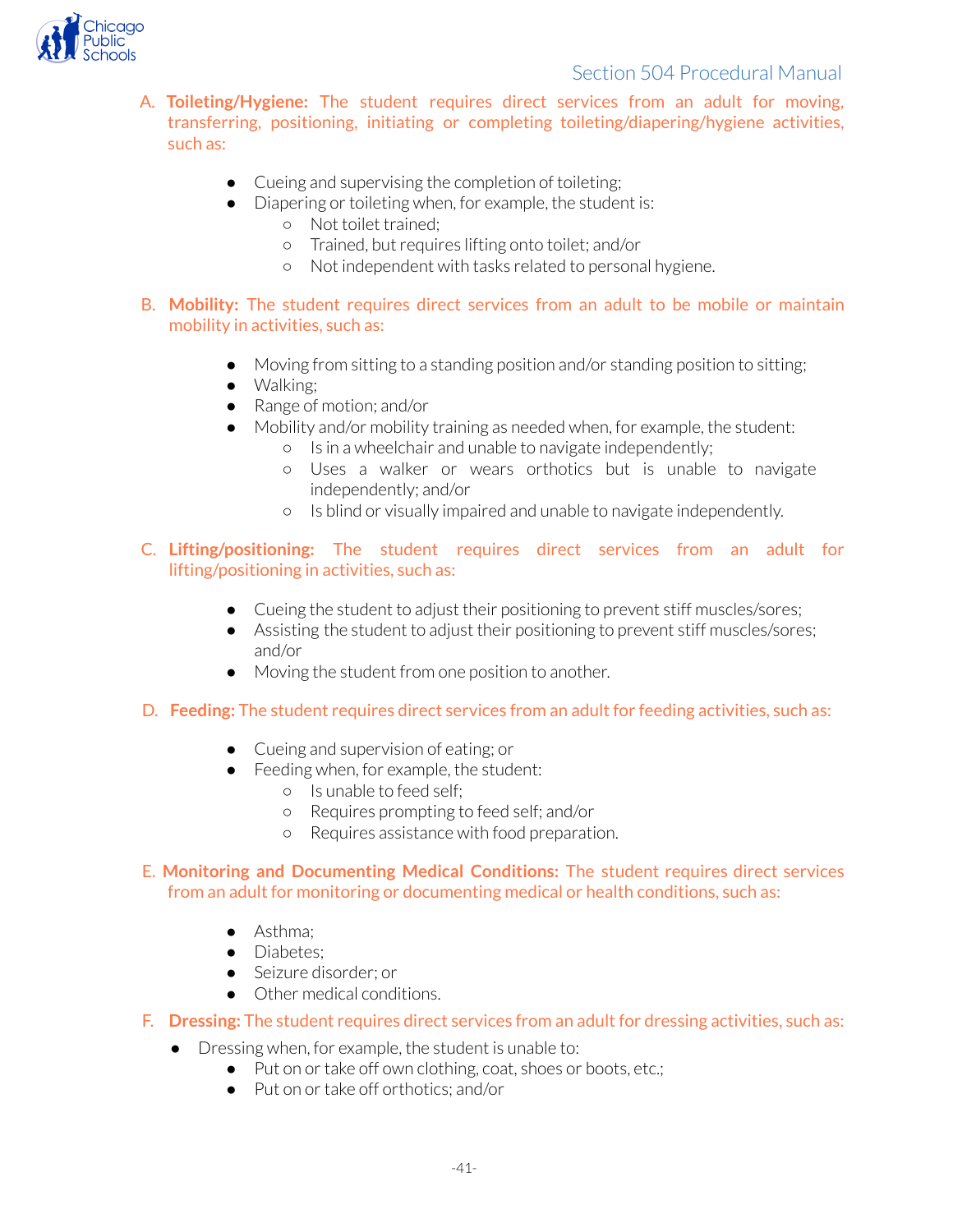

- Button or secure buttons, snaps, or zippers.
- G. **Other Daily Living Skills:** The student requires direct services from an adult for other activities of daily living not listed above.

#### **Guideline 2: Academic Support**

Prior to considering a student's need for paraprofessional support based on Guideline 2, the student's teacher and/or RSP should collect qualitative and quantitative data for each subject area (e.g., English/Language Arts, Reading, Math, Science, etc.) in which a paraprofessional may be required in the general education setting.

The student's teacher or RSP, including bilingual-endorsed personnel for an EL student, provides documentation of the student's potential or continuing need for assistance in at least ONE of the following specific area(s) of support:

- Reinforce instruction that teacher has already provided;
- Review of directions:
- Support initiation and/or completion of tasks;
- Scribing when necessary;
- Proximity prompting;
- Verbal prompting;
- Visual prompting;
- Gestural prompting; and/or
- Physical prompting.

#### **Guideline 3: Behavior, including Safety and Social Supports**

If paraprofessional support may be required for both academic and behavior reasons within the general education classroom setting, the qualitative and quantitative data described in Guideline 2 should also include behavior data.

If paraprofessional support is only being considered for behavior reasons, and not academic reasons, the student's teacher and/or Related Service Provider should collect qualitative and quantitative data documenting the student's potential or continuing need for assistance in at least **ONE** of the following specific area(s) of support:

- $\bullet$  Safety supervision  $-$  transition assistance within the classroom;
- Student leaves assigned area without permission;
- Reinforce behavioral, interpersonal, and social communication skills;
- Support student attention, impulsivity, difficulty initiating or completing tasks, disruptive behaviors and inability to manage materials and/or
- Modeling skills necessary to join, leave, and comment in a social conversation and encourage the student to model that behavior.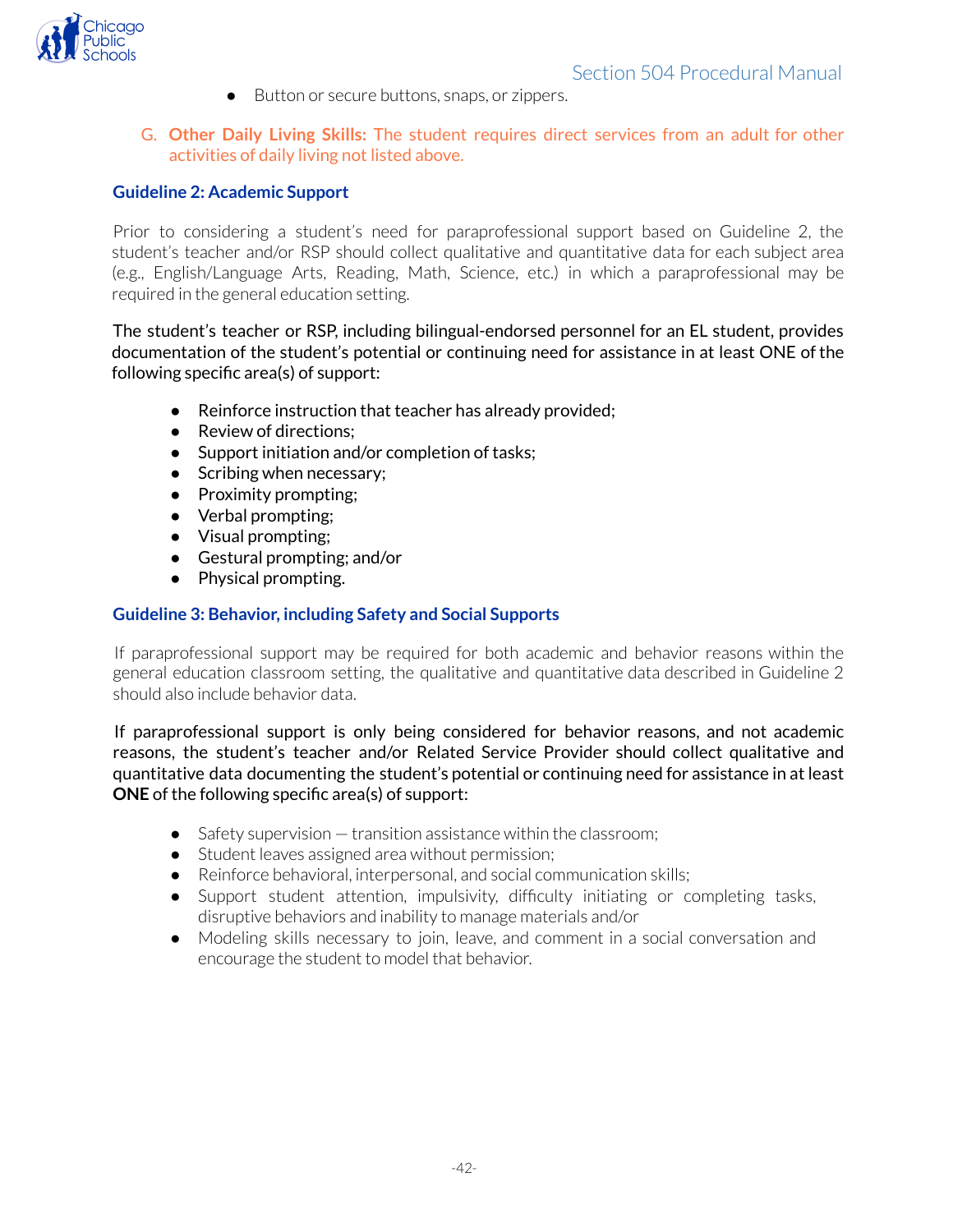<span id="page-42-0"></span>

# Transportation 3

The Section 504 team is responsible for determining if transportation to and from school or school activities is required to assist a student with a disability to benefit from their education, and how the transportation services should be implemented. The Section 504 Plan should describe the transportation services to be provided, including transportation to enable a student with disabilities to participate in nonacademic and extracurricular activities in the manner necessary to afford the student an equal opportunity for participation in those services and activities to the maximum extent appropriate for the needs of that student.

When the Section 504 team determines that a student needs transportation services, the parent/guardian must decide whether to accept or decline the services. The parent/guardian's decision must be reflected on the Section 504 Plan. If the parent/guardian provides notice (oral or written) to the Section 504 Coordinator after the Section 504 meeting that they have changed their mind, a Section 504 meeting must be held to remove transportation and to reflect the parent/guardian's new decision.

If the parent/guardian accepts transportation services, the Section 504 team then determines whether the student needs any accommodations (e.g., support of a nurse, specialized equipment, aide) while traveling on the bus. The Section 504 team must also decide whether the student needs transportation for the life of the Section 504 Plan, only this school year, or only the next school year.

# <span id="page-42-1"></span>**Guidelines for Determining Need for Transportation as a Related Service**

When determining whether a student needs transportation as a related service, the Section 504 team should provide the applicable justification for why the student cannot self-transport using these guiding questions:

- 1. In what way do non-disabled students of similar age and grade travel to and from school?
- 2. In what way does the student's identified disability impede traveling to school in the same manner as their non-disabled peers?
- 3. Does the student's identified disability impede traveling safely and independently during non-school hours such as weeknights or weekends?
- 4. Does the student have needs related to their identified disability that require specialized transportation?

A Section 504 team may only decide that a student with disabilities needs transportation services if documentation shows that at least **ONE** of the following guiding principles is met:

#### <span id="page-42-2"></span>**GUIDELINE 1: STUDENT IN NEIGHBORHOOD (ZONED) SCHOOL OR SCHOOL OF CHOICE**

Parents/guardians may apply to schools of choice as an alternative to having their children attend the neighborhood school (i.e., zoned school). When the parent/guardian of a student with a disability

 $3$  For additional information regarding criteria to determine whether a student requires transportation as a related service, see <https://www.cps.edu/globalassets/cps-pages/services-and-supports/special-education/understanding-special-education/cps-policies-and-procedures/odlsstransportationprocedure.pdf>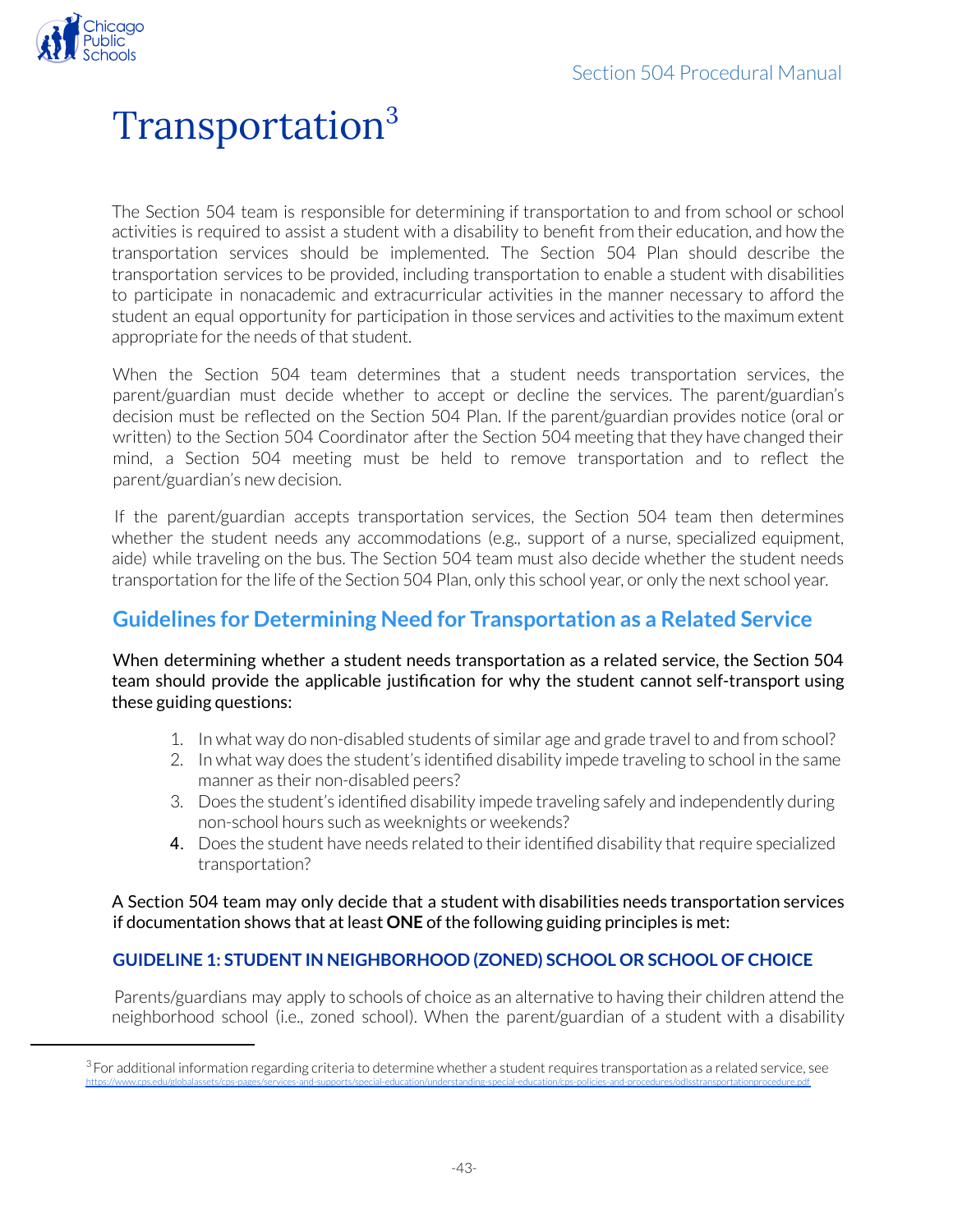

chooses to send their child to a school of choice (e.g., magnet school, selective enrollment school, charter school, another school that is not the student's neighborhood school, etc.), it is presumed that the student will not receive transportation as a related service. Distance between the home and school of choice, on its own, is not the basis for FAPE-based transportation unless one of the four guidelines or other special circumstances exist (and are documented) supporting the need of an individual student with a disability, as determined by the Section 504 team.

If a student is attending a charter school, the ODLSS District Representative is part of the Section 504 team and acts as the Section 504 Coordinator at the meeting unless he or she delegates the role to the local school Section 504 Coordinator.

A student who attends their neighborhood school or school of choice and who has a disability that prevents him/her travelling to school in a manner comparable to same-aged peers without disabilities is eligible for CPS-provided transportation when at least ONE of the following factors are discussed and documented:

#### A. The student has a physical or orthopedic condition and, as documented on the Section 504 Plan:

- Uses a wheelchair to ambulate;
- Uses a walker to ambulate:
- Wears orthotics and is unable to walk the distance from home to school; or
- Has displayed significant limitations with endurance due to the physical or orthopedic condition when transitioning, when moving throughout the school building, or when participating in P.E. or recess.

#### B. The student has a chronic or persistent medical condition and, as documented on the Section 504 Plan:

- Requires monitoring by a nurse;
- Requires monitoring by a delegated care aide or other adult other than a nurse;
- Relies on specialized medical equipment (e.g., oxygen tank, tracheostomy tube, catheter, etc.) that is not readily transportable in a non-adapted or standard vehicle;
- Requires limited exposure to environmental elements (e.g., extreme temperatures, extreme pollen levels, extended exposure to sun); or
- Is otherwise unable to walk the distance from home to school.
- C. The student demonstrates a pattern of behavior that is dangerous to the student or others while traveling to and from school and requires constant adult supervision, as documented on the Section 504 Plan.

#### D. The student has a sensory, communication, hearing and/or vision condition and, as documented on the Section 504 Plan:

- Is unable to assess risk or advocate for their personal safety;
- Lacks the ability to navigate an established route to and from school; or
- Reacts to unwanted stimuli or attention from others in a manner that is dangerous.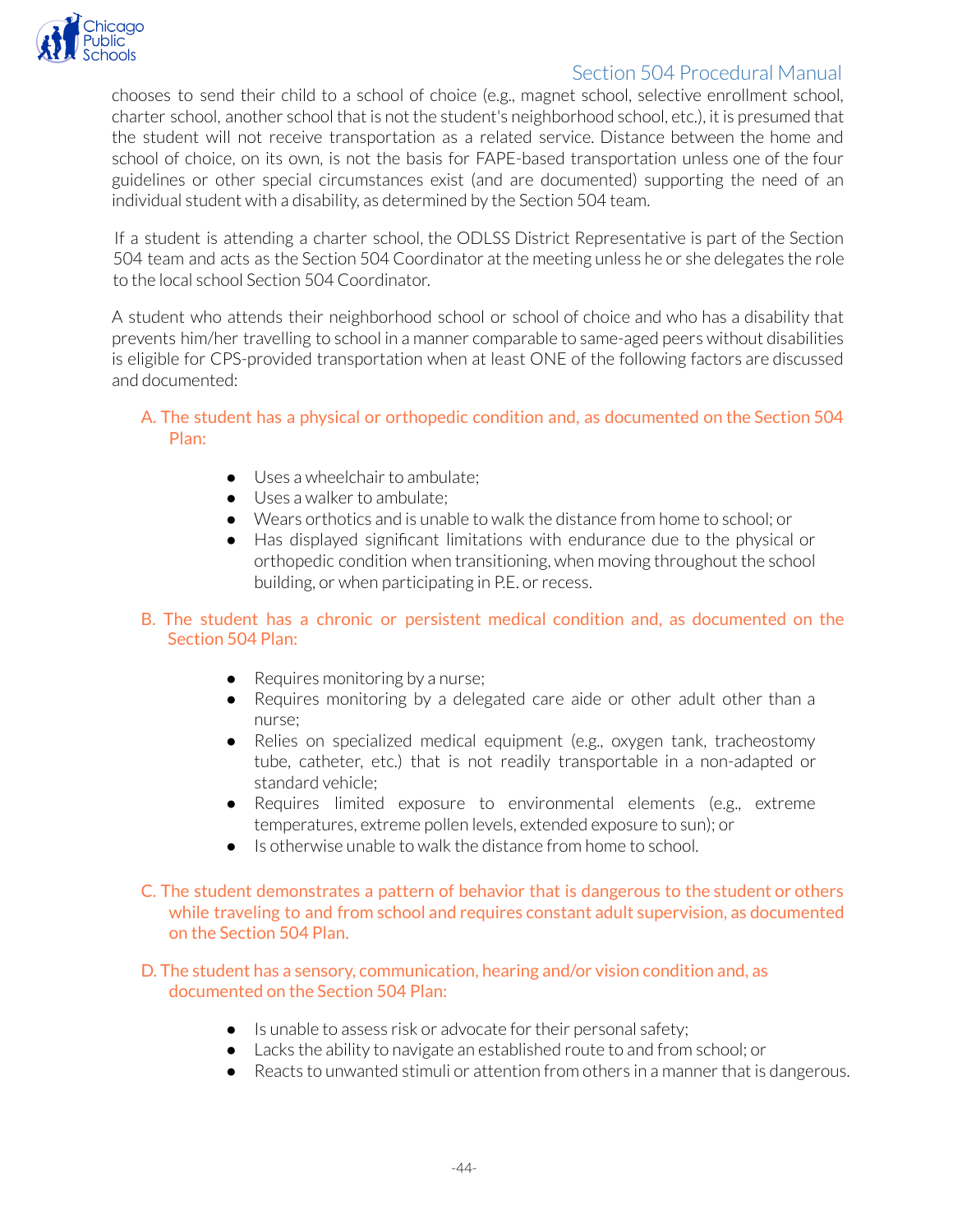<span id="page-44-0"></span>

#### **GUIDELINE 2: ODLSS-ASSIGNED SCHOOL**

A student who attends an ODLSS-assigned school is presumed to qualify for transportation services when ALL of the following are met:

- A. ODLSS personnel assign a student to an ADA accessible school that the student would not otherwise have attended.
- B. The assigned school is not located closer to the student's home than their zoned school.

*NOTE: If the assigned school is located closer to the student's home than their zoned school, the Section 504 team should revisit the student's need for transportation under Guidelines 1 or 4.*

#### <span id="page-44-1"></span>**GUIDELINE 3: STUDENTS SIX YEARS OF AGE OR YOUNGER**

The nature of the student's disability prevents the student from traveling to and from school in a manner comparable to similarly aged students without disabilities. Students age six or younger generally do not have the developmental capacity to travel to school safely without a parent/guardian or caregiver. It is expected that students with disabilities in this age group will travel to and from school with their parents/guardians or caregivers unless the IEP team determines otherwise based on Guidelines 1, 2, or 4.

*NOTE: If a preschool student with disabilities requires transportation as a related service, transportation* may be provided to, from and between locations other than home. The 504 team is no longer responsible *for deciding that a preschool student requires a different pick-up or drop-off location to receive a free appropriate public education. Transportation may be provided between home, the location of the child's 504 services (CPS school), and any other child care setting or community based early learning program the child may be attending. Transportation services are limited to and from locations within the City of Chicago. Pick-up and drop-off locations may be at different locations, however, the selected location(s)* must be the same every day of the week. For example, a parent may elect to have the student picked up at *home but dropped off at a child care setting aslong asit is consistent each day of the week.*

*The form can be used for preschoolstudents with disabilitiesthat attend a full-day preschool program in CPS or if the student attends a CPS half-day preschool program. This accommodation must be documented in the* IEP as a special accommodation, the location must be identified in the IEP and a separate form titled "Bus" *Stop Change Request Form for Eligible Preschool Students with Disabilities" ("Purple Form") must be completed. After this accommodation is incorporated in the IEP, the "Purple From" should then be completed and submitted to the CPS – Student Transpiration Services Department.*

*For students with disabilitiesin grades kindergarten and above that require transportation as a related service and would like a pick-up/drop-off location other than the student's home, the parent/guardian can complete* the CPS Child Day Care Bus Stop Change Request for Student with Disabilities form ("Blue Form") or the CPS *Park Kids Program Request* form ("Green Form")*. The criteria for "Blue Form" and "Green Form" eligibility are* found within the respective forms. The "Blue Form" and "Green Form" should be completed outside of the IEP *team meeting process.*

#### <span id="page-44-2"></span>**GUIDELINE 4: SPECIAL CIRCUMSTANCES**

The student has a special circumstance documented and requires transportation services.

The following requirements apply to the Section 504 team's determination that one or more of the below services, accommodations or specialized equipment is required forthe student to travel safely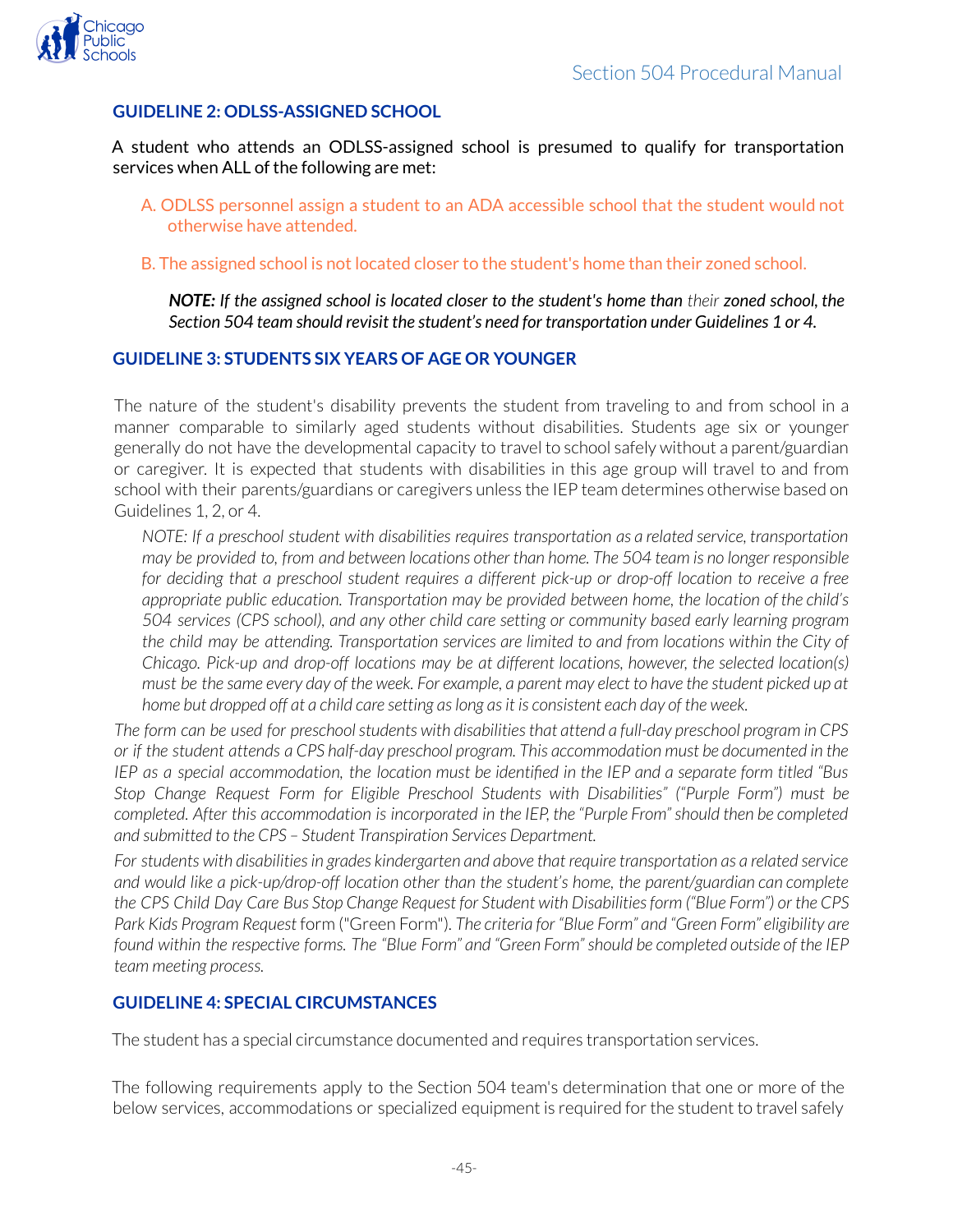

to and from school.

| <b>Identified</b><br><b>Need</b>                                                        | Personnel<br><b>Required</b> | <b>Action to be Taken</b>                                                                                                                                                                                                     |
|-----------------------------------------------------------------------------------------|------------------------------|-------------------------------------------------------------------------------------------------------------------------------------------------------------------------------------------------------------------------------|
| <b>Bus Aide</b>                                                                         | Section 504 Team             | Document the information supporting need for bus aide, such as the<br>student:                                                                                                                                                |
|                                                                                         |                              | Uses a wheelchair or walker to ambulate;                                                                                                                                                                                      |
|                                                                                         |                              | Has a documented medical condition that requires<br>constant monitoring by a delegated care aide or<br>another adult other than a nurse;                                                                                      |
|                                                                                         |                              | Has demonstrated a pattern of behavior that is<br>considered dangerous to self or others while<br>traveling to and from school and/or requires adult<br>supervision;                                                          |
|                                                                                         |                              | Requires a car seat, harness, use of a wheelchair lift;<br>or                                                                                                                                                                 |
|                                                                                         |                              | Travels with oxygen as required by a doctor's order.                                                                                                                                                                          |
| Nurse on the<br><b>Bus</b>                                                              | CPS nurse                    | Participate and review documentation of the student's medical<br>needs.                                                                                                                                                       |
| Air<br>Conditioning                                                                     | CPS nurse                    | Participate and review documentation of the student's medical<br>needs.                                                                                                                                                       |
| Presence of<br><b>Adult at Drop</b><br><b>Off Location</b><br>Not Required <sup>4</sup> | Parent/guardian              | Document in writing the preference for a student who is in the 6th<br>grade or higher.                                                                                                                                        |
|                                                                                         | 504 Team                     | Approve documentation showing that, in light of factors such as the<br>student's age and their disability, the student has demonstrated the<br>necessary maturity and ability to be dropped off without a receiving<br>adult. |
| Other<br>(Medical)                                                                      | School nurse                 | Review the documented basis of student need and note agreement<br>with recommendation of other team members.                                                                                                                  |

<sup>4</sup> When a student receives Section 504 required transportation services, the student's parents/guardians are expected to meet the bus at the curb for pick-up/drop-off.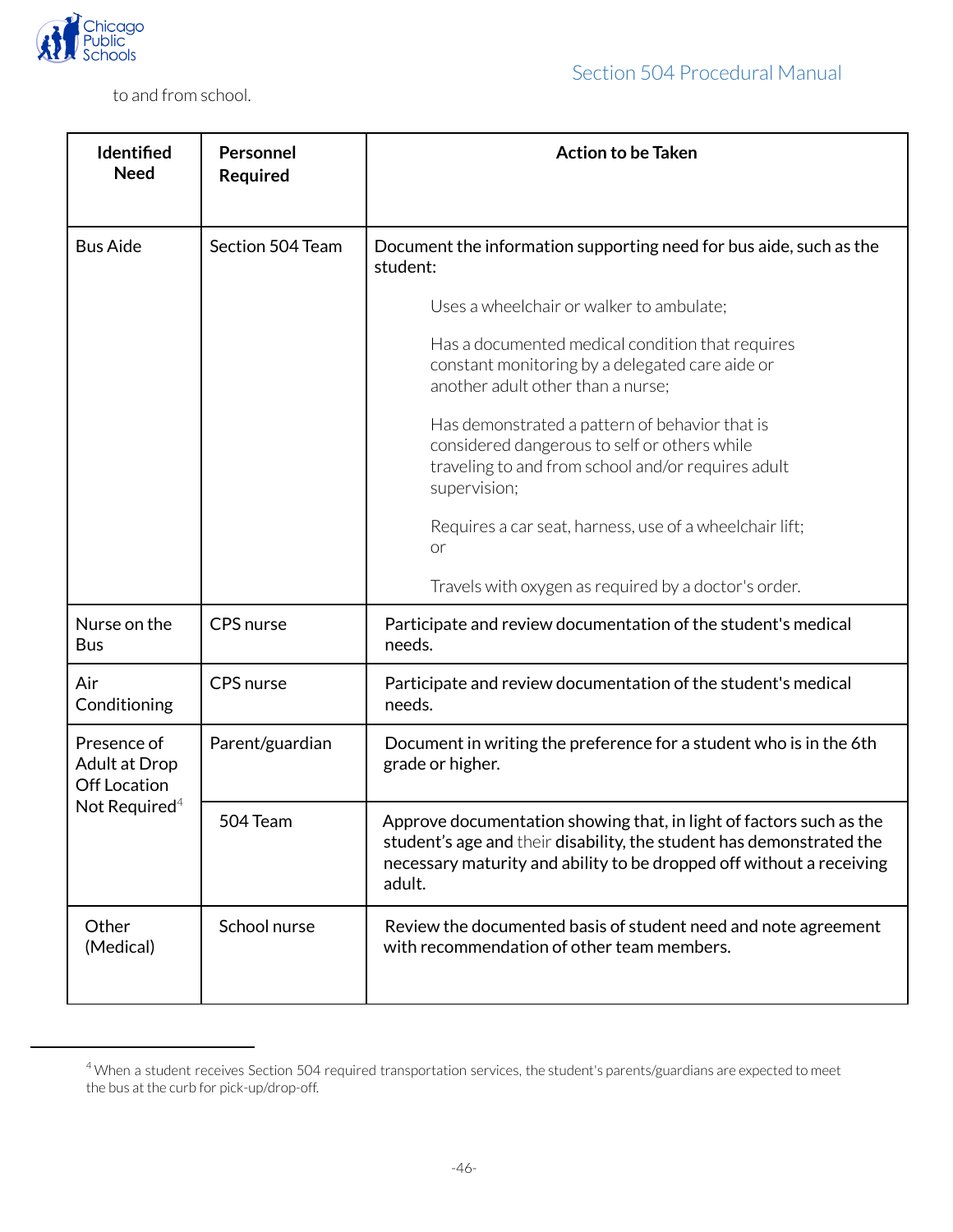

# <span id="page-46-0"></span>SECTION 504 MEETING NOTES PAGE

Section 504 meeting notes are to be used to record relevant discussions which occurred during the 504 meeting that were NOT memorialized in the Section 504 Plan, such as any parentalrequests that were discussed but not accepted by consensus of the Section 504 team. In this example, the Section 504 notes should include an explanation as to why the team decided the requested service was not appropriate and/or not needed to provide the student with equal educational opportunities. Section 504 meeting notes are not mandatory but highly recommended to fully capture the team's discussion and decision-making process.

Well-drafted Section 504 notes will help to establish procedural compliance, show meaningful parental participation, and document when several options were discussed and considered.

# <span id="page-46-1"></span>**Changes to the Section 504 Plan**

If changes to sections of the Section 504 Plan are needed during the school year or after an annual Section 504 meeting, the Section 504 team will need to reconvene. Section 504 Plans cannot be revised in the SSM system, so an entirely new Section 504 Plan will have to be created. The local school Section 504 Coordinator must ensure that a Section 504 meeting is scheduled and the parent/guardian is sent the *Notice of Conference* form with at least 10-calendar-day notice, unless the parent/guardian has waived the 10-calendar-day notice in writing.

*NOTE: A parent/guardian may participate in a Section 504 Meeting via the telephone if unable to participate in person. A parent/guardian may also waive the 10-calendar-day notice. If a parent/guardian consentsto the Section 504 Meeting and waivestheir presence, the Section 504 team must document that in the eventslog and 504 notes page.*

# <span id="page-46-2"></span>DISCIPLINARY REMOVAL OF STUDENT FROM CURRENT SETTING

The United States Department of Education's Office for Civil Rights (OCR) has indicated that the discipline-related procedural safeguards for students with disabilities under IDEA also apply to students with disabilities who are protected by Section 504. This includes students on Section 504 Plans and also students who have a mental or physical disability that substantially limits a major life activity but that impairment does not result in a need for accommodations and/or other supports so the team did not develop a Section 504 Plan, i.e., the first two eligibility questions were answered "yes" but the third question was answered "no."

If a request is made for a Section 504 evaluation during the time the student is subject to disciplinary removal, the evaluation must be conducted in an expedited manner.

Suspension days that were issued during the current school year prior to the school officials having knowledge that the student has a disability must be counted when considering whether the 10-day limit per school year has been reached.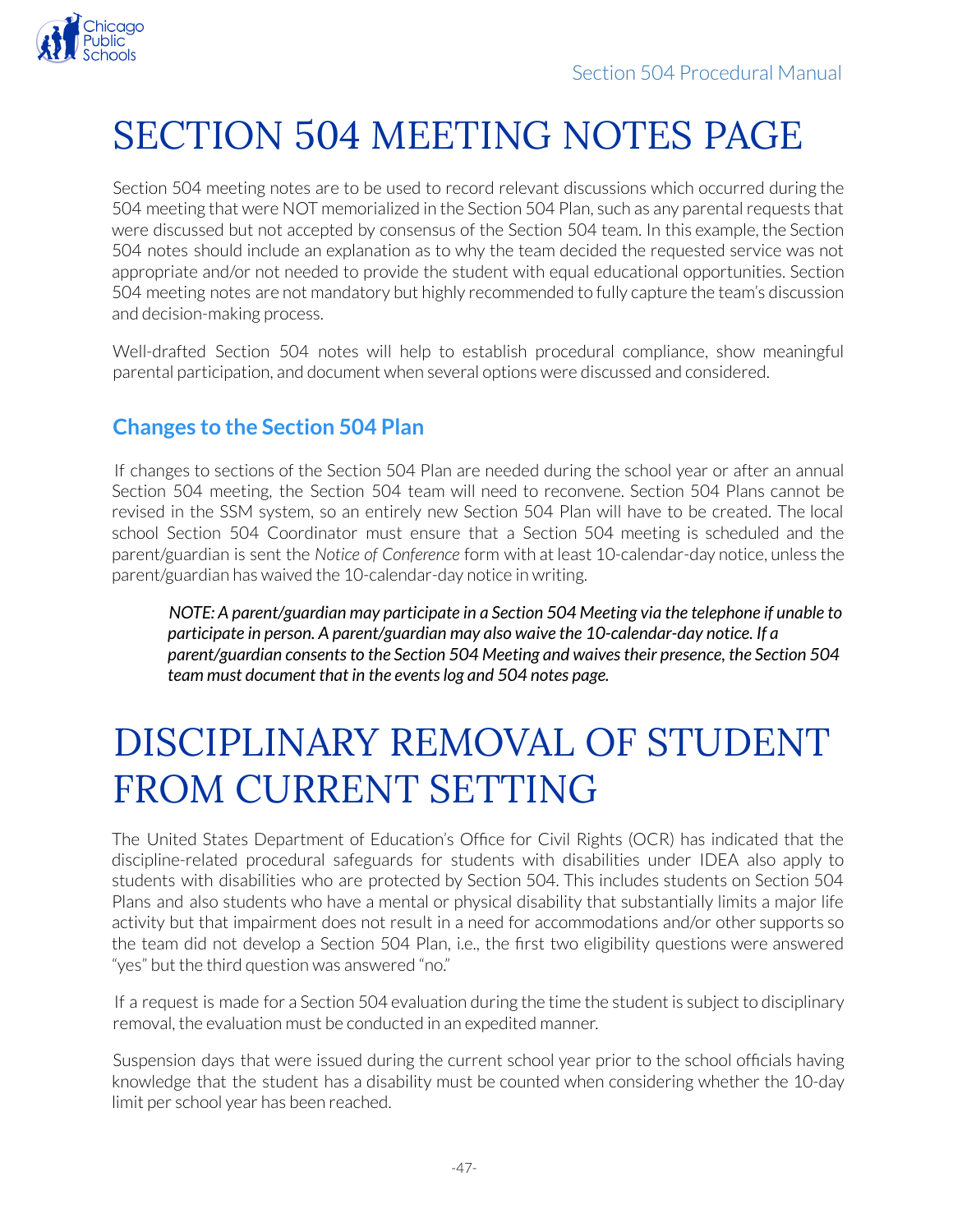<span id="page-47-0"></span>

# **Short-Term Removal (Out-of-School-Suspension)**

School officials may suspend students with disabilities for a total of up to 10 consecutive or cumulative school days in one school yearin the same manner as their nondisabled peers.

*NOTE: Section 504 allows schools to take disciplinary action againststudents protected under Section 504 who use drugs or alcohol in violation of the Student Code of Conduct* (*SCC) to the same extent as nondisabled students. Therefore, a manifestation determination review (MDR) and other special education disciplinary procedures do not apply for these SCC violations.*

#### If a suspension is issued that results in more than 10 cumulative or consecutive suspension days in the school year, the school must perform the following:

- Provide the parent/guardian with a copy of the Misconduct Report and the Section 504 Procedural Safeguards;
- Schedule a Section 504 meeting within ten school days of the date that the school notifies the parent/guardian of the suspension. The purpose of the meeting is to (1) conduct a manifestation determination review, (2) if the conduct is a manifestation of the student's disability, review the student's current FBA and BIP, or to initiate an FBA and develop a BIP if none exists, and (3) review the student's Section 504 Plan and placement to determine if revisions are needed.

### <span id="page-47-1"></span>**In-School Suspension**

In-school suspensions are not included in the 10-day limit on disciplinary removals if the student receives their Section 504 services during any such in-school suspension. If the Section 504 services are not provided, the in-school suspension day counts towards the 10-day limit.

### <span id="page-47-2"></span>**Suspension from the Bus**

Suspensions from the bus may count toward the 10-day maximum if the student's Section 504 Plan includes transportation and the student is unable to get to school as a result of the bus suspension.

# <span id="page-47-3"></span>**Manifestation Determination Review (MDR) Conference**

#### A manifestation determination review (MDR) must be conducted by the Section 504 team when:

- A student with a disability has been suspended in excess of 10 days during the school year and there has been a pattern of removals, as determined by ODLSS in consultation with school personnel; or
- School officials initiate a referral for expulsion, including referrals requesting emergency assignment to an Interim Alternative Education Setting (IAES) pursuant to the SCC.

#### **MDR Process Checklist**

● Provide written notice to the parent/guardian of the disciplinary action.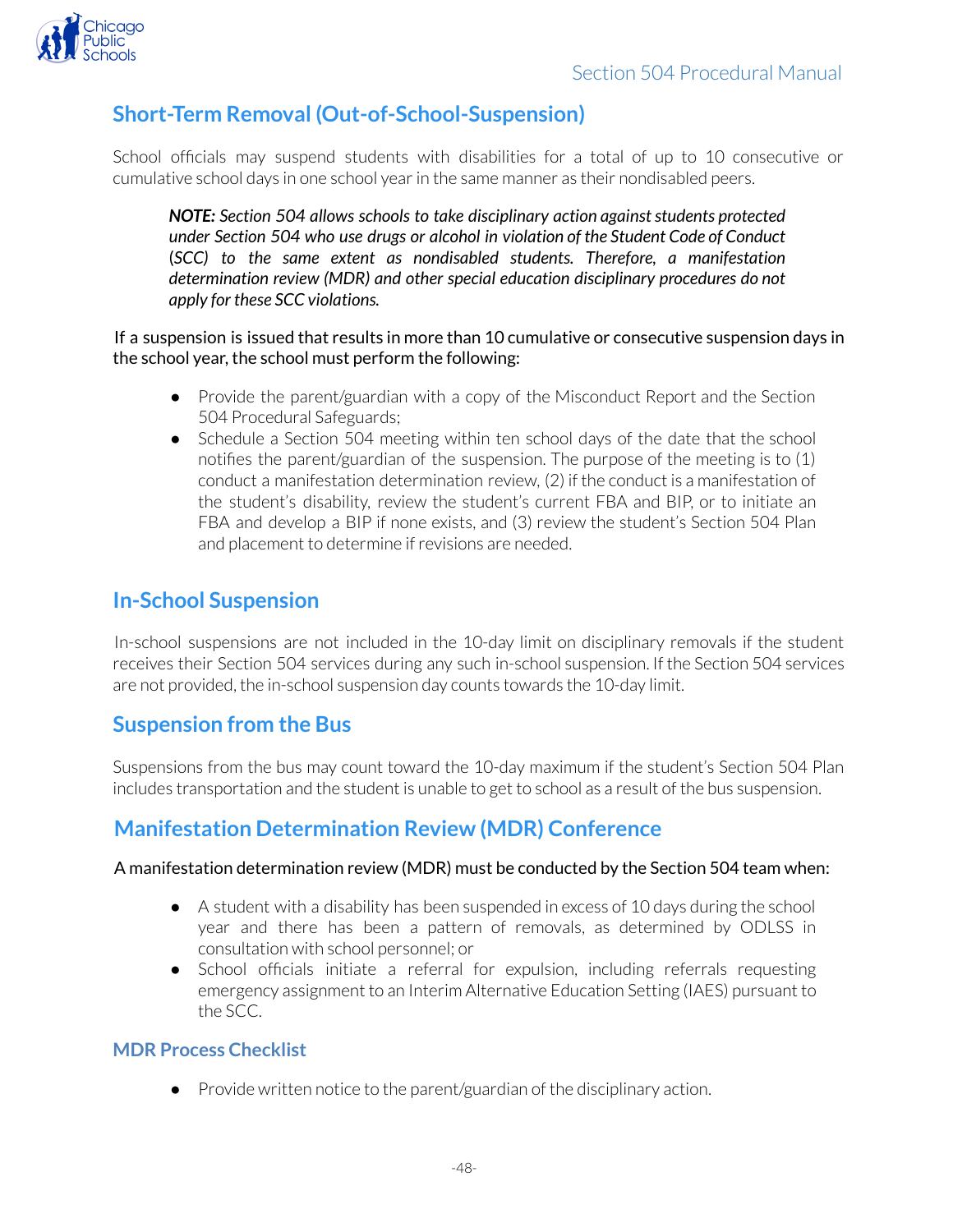

- Schedule the MDR conference, which must be held within 10 school days of the date of the decision to refer for expulsion or to request an emergency assignment to an interim alternative educational setting. If the MDR is being held to determine whether the student can be issued a short-term suspension in excess of 10 school days, they must be allowed to attend class until a determination is made.
- Provide the parent/guardian written notice at least 3 school days prior to the MDR being held, using the Section 504 Parent/Guardian Notification of Conference in SSM. Indicate the purpose of this conference as:
	- Considerrelatedness of disability to disciplinary code violation(s);
	- o Consider whether the student needs an FBA; and
	- Review a need to create orrevise a BIP forthe student.
- Provide parent/guardian/surrogate with a written copy of the Section 504 Notice of Procedural Safeguards for Parents/Guardians of Students with Disabilities.
- Conduct the MDR conference.

The parent/guardian, local school Section 504 Coordinator, general education teacher/Related Service Provider (whoever is appropriate based on the need for the Section 504 Plan), and any other relevant members of the Section 504 team must be present for and participate in the MDR. The "relevant members of the team" are determined by the parent/guardian and District Representative. At the MDR conference, the Section 504 team must:

Determine whether the misconduct is related to the student's disability by reviewing all current and relevant information, including evaluation and diagnostic results, information from the parent/guardian, observations of the student, and the student's Section 504 Plan. The behavior is a manifestation of the student's disability if:

- The conduct in question is caused by the student's disability or has a direct and substantial relationship to the student's disability; and/or
- The conduct in question is the direct result of the school's failure to implement the student's Section 504 Plan.

The Section 504 team reviews, and revises if necessary, the student's existing BIP or initiates an FBA/BIP to address the misconduct. The FBA/BIP must address the behavior(s) which led to the disciplinary action.

#### *NOTE: If the parent/guardian does not show up for the MDR meeting, the school may proceed with the meeting if the parent/guardian was provided proper notification of the meeting. Parents/guardians are able to participate in the MDR meeting via telephone if unable to attend in-person.*

The Section 504 team must provide a written narrative substantiating its determination.

If the student's behavior is not a manifestation of the disability, school officials may implement the SCC.

If the student's behavior is a manifestation of the disability, a disciplinary change in placement (e.g. expulsion) cannot occur. The Section 504 team should also consider whether there is a need for a new Section 504 Plan or if the student should be referred for a full individual evaluation under IDFA.

All MDRs are subject to review by the expulsion committee before an expulsion hearing is conducted.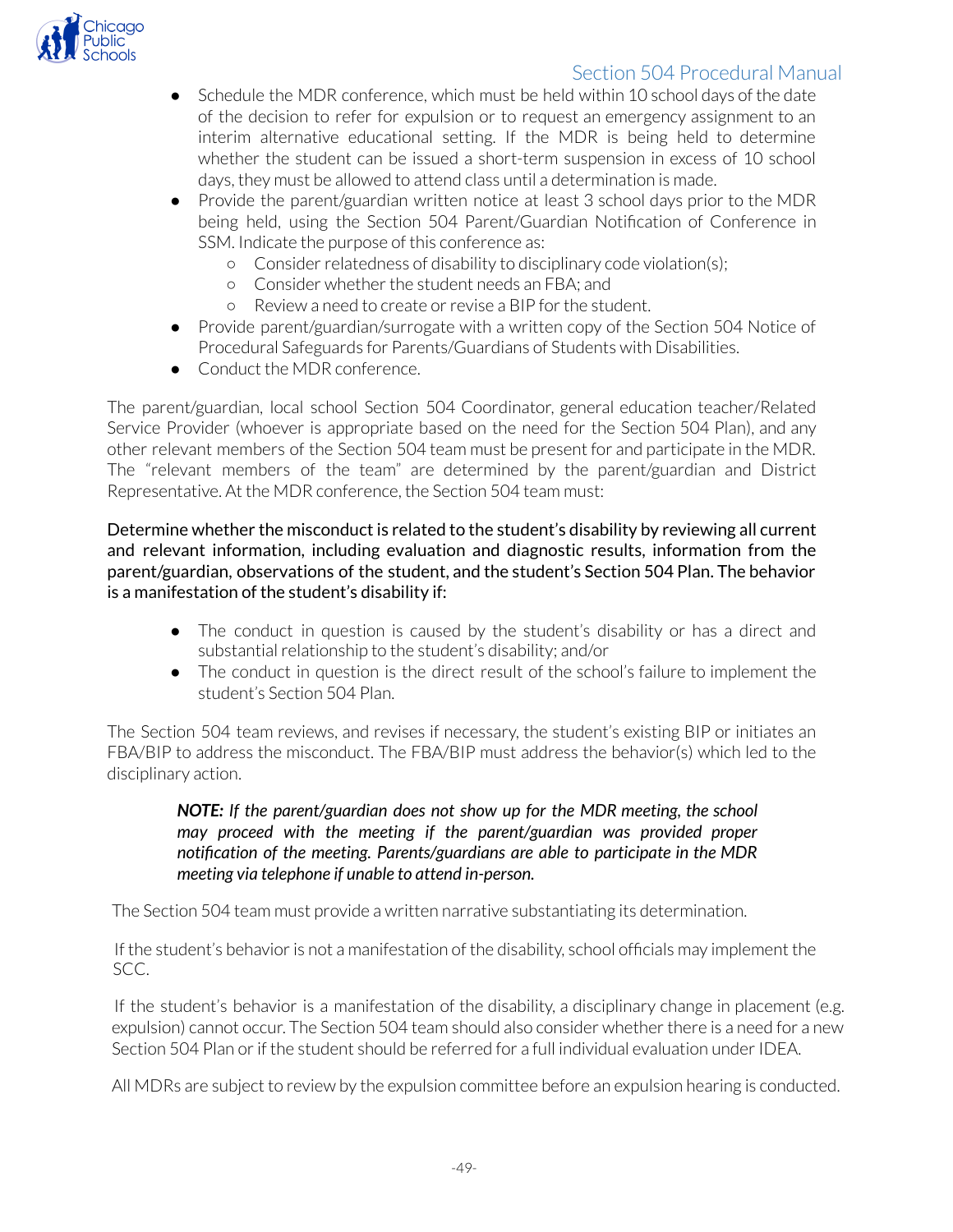

# <span id="page-49-0"></span>**Anti-Bullying Requirements**

According to the U.S. Department of Education, Office of Special Education and Rehabilitative Services, bullying of a student with a disability may result in denial of FAPE if as a result, they are not receiving educational opportunities equivalent to non-disabled peers.

If a student with disabilities is the victim of bullying, a Section 504 meeting should be scheduled to determine if the student's needs have changed as a result of the bullying. For example, if the student's disability affects social skill development or makes the student vulnerable to bullying, the Section 504 team should consider whether the Section 504 Plan needs to be revised to include accommodations or support from a related service provider to develop the student's skills and proficiencies to avoid and respond to bullying.

If the student who engaged in bullying behavior is a student with a disability, the school should also convene the Section 504 team to determine if an evaluation under the IDEA is warranted or additional supports and services are needed to address the inappropriate behavior. The team should also consider examining the environment in which the bullying occurred to determine if changes to the environment are warranted. For example, the Section 504 team should consider an FBA/BIP for the student or review a current BIP and revise if necessary. The team should also considerthe need for a safety plan for all parties involved.

# <span id="page-49-1"></span>SECTION 504 PROCEDURAL SAFEGUARDS

Parents/guardians receive a copy of their procedural safeguards at least once a year, except that a copy must also be provided:

- When there has been an initial request for a Section 504 evaluation;
- Upon a disciplinary removal that constitutes a change in placement; and
- When a parent/guardian requests an impartial Section 504 hearing.

Parents/guardians must be provided a copy of the procedural safeguards upon request even if the school has already provided them a copy within the year.

# <span id="page-49-2"></span>**Parent/Guardian Consent**

Schools are required to obtain informed written parental consent to conduct an initial Section 504 evaluation and before the initial provision of Section 504 Plan services to a student. This consent is only required once. Consent is not required for future changes to a student's Section 504 Plan. However, parents/guardians are members of the Section 504 Team and should be encouraged to actively participate in the discussion and decision making process during all Section 504 Meetings.

### <span id="page-49-3"></span>**Revocation of Consent**

Parents/guardians may revoke consent for a Section 504 Plan services at any time. The parent/guardian must put in writing their intent to revoke consent for a Section 504 Plan and submit it to the local school Section 504 Coordinator. Upon receipt, the local school Section 504 Coordinator will upload the written revocation to SSM and submit a response in writing to the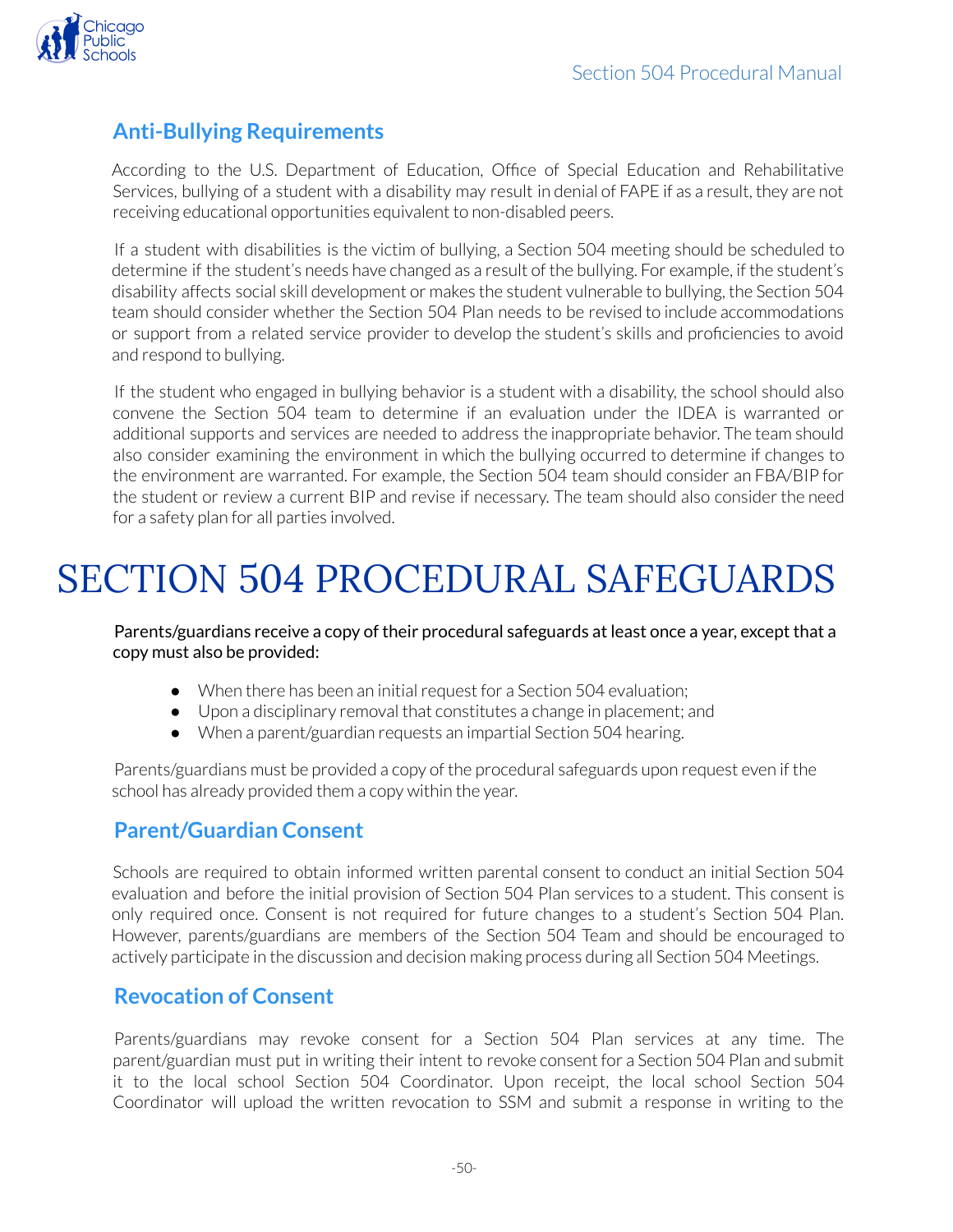

parent/guardian. This response should state that the school is confirming that the parent/guardian is revoking consent and the student will no longer be receiving the accommodations listed on their Section 504 Plan. It should include a copy of the Section 504 Procedural Safeguards.

If the parent/guardian requests to revoke consent for a student that has a medical condition (e.g. epilepsy, diabetes, asthma, food allergies), the parent/guardian must provide a physician's note that includes an explanation that the student no longer has the medical condition and does not require a Section 504 Plan.

The local school Section 504 Coordinator must notify the SSM team of the parent/guardian's intent to revoke.

# <span id="page-50-0"></span>**Parentally-Placed Private School Students with Disabilities**

For students whose parents/guardians have placed them in a private not-for-profit elementary or secondary school, the ODLSS Citywide Assessment Team will assess the student for Section 504 eligibility, and if eligible, develop a Section 504 Plan forthe student to present to their private school. The Citywide Assessment Team can be reached at privateschoolevals@cps.edu.

# <span id="page-50-1"></span>**Students with Disabilities Transferring from Other School Districts**

When a student transfers in from another school district with a Section 504 Plan, the receiving school should review the plan and any supporting documentation. If the school, including persons knowledgeable of Section 504, determine that the plan is appropriate and the school can implement as written, the school can accept the other school district's Section 504 Plan. The out-of-district Section 504 Plan must be uploaded into the student's SSM file. If the school determines that the out-of-district Section 504 Plan is inappropriate or cannot be implemented, the school must begin the initial Section 504 eligibility process described above on pages 21 to 27.

### <span id="page-50-2"></span>**Confidentiality of Personally Identifiable Information**

The records of students with disabilities shall be maintained in confidentiality in accordance with the requirements of the *Family Educational Rights and Privacy Act* (FERPA), the *Illinois School Student Records Act (ISSRA)*, the *Illinois School Code*, the *Illinois Mental Health and Developmental Disabilities Confidentiality Act* and, where applicable, implementing regulations.

> NOTE: Please reference the District's *Policy on Parent and [Student](https://policy.cps.edu/download.aspx?ID=84) Rights of Access to and [Confidentiality](https://policy.cps.edu/download.aspx?ID=84) of Student Records and a Policy on Student Records [Retention](https://policy.cps.edu/download.aspx?ID=84).* Records of students with disabilities are covered by these policies.

Each local school principal ensures that the privacy rights of students with disabilities are enforced. Under no circumstances may a student be identified publicly as having a disability. Care must be taken so that no list identifying students as having a disability or containing other personally identifiable information about students is posted on whiteboards, bulletin boards or on paper in public places. For example, this would include a schedule of evaluations or Section 504 meetings that contains student names, student ID numbers, or other personally identifiable information about students.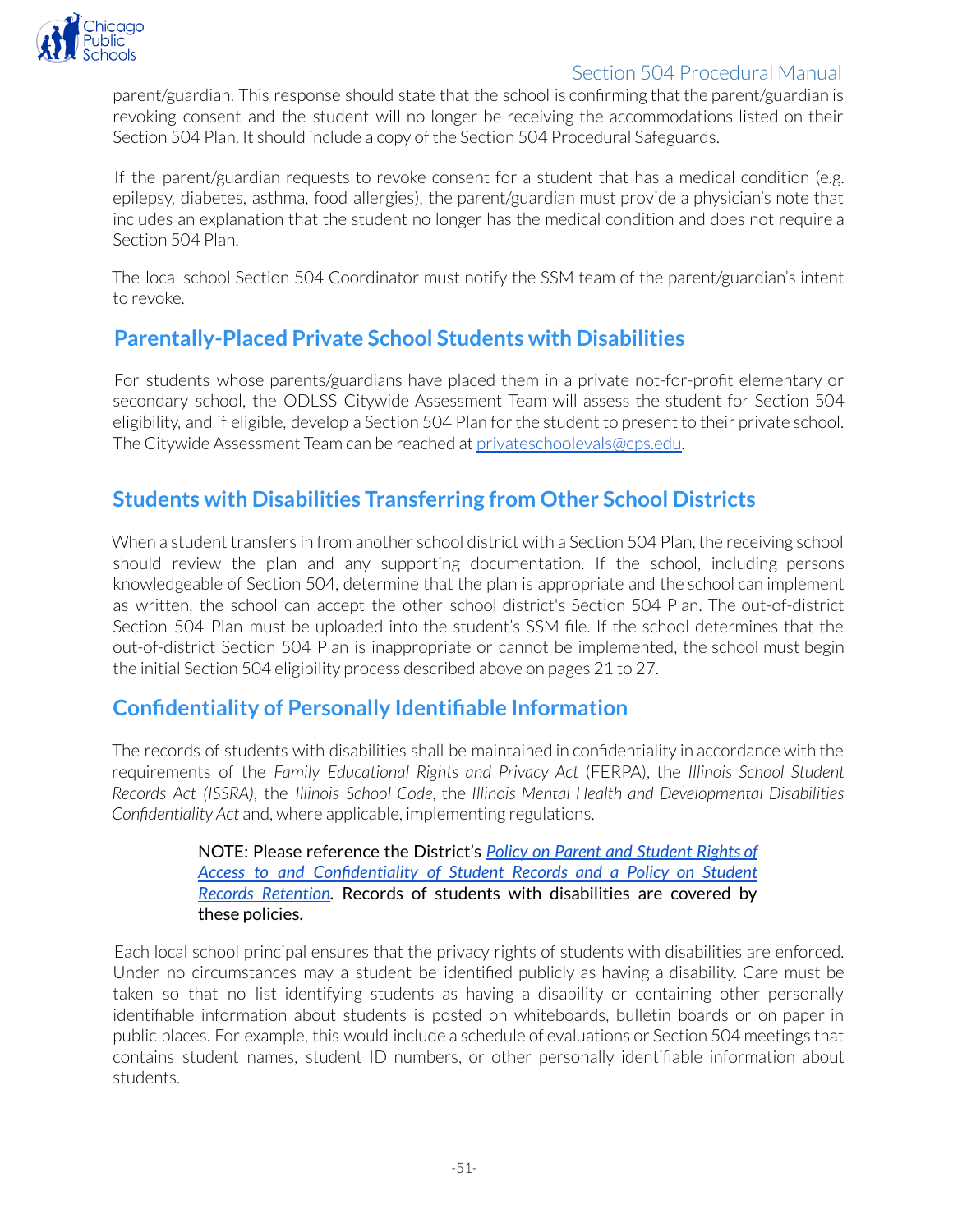

Each principal designates one or more employees to serve as records custodian. Consistent with [Board](https://policy.cps.edu/download.aspx?ID=122) Policy, each records custodian assumes responsibility for ensuring the confidentiality of any personally identifiable information and shall:

- Respond within 10 business days to any request for inspection and review of an education record, including a request for a copy of an education record;
- Respond to any request for an explanation or interpretation of an education record;
- Respond to any request to amend an education record;
- Respond to any request to disclose orrelease personally identifiable information;
- Respond to any request to destroy an education record;
- Keep a record of parties obtaining access to education records, including the name of the party, the date access took place, and the purpose of the authorized use;
- Maintain, for public inspection, a current listing of names and positions of the employees who may have access to personally identifiable information;
- Provide a parent/guardian, upon request, a list of the types and locations of education records collected, maintained, or used by the school district;
- Ensure that confidentiality of personally identifiable information at collection, storage, disclosure, and destruction stages is protected; and
- Ensure that each person collecting or using personally identifiable information shall receive training or instruction regarding the policies and procedures governing confidentiality of personally identifiable information.

The records custodian makes certain that all student records, including records for students with disabilities, are maintained in a central and secure location. No original records may be removed from the property of CPS.

Each school will maintain a record of "requests to review and disclosure of student records." The record of requests to review and disclosure of student records must contain: the name of the student; the name of the person making the request; the purpose of the request; the date of the request; the date of the review; and the name of the school official with whom the review was made. A notation indicating that a student's record has been reviewed must be filed in the student's cumulative folder.

All test protocols (consumable test booklets, behavior rating scales, drawings, etc.) must be placed in a sealed envelope and kept in the student's temporary record that is in a secure and locked location. When a parent/guardian requests a student's educational records and a test protocol includes a student's name and/or work, contact the Law Department at (773) 553-1700 for guidance regarding the parent/guardian's right to access the test protocol.

# <span id="page-51-0"></span>**CPS Section 504 Complaint Resolution Options**

If parent/guardian disagrees with a determination by their child's school regarding (a) their child's identification, evaluation, or educational placement; (b) the implementation of their child's Section 504 Plan; (c) the resolution of an accommodation request on behalf of their child; or (d) an adverse result at a manifestation determination review, they may appeal the determination by requesting an informal reconsideration by ODLSS, mediation, or a Section 504 Hearing.

Parent/guardian may also submit a written complaint on behalf of students or expected District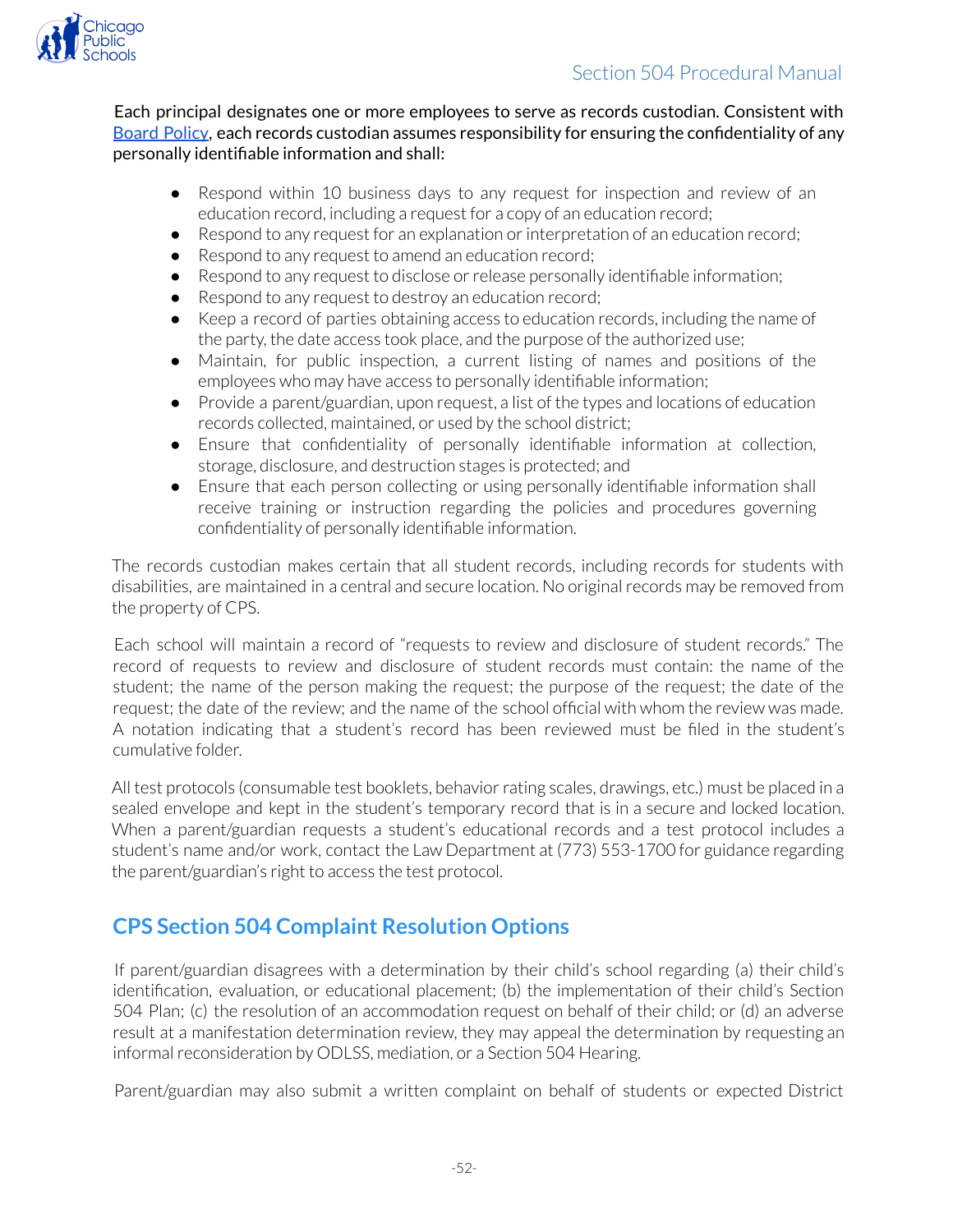

students alleging discrimination regarding (a) intentional, unequal, or adverse treatment on the basis of a disability; (b) retaliation or harassment on the basis of a disability; or (c) any other type of disability-based discrimination. Written complaints of discrimination should be sent to Chicago Public Schools, ODLSS, either by U.S. mail to 42 W. Madison, 3rd Floor, Chicago, IL 60602; by email to section504@cps.edu, or by calling 773-553-1800.

If the parent/guardian files a due process complaint and a Section 504 complaint, CPS will stay the Section 504 complaint until the due process complaint is resolved.

#### <span id="page-52-0"></span>**Request for Reconsideration**

A parent/guardian must submit a written request for reconsideration to the Chicago Public Schools, ODLSS, either by U.S. mail to 42 W. Madison, 3rd Floor, Chicago, IL 60602; by email to section504@cps.edu or by calling 773-553-1800. The request should identify the student, the school, and the exact area of disagreement, such as identification, evaluation, accommodations, implementation, etc.

Once a request for reconsideration is received, ODLSS will complete its reconsideration and issue a written determination within thirty (30) calendar days of receipt of the written request. If the parent/guardian disagrees with the ODLSS reconsideration determination, the parent/guardian may request a Section 504 hearing from ODLSS or choose to file a complaint with the U.S. Department of Education Office for Civil Rights.

A request for reconsideration is optional and is not a required procedure prior to requesting mediation, a Section 504 hearing, or filing a complaint of discrimination with CPS or the Office for Civil Rights.

#### <span id="page-52-1"></span>**Request for Section 504 Mediation**

A parent/guardian should submit a written request to the Chicago Public Schools, ODLSS, either by U.S. mail to 42 W. Madison, 3rd Floor, Chicago, IL 60602; by email to section504@cps.edu or by calling 773-553-1800. The request should indicate whether the request is for mediation, identify the student, the school, and the disagreement, such as identification, evaluation, accommodations, implementation, etc.

If the parent/guardian has requested mediation, CPS will select a neutral mediator to conduct the mediation.

A request for a mediation is optional and is not a required procedure prior to requesting reconsideration, or Section 504 hearing, or filing a complaint of discrimination with CPS or the Office for Civil Rights.

#### <span id="page-52-2"></span>**Request for Section 504 Hearing**

A parent/guardian should submit a written request for a Section 504 hearing to the Board of Education of the City of Chicago Law Department, 1 North Dearborn St., Suite 900, Chicago, IL 60602. The request should identify the student, the school, and the disagreement, such as identification, evaluation, accommodations, implementation, etc.

Section 504 hearings are conducted before an impartial hearing officer appointed by CPS. CPS will appoint an impartial hearing officer within ten (10) calendar days of receipt of the parent's written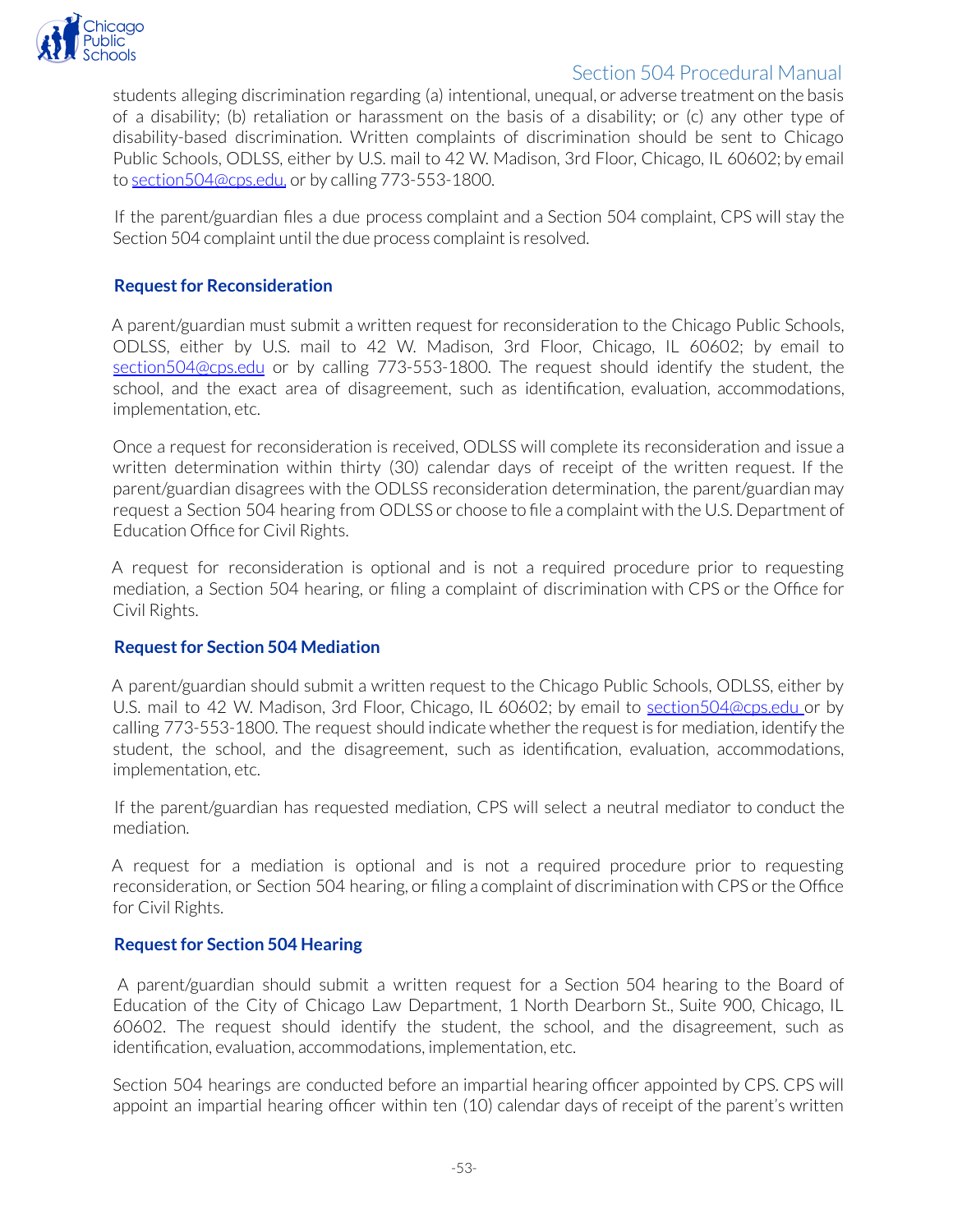

request.

Prior to a Section 504 hearing commencing, the parent has the right to: prior notice of the date/time of the hearing, to inspect the student's records, and to representation by counsel (at their own expense), if they choose. The appointed hearing officer will conduct an initial conference call with both parties to schedule the hearing date. This call will occur within fifteen (15) calendar days of the date of the hearing officer's appointment. All documents to be used during the hearing and witnesses to be presented at the hearing must be disclosed to the other side at least five (5) days prior to the first day of the hearing. The hearing must take place within forty-five (45) calendar days of the date of the hearing officer's appointment, unless the hearing officer agrees to extend the hearing beyond the forty-five (45) days at the request of one of the parties.

The parent/guardians and CPS will have an equal amount of time to present their positions to the impartial hearing officer, including closing arguments. The parent/guardian will present their case first and CPS will follow. Both parties have the right to dispute the introduction of any evidence at the hearing and witnesses that have not been disclosed to the other party at least five (5) days before the hearing. Both parties have the right to present evidence, including the opinions of qualified experts, to confront and cross-examine all witnesses, and to compel the attendance of school personnel. Parents/guardians who are a party to the hearing have the right to have the student who is the subject present at the hearing.

The hearing officer may make an oral ruling at the conclusion of the hearing or take the case under advisement, but, in all cases, the hearing officer shall issue a written opinion within ten (10) calendar days of the close of the hearing. The hearing officer's written opinion must address and rule on all issues raised by the parties, indicating what corrective action, if any, CPS must take.

If a parent/guardian is dissatisfied with any Section 504 hearing decision, he/she may submit a complaint to the United States Department of Education Office for Civil Rights.

A request for a Section 504 hearing is optional and is not a required procedure prior to requesting reconsideration, or mediation, or filing a complaint of discrimination with CPS or the Office for Civil Rights.

#### <span id="page-53-0"></span>**CPS Section 504 Complaint Process**

A request for a CPS Section 504 complaint process is optional and is not a required procedure prior to requesting reconsideration, a mediation, a 504 hearing, or filing a complaint of discrimination with the Office for Civil Rights.

# <span id="page-53-1"></span>**Section 504 – United States Department of Education Office for Civil Rights ("OCR") Complaint Process**

If a parent/guardian of a student with disabilities is dissatisfied with any Section 504 hearing decision or final determination of an accommodation request or complaint, they may submit a complaint to the United States Department of Education, Office for Civil Rights (OCR), John C. Kluczynski Building, 230 South Dearborn Street, Floor 37, Chicago, Illinois 60604. A school cannot insist that parent/guardian utilize the District's complaint process prior to filing a complaint with OCR. A parent/guardian may utilize any of the complaint resolution procedures they deem appropriate to their needs.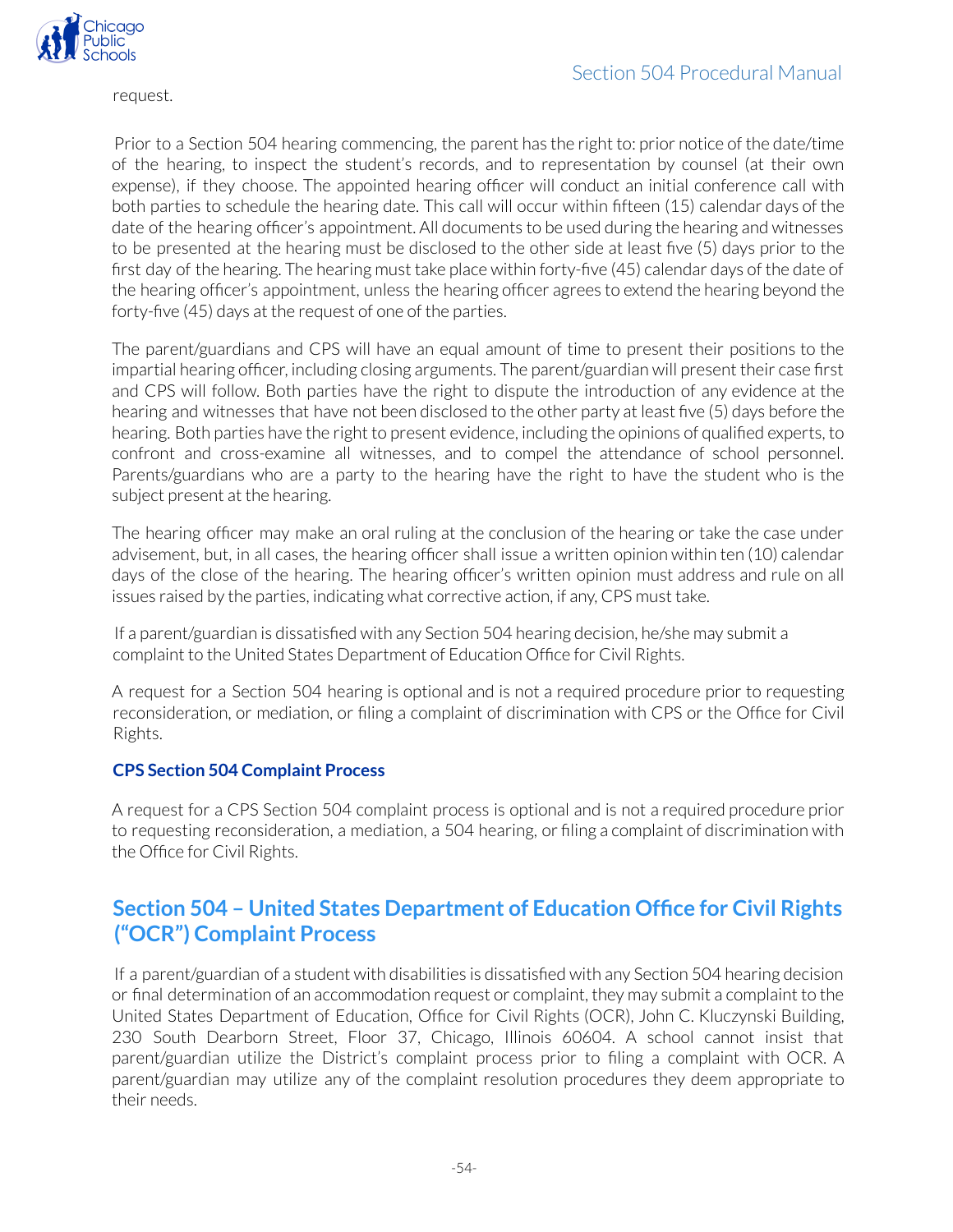

OCR enforces civil rights law prohibiting discrimination in education programs on the basis of race, color national origin, disability, and age.

# <span id="page-54-0"></span>**Service Animals**

If a student with a disability requests the use of a service animal at school, school activities, and/or on the bus to/from school, the parent/guardian must complete the *Service Animal Request* form found in SSM outside of the Section 504 Plan process.

A service animal is a dog or miniature horse that is individually trained to do work or perform tasks for the benefit of an individual with a disability, including a physical, sensory, psychiatric, intellectual, or other mental disability.

#### *NOTE: Emotional support animals, comfort animals, and therapy dogs are NOT service animals under the ADA and are not allowed in any CPS school, on Board property, or at Board events. Other species of animals, whether wild or domestic, trained or untrained, are also not considered service animals.*

A parent/guardian of a student with disabilities (or the student if they are 18 years or older) who wishes for their child with a disability to have the use of a service animal provided by the family during school hours and/or at school activities must contact the school pPrincipal. The request must be memorialized on the *Service Animal Request* form found in SSM.

Prior to the service animal entering the school building or attending a school activity, the school's Section 504 Coordinator must meet with the parents/guardians and complete the *Service Animal Accommodation* form found in SSM.

As part of the *Service Animal Request* form and *Service Animal Accommodation* form, the parent/guardian must identify the work or task the service animal will be performing for the student during school and/or at school activities. The work or tasks performed by a service animal must be directly related to the student's disability. Examples of work or tasks include, but are not limited to:

- Assisting students who are blind or have low vision with navigation and other tasks;
- Alerting students who are deaf or hard of hearing to the presence of people or sounds;
- Pulling a wheelchair;
- Assisting a student during a seizure;
- Alerting a student to low blood sugar level;
- Alerting students to the presence of allergens;
- Alerting staff when a student with disabilities is in distress;
- Retrieving items, such as books, school supplies, or medicine;
- Providing physical support and assistance with balance and stability to students with mobility disabilities; or
- Preventing or interrupting impulsive or destructive behaviors, including retrieving students who elope.

Work or task does NOT include providing therapeutic benefits to the student through support and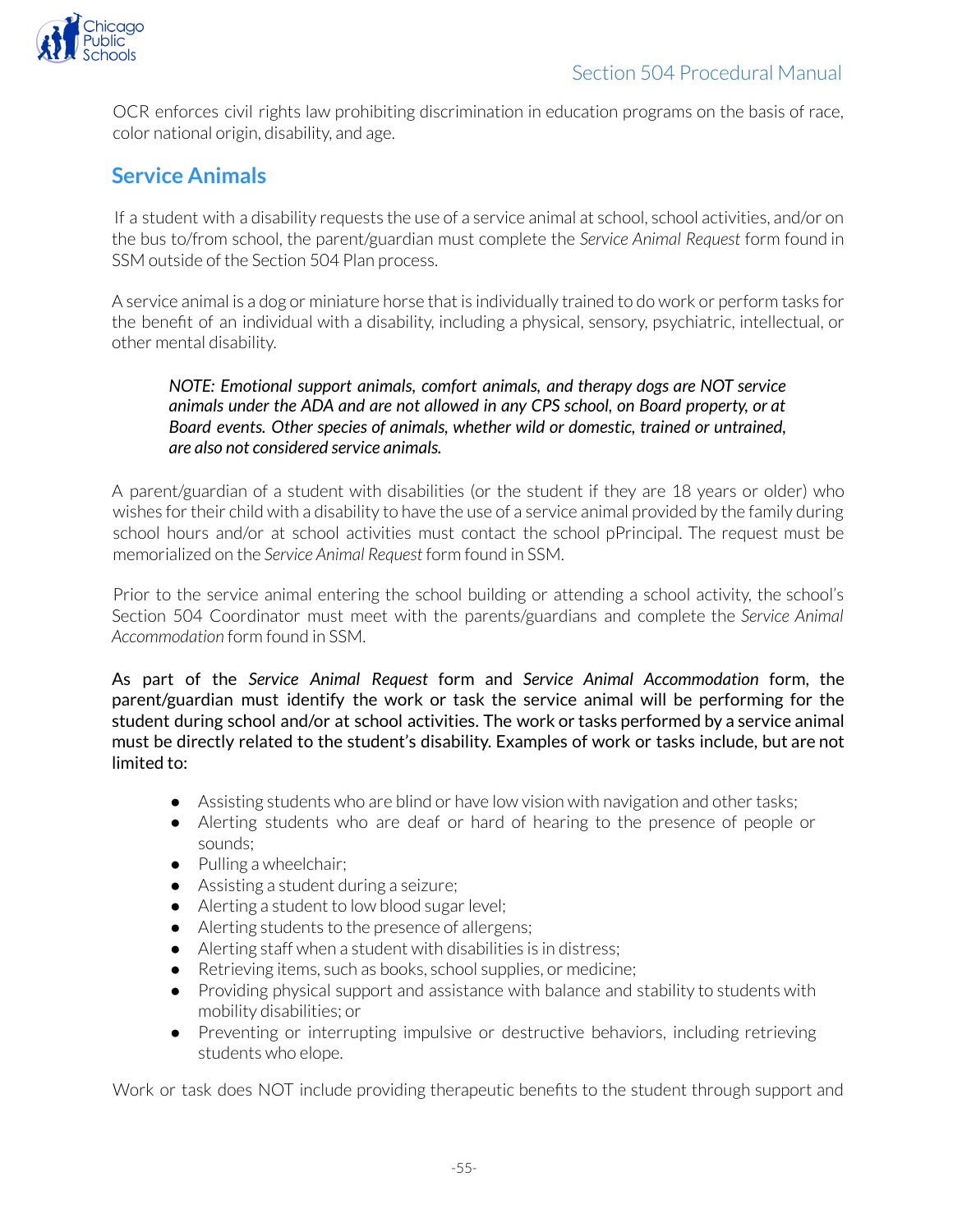

companionship.

If any accommodations are needed to assist the student in handling the service animal during school hours and at school activities, these accommodations must be listed on the *Service Animal Accommodation* form. Such accommodations may include, but are not limited to, allowing the student certain time during the school day to take the service animal outside to allow the animal to relieve itself, identifying how/where/when the student will feed the service animal, etc. If the student's age and/or disability makes it impossible for the student to act as the dog's handler, this should be noted as an accommodation and identify the person who will act as handler. The adult handler will be expected to comply with the Board's Volunteer Policy, including successfully completing a background check.

#### *NOTE: A Board employee should NEVER be identified asthe dog's handler.*

The Principal must ensure that all necessary school personnel have access to and/or copies of the *Service Animal Accommodation* form. The Principal, as appropriate, should also ensure that other members of the school community are made aware of the presence of the service animal.

*NOTE: Service animals do not have to be hypoallergenic. If another student is allergic to dogs and the presence of the service animal is affecting him/her in school, the allergic student may require additional evaluations or accommodations. If the allergic student is already on an IEP or Section 504 Plan, their plan should be revised to address any accommodations needed because of the presence of the service animal. If the allergic student is not on an IEP or Section 504 Plan, a Section 504 evaluation should be considered to determine if the student qualifies under Section 504 for accommodations during school because of the presence of the service animal.*

See the Board's *Guidelines Regarding Service Animalsin the Chicago Public [Schools\(CPS\)](https://www.cps.edu/globalassets/cps-pages/services-and-supports/special-education/understanding-special-education/cps-policies-and-procedures/service_animal_guidelines_sy_1920.pdf)* for more information about service animals.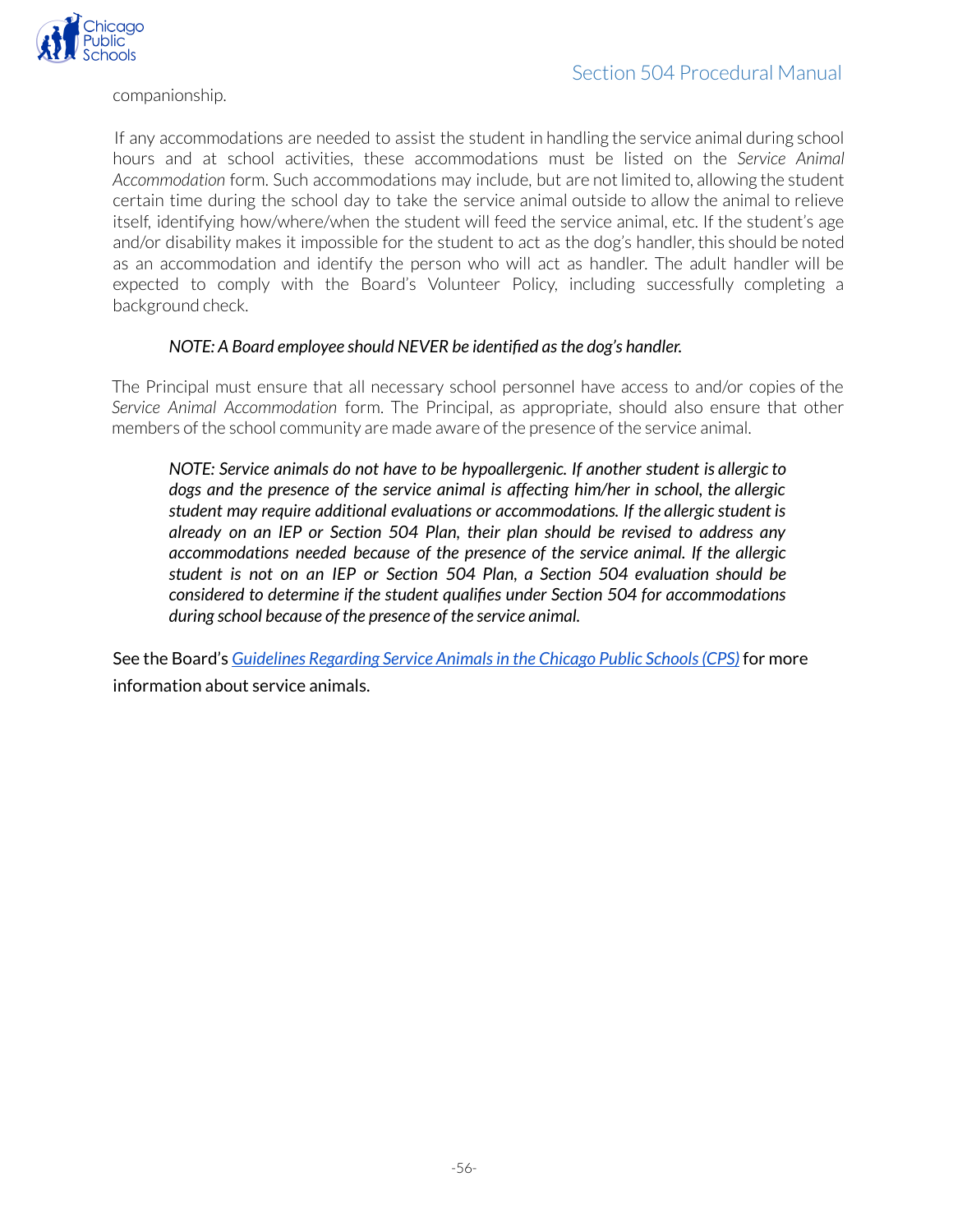

<span id="page-56-1"></span><span id="page-56-0"></span>

# **IDEA vs. Section 504**

| <b>IDEA</b>                                                                                                                       | <b>Section 504</b>                                                                                                                 |
|-----------------------------------------------------------------------------------------------------------------------------------|------------------------------------------------------------------------------------------------------------------------------------|
| 14 specific disability categories                                                                                                 | Mental or physical impairment                                                                                                      |
| Ages 3 to 21, inclusive                                                                                                           | Birth to death                                                                                                                     |
| FAPE Eligibility - adversely affects educational<br>performance and results in need for special<br>education and related services | FAPE Eligibility - substantially limits major life<br>activity and results in the need for accommodations<br>and/or other supports |
| FAPE - IEP that is reasonably calculated for the<br>student to make progress based on student's<br>unique needs/circumstances     | FAPE - Section 504 Plan that meets the needs of<br>student with disabilities as adequately as the needs<br>of nondisabled students |
| LRE - continuum of placement options (general<br>education<br>classroom, separate<br>classroom.<br>separate school, residential)  | LRE - Accommodations and/or other supports<br>provided in general education environment                                            |
| ALL IDEA-eligible students are also eligible for<br>protection from discrimination under Section<br>504                           | Students who are eligible for FAPE under Section<br>504 are NOT necessarily eligible under IDEA                                    |
| Statute authorizes Federal funds for<br>implementation                                                                            | Statute does not authorize Federal funds for<br>implementation                                                                     |